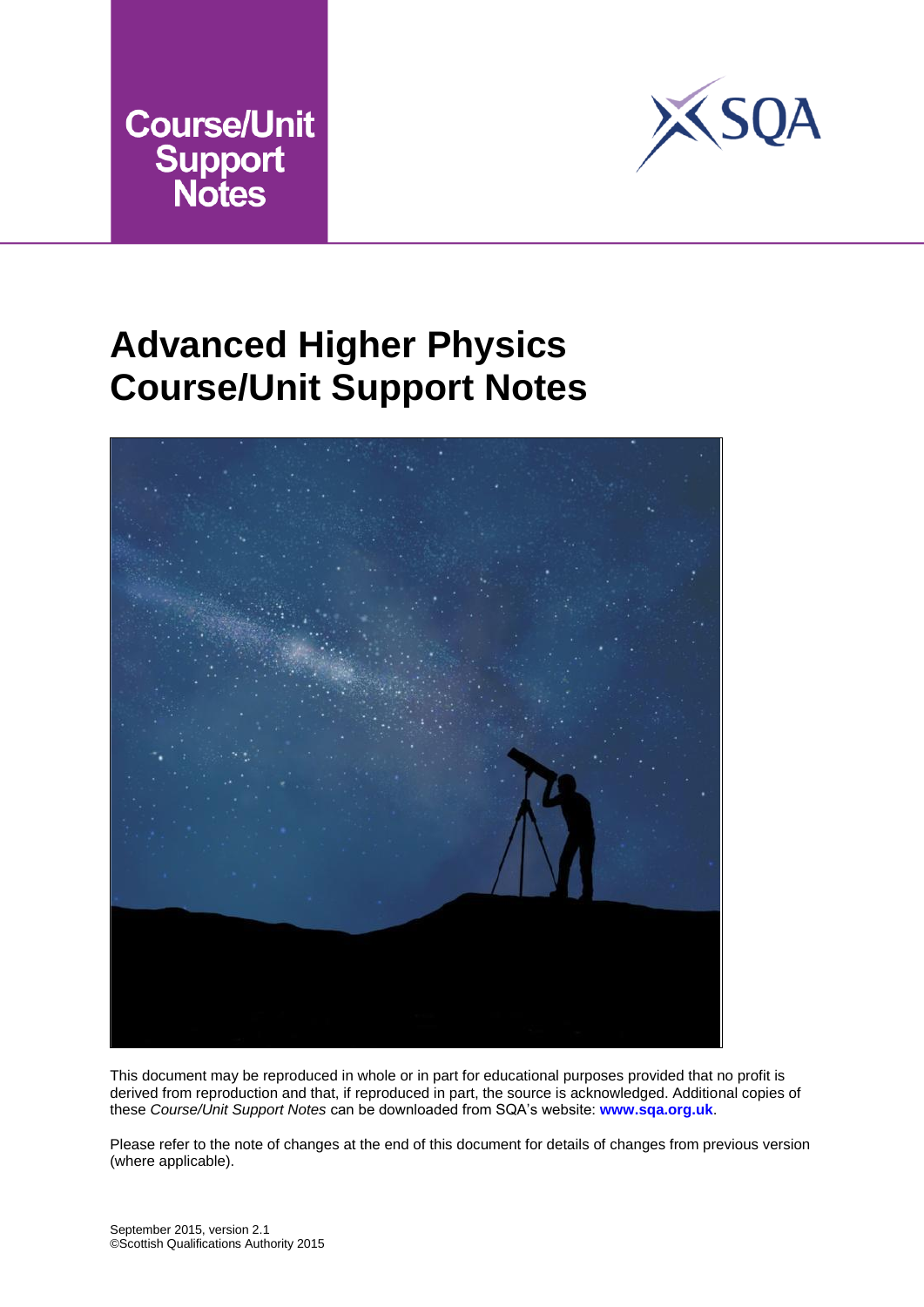# **Contents**

| Introduction                         | 1  |
|--------------------------------------|----|
| General guidance on the Course/Units | 2  |
| Approaches to learning and teaching  | 4  |
| Approaches to assessment             | 9  |
| Equality and inclusion               | 14 |
| Further information on Course/Units  | 15 |
| Appendix 1: Reference documents      | 42 |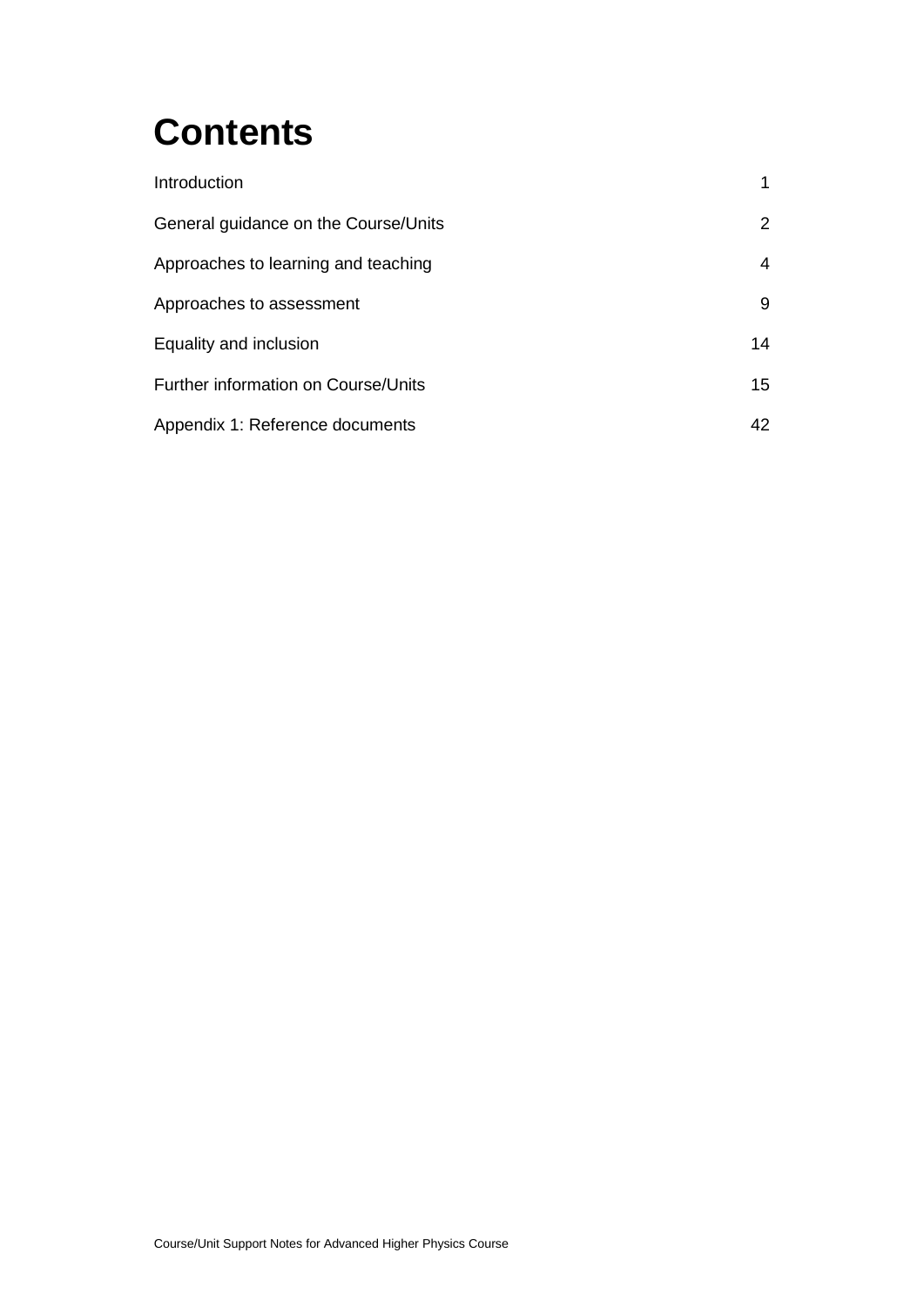# <span id="page-2-0"></span>**Introduction**

These support notes are not mandatory. They provide advice and guidance on approaches to delivering and assessing the Advanced Higher Physics Course. They are intended for teachers and lecturers who are delivering the Course and its Units.

These support notes cover both the Advanced Higher Course and the Units in it.

The Advanced Higher Course/Unit Support Notes should be read in conjunction with the relevant:

## **Mandatory Information:**

- ◆ Course Specification
- ◆ Course Assessment Specification
- Unit Specifications

#### **Assessment Support:**

- Specimen and Exemplar Question Papers and Marking Instructions
- Exemplar Question Paper Guidance
- ◆ Guidance on the use of past paper questions
- Coursework Information:
	- General assessment information
	- Coursework assessment task\*
- Unit assessment support\*

\*These documents are for assessors and are confidential. Assessors may access these through the SQA Co-ordinator in their centres.

### **Related information**

Advanced Higher Course Comparison

#### **Further information on the Course/Units for Advanced Higher Physics**

This information begins on page 15 and both teachers/lecturers and learners may find it helpful.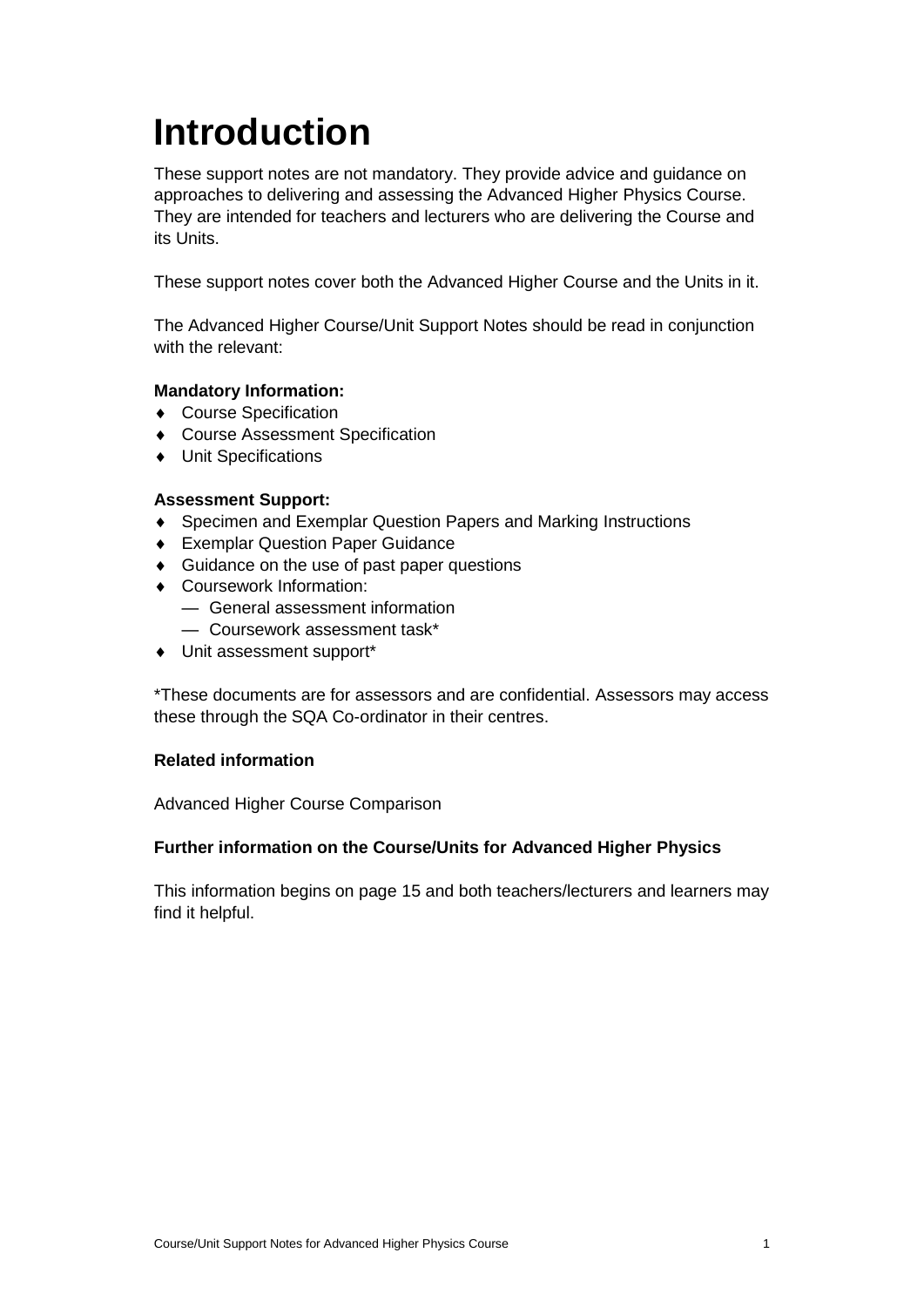# <span id="page-3-0"></span>**General guidance on the Course/Units**

# **Aims**

The aims of the Course are to enable learners to:

- develop a critical understanding of the role of physics in scientific issues and relevant applications, including the impact these could make on the environment/society
- extend and apply knowledge, understanding and skills of physics
- develop and apply the skills to carry out complex practical scientific activities, including the use of risk assessments, technology, equipment and materials
- develop and apply scientific inquiry and investigative skills, including planning and experimental design
- develop and apply scientific analytical thinking skills, including critical evaluation of experimental procedures in a physics context
- extend and apply problem-solving skills in a physics context
- further develop an understanding of scientific literacy, using a wide range of resources, in order to communicate complex ideas and issues and to make scientifically informed choices
- extend and apply skills of independent/autonomous working in physics

# **Progression into this Course**

In order to do this Course, learners should have achieved the Higher Physics Course.

# **Progression from this Course**

Learners who have achieved this Advanced Higher Course may progress to further study, employment and/or training. Opportunities for progression include:

- ◆ Progression to further/higher education
	- For many learners a key transition point will be to further or higher education, for example to Professional Development Awards (PDAs), Higher National Certificates (HNCs) or Higher National Diplomas (HNDs) or degree programmes. Examples of further and higher education programmes that learners doing the Course might progress to include engineering, electronics, computing, design, architecture or medicine.
	- Advanced Higher Courses provide good preparation for learners progressing to further and higher education as learners doing Advanced Higher Courses must be able to work with more independence and less supervision. This eases their transition to further/higher education. Advanced Higher Courses may also allow 'advanced standing' or partial credit towards the first year of study of a degree programme.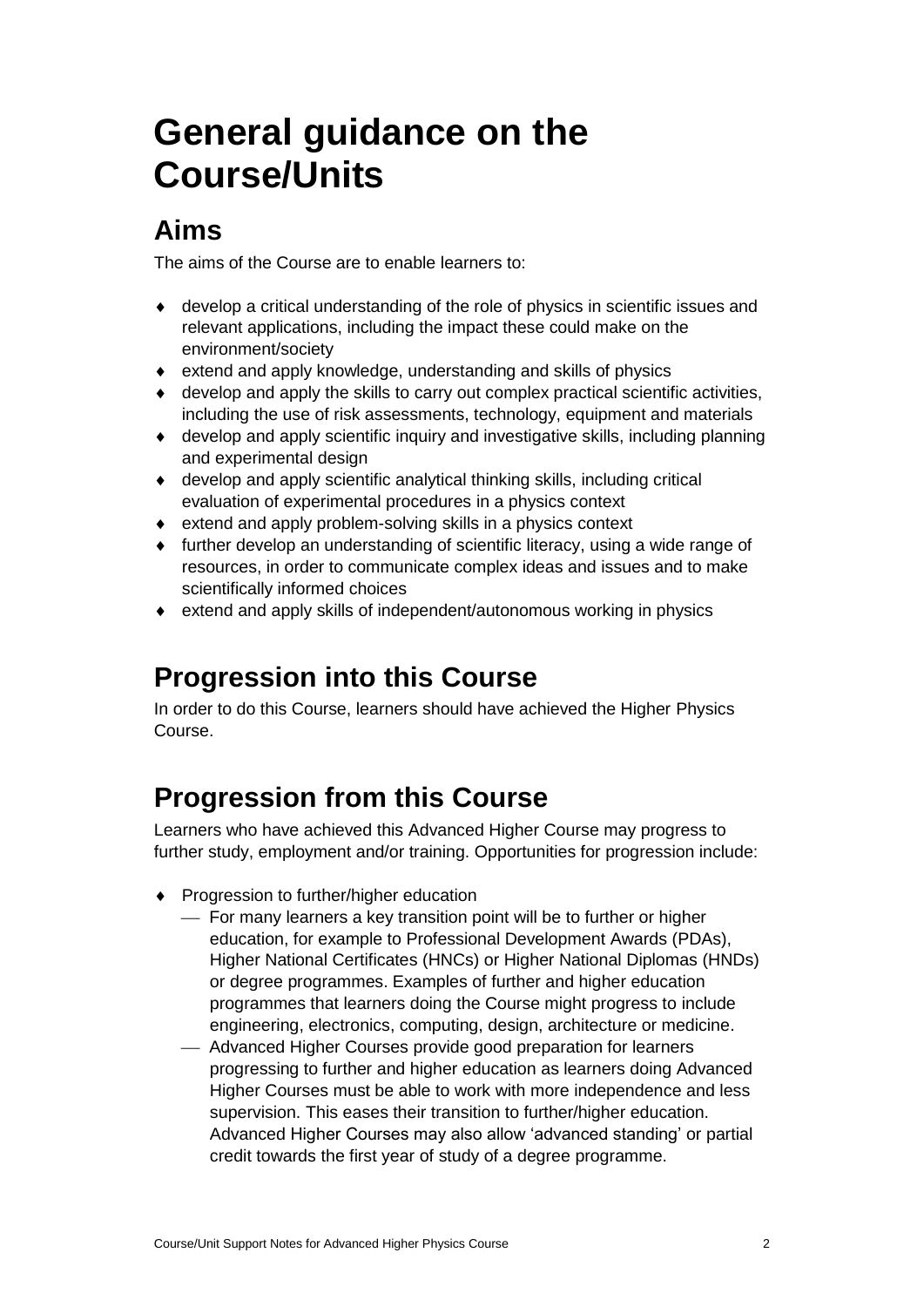- Advanced Higher Courses are challenging and testing qualifications learners who have achieved multiple Advanced Higher Courses are regarded as having a proven level of ability which attests to their readiness for education in higher education institutions (HEIs) in other parts of the UK as well as in Scotland.
- Progression to employment
	- For many learners progression will be directly to employment or workbased training programmes. Examples of employment opportunities and training programmes are careers in oil and gas exploration, construction, transport or telecommunications.

This Advanced Higher is part of the Scottish Baccalaureate in Science.

The Scottish Baccalaureates in Expressive Arts, Languages, Science and Social Sciences consist of coherent groups of subjects at Higher and Advanced Higher level. Each award consists of two Advanced Highers, one Higher and an Interdisciplinary Project which adds breadth and value and helps learners to develop generic skills, attitudes and confidence that will help them make the transition into higher education or employment.

# **Hierarchies**

**Hierarchy** is the term used to describe Courses and Units which form a structured sequence involving two or more SCQF levels.

It is important that any content in a Course and/or Unit at one particular SCQF level is not repeated if a learner progresses to the next level of the hierarchy. The skills and knowledge should be able to be applied to new content and contexts to enrich the learning experience. This is for centres to manage.

- Physics Courses from National 3 to Advanced Higher are hierarchical.
- Courses from National 3 to National 5 have Units with the same structure and titles.

## **Skills, knowledge and understanding covered in this Course**

Teachers and lecturers should refer to the *Course Assessment Specification* for mandatory information about the skills, knowledge and understanding to be covered in this Course.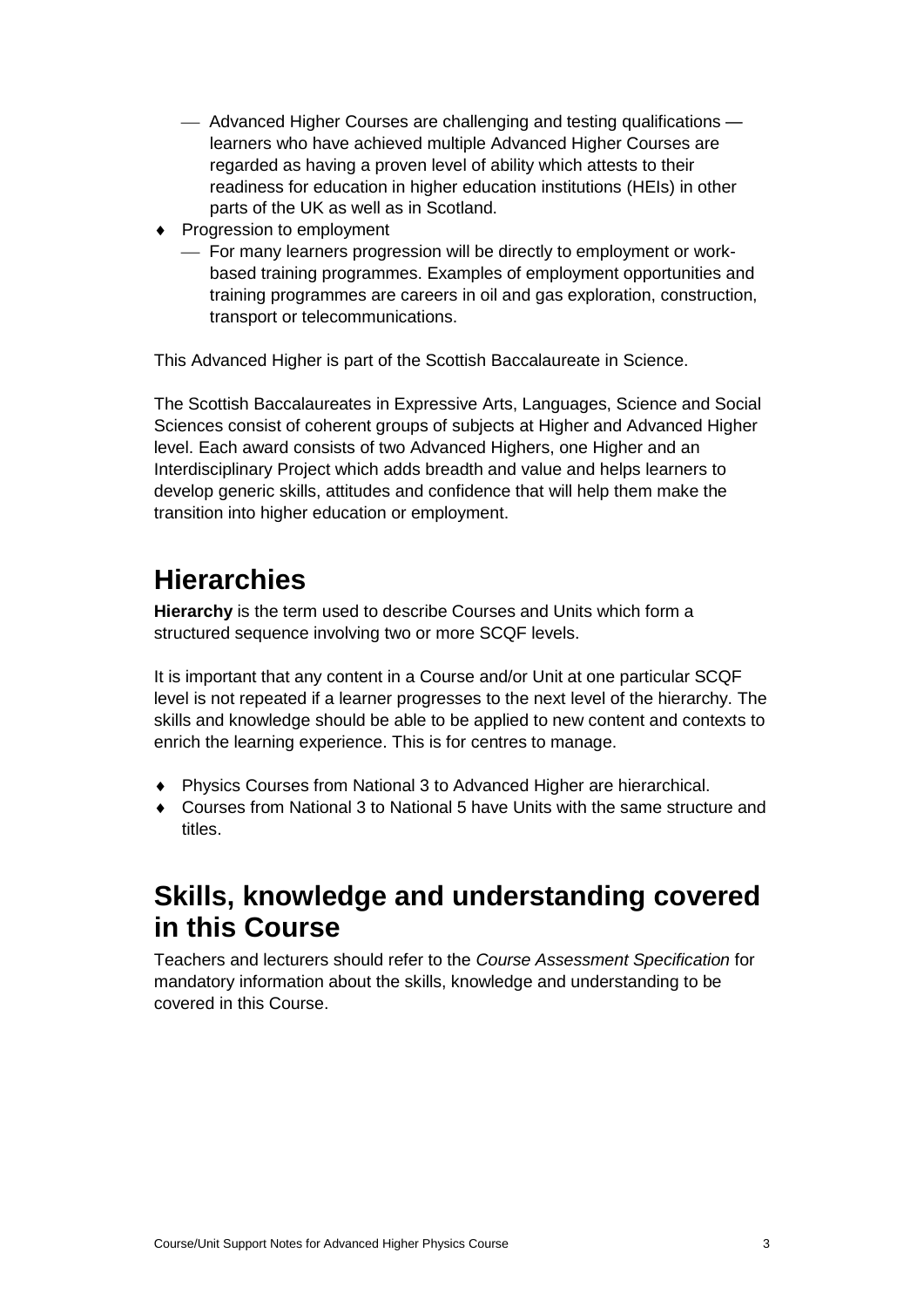# <span id="page-5-0"></span>**Approaches to learning and teaching**

The purpose of this section is to provide you with advice on learning and teaching. It is essential that you are familiar with the mandatory information within the Advanced Higher Physics *Course Assessment Specification*.

Advanced Higher Courses place more demands on learners as there will be a higher proportion of independent study and less direct supervision. Some of the approaches to learning and teaching suggested for other levels (in particular, Higher) may also apply at Advanced Higher level but there will be a stronger emphasis on independent learning.

As with the Higher Physics Course, learning at Advanced Higher level is still expected to be experiential, active, challenging and enjoyable. It should include appropriate practical experiments/activities and could be learner led. A variety of active learning approaches is encouraged, including peer teaching and assessment, individual and group presentations, and game-based learning with learner-generated questions.

For Advanced Higher Courses, a significant amount of learning may be selfdirected and require learners to demonstrate a more mature approach to learning and the ability to work on their own initiative. This can be very challenging for some learners, who may feel isolated at times, and teachers and lecturers should have strategies for addressing this. These could include, for example, planning time for regular feedback sessions/discussions on a one-to-one basis and on a group basis led by the teacher or lecturer (where appropriate).

Centres should be aware that although the mandatory knowledge and skillset may be similar in Higher and Advanced Higher Courses, there are differences in the:

- depth of underpinning knowledge and understanding
- complexity and sophistication of the applied skills
- ways in which learners will learn: namely, they will take more responsibility for their learning at Advanced Higher and work more autonomously

All learning and teaching should offer opportunities for learners to work collaboratively. Practical activities and investigative work can offer opportunities for group work, which should be encouraged. Laboratory work should include the use of technology and equipment that reflects current scientific use in physics.

Learners, especially at Advanced Higher, would be expected to contribute a significant portion of their own time in addition to programmed learning time.

Effective partnership working can enhance the science experience. Where feasible, locally relevant contexts should be studied, with visits where this is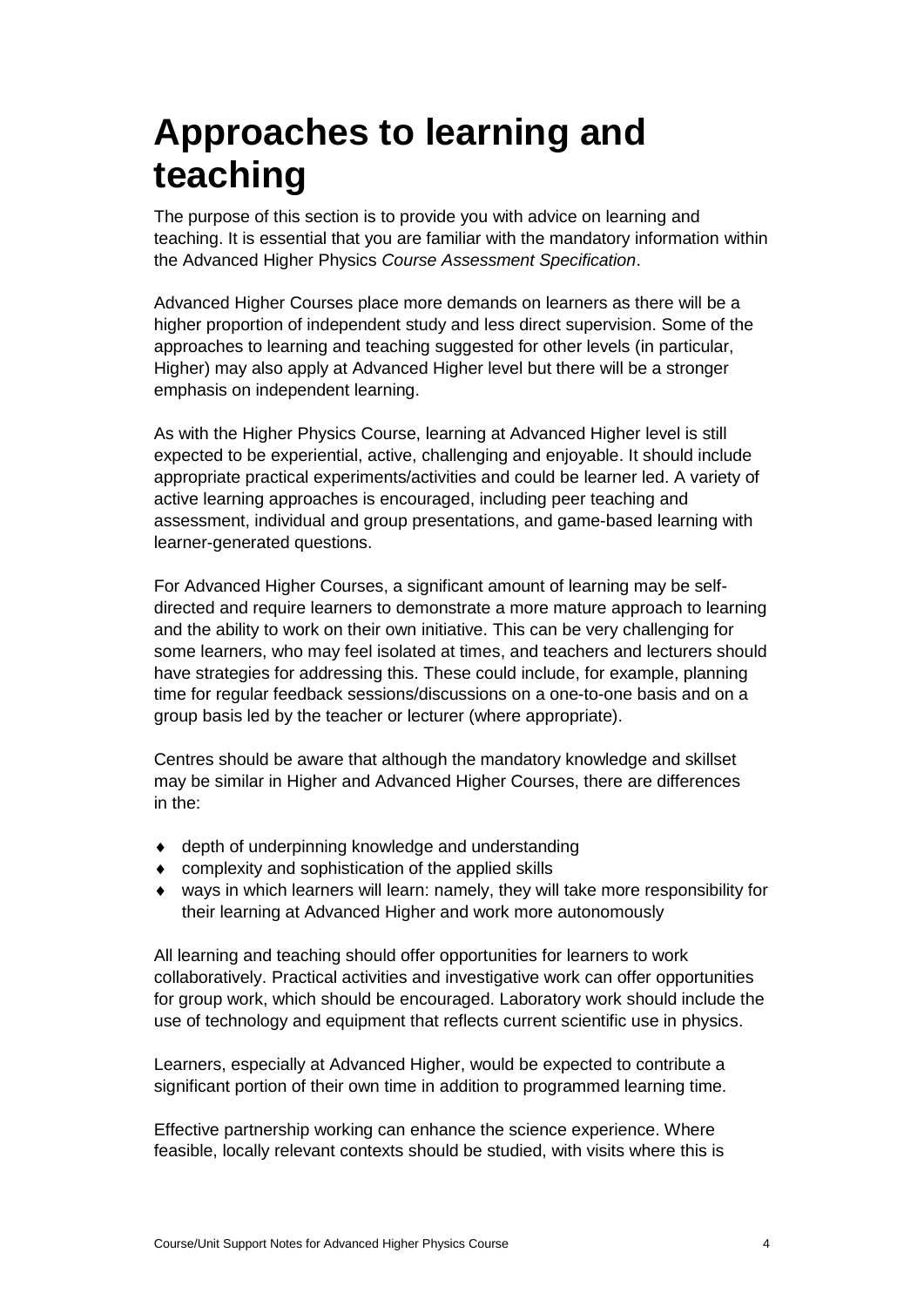possible. Guest speakers from eg industry, further and higher education could be used to bring the world of physics into the classroom.

An investigatory approach is encouraged in physics, with learners actively involved in developing their skills, knowledge and understanding by investigating a range of relevant physics-related applications and issues. A holistic approach should be adopted to encourage simultaneous development of learners' conceptual understanding and skills. Where appropriate, investigative work/experiments, in physics, should allow learners the opportunity to select activities and/or carry out extended study. Investigative and experimental work is part of the scientific method of working and can fulfil a number of educational purposes.

Teachers and lecturers should encourage learners to use an enquiring, critical and problem-solving approach to their learning. Learners should also be given the opportunity to practise and develop research and investigation skills and higher order evaluation and analytical skills.

The use of information and communications technology (ICT) can make a significant contribution to the development of these higher order skills as research and investigation activities become more sophisticated. ICT can make a significant contribution to practical work in Advanced Higher Physics, in addition to the use of computers as a learning tool. Computer interfacing equipment can detect and record small changes in variables allowing experimental results to be recorded over long or short periods of time. Results can also be displayed in realtime helping to improve understanding. Data-logging equipment and video cameras can be set up to record data and make observations over periods of time longer than a class lesson that can then be downloaded and viewed for analysis.

## **Skills of scientific experimentation, investigation and inquiry**

Learners should acquire scientific skills through a series of learning experiences, investigations and experimental work set in the contexts described in the content statements and supplementary notes of the *Course Specification*. These skills should be developed throughout the Course using a variety of case studies, practical activities and other learning experiences as appropriate. Some activities and experiences will lend themselves to developing particular skills more than others. For example, some practical activities will be particularly suitable for developing planning and designing skills, some for presenting and analysing data skills and others for the skill of drawing conclusions. In selecting appropriate activities and experiences, teachers and lecturers should identify which skills are best developed in each activity to ensure the progressive development of all skills and to support candidates' learning.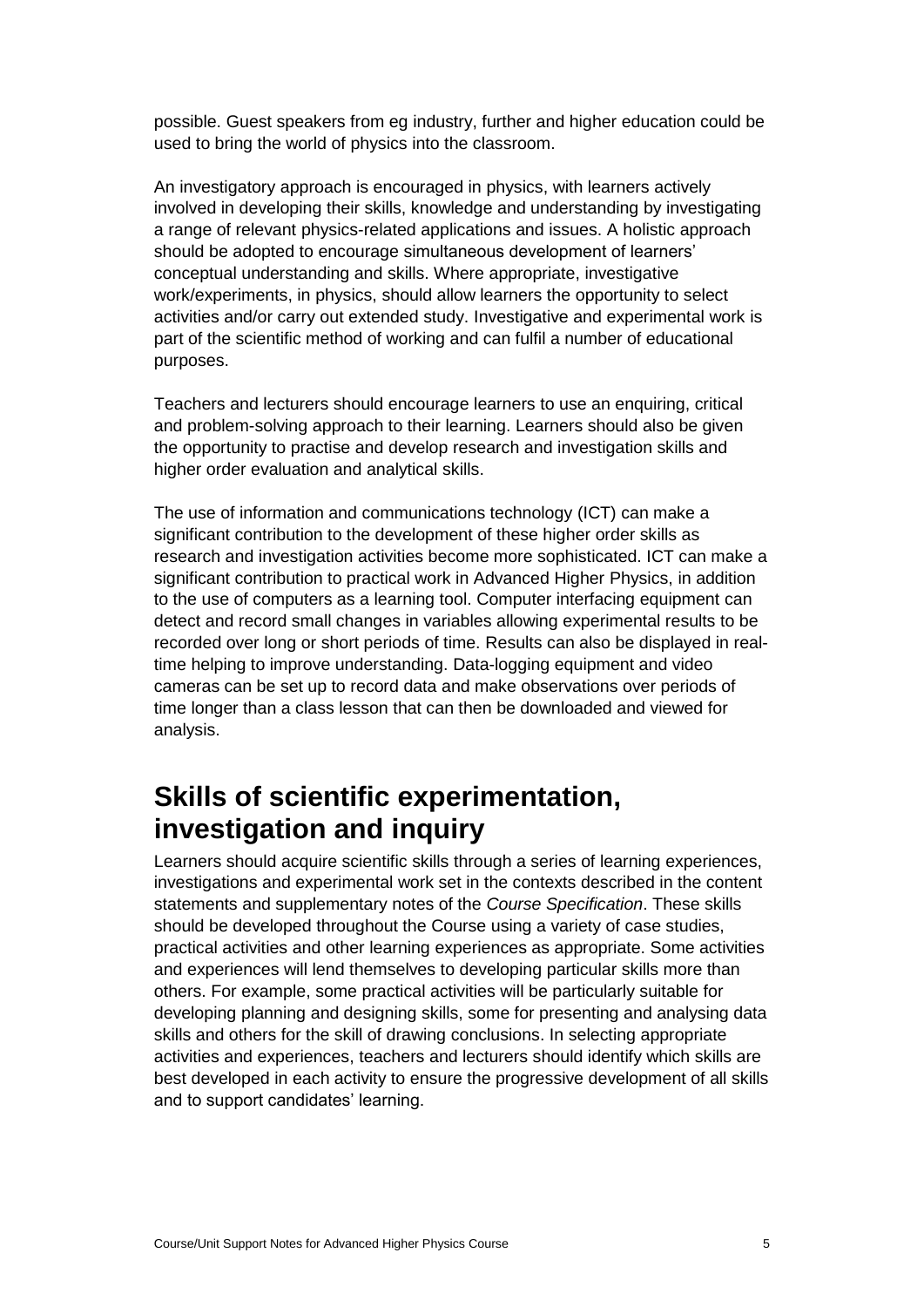Learners will engage in a variety of learning activities as appropriate to the subject. Details of approaches and contexts are suggested in 'Further information on Course/Units'.

Teachers and lecturers should support learners by having regular discussions with them and giving regular feedback. Some learning and teaching activities may be carried out on a group basis and, where this applies, learners could also receive feedback from their peers.

Teachers and lecturers should, where possible, provide opportunities to personalise learning for learners, and to enable them to have choices in approaches to learning and teaching. The flexibility in Advanced Higher Courses and the independence with which learners carry out the work lend themselves to this. Teachers and lecturers should also create opportunities for, and use, inclusive approaches to learning and teaching. This can be achieved by encouraging the use of a variety of learning and teaching strategies which suit the needs of all learners. Innovative and creative ways of using technology can also be valuable in creating inclusive learning and teaching approaches.

Centres are free to sequence the teaching of the Course, Units, key areas and Outcomes in any order they wish. For example:

- ◆ Each Unit could be delivered separately in any sequence. **and/or**
- All Units may be delivered in a combined way as part of the Course. If this approach is used, the Outcomes within Units may either be partially or fully combined.

Learning about Scotland and Scottish culture will enrich the learners' learning experience and help them to develop the skills for learning, life and work they will need to prepare them for taking their place in a diverse, inclusive and participative Scotland and beyond. Where there may be opportunities to contextualise approaches to learning and teaching to Scottish contexts in this Course, this could be done through mini-projects or case studies.

# **Developing skills for learning, skills for life and skills for work**

It is important that learners are aware of the skills for learning, skills for life and skills for work that they are developing in the Course and the activities they are involved in that provide realistic opportunities to practise and/or improve these skills. Teachers and lecturers should ensure that learners have opportunities to develop these skills as an integral part of their learning experience.

At Advanced Higher level it is expected that learners will be using a range of higher order thinking skills. They will also develop skills in independent and autonomous learning.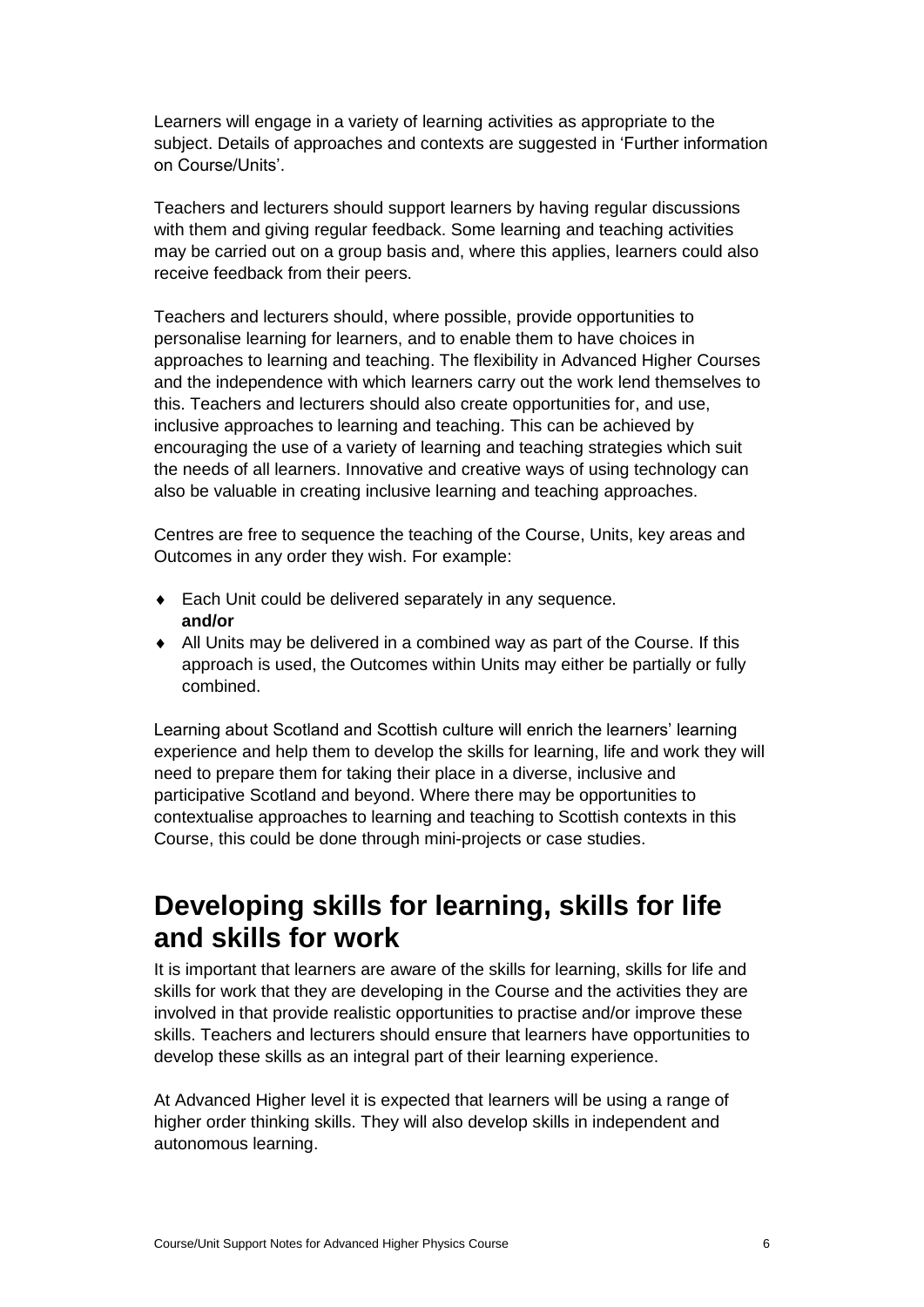Learners are expected to develop broad generic skills as an integral part of their learning experience. The *Course Specification* lists the skills for learning, skills for life and skills for work that learners should develop through this Course. These are based on SQA's *Skills Framework: Skills for Learning, Skills for Life and Skills for Work* and must be built into the Course where there are appropriate opportunities. The level of these skills will be appropriate to the level of the Course.

For this Course, it is expected that the following skills for learning, skills for life and skills for work will be significantly developed:

## **Literacy**

Writing means the ability to create texts which communicate ideas, opinions and information, to meet a purpose and within a context. In this context, 'texts' are defined as word-based materials (sometimes with supporting images) which are written, printed, Braille or displayed on screen. These will be technically accurate for the purpose, audience and context.

## **1.1 Reading**

Learners will understand and interpret a variety of scientific texts.

## **1.2 Writing**

Learners use skills to effectively communicate key areas of physics, make informed decisions and explain, clearly, physics issues in various media forms. Learners will have the opportunity to communicate applied knowledge and understanding throughout the Course.

There will be opportunities to develop the literacy skills of listening and reading, when gathering and processing information in physics.

### **Numeracy**

This is the ability to use numbers in order to solve problems by counting, doing calculations, measuring, and understanding graphs and charts. This is also the ability to understand the results.

Learners will have opportunities to extract, process and interpret information presented in numerous formats including tabular and graphical. Practical work will provide opportunities to develop time and measurement skills.

## **2.1 Number processes**

Number processes mean solving problems arising in everyday life through carrying out calculations, when dealing with data and results from experiments/investigations and everyday class work, making informed decisions based on the results of these calculations and understanding these results.

## **2.2 Money, time and measurement**

The accuracy of measurements is important when handling data in a variety of physics contexts, including practical and investigative. Consideration should be given to uncertainties.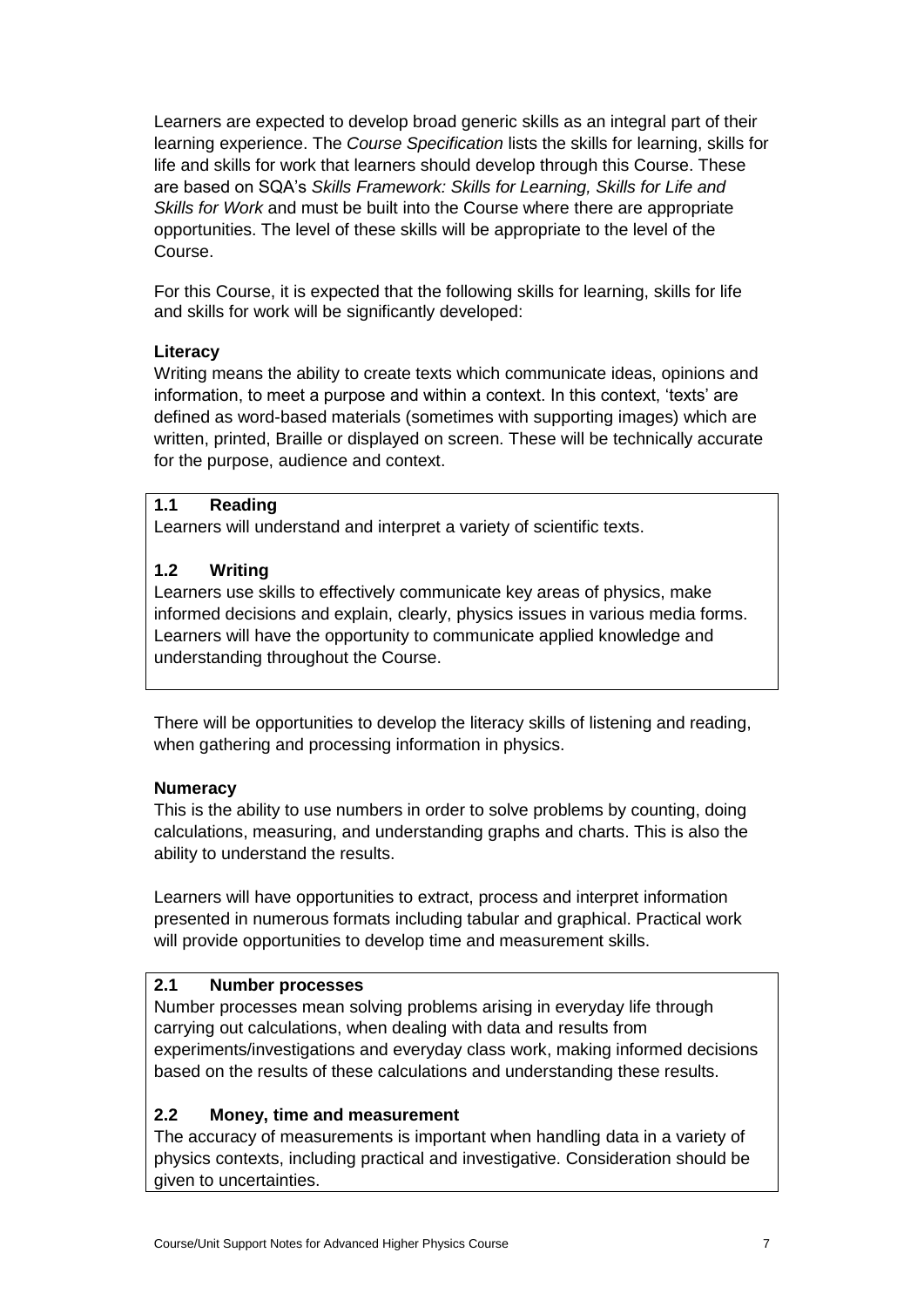## **2.3 Information handling**

Information handling means being able to gather and interpret physics data in tables, charts and other graphical displays to draw sensible conclusions throughout the Course. It involves interpreting the data and considering its reliability in making reasoned deductions and informed decisions. It also involves an awareness and understanding of the chance of events happening.

## **Thinking skills**

This is the ability to develop the cognitive skills of remembering and identifying, understanding and applying.

The Course will allow learners to develop skills of applying, analysing and evaluating. Learners can analyse and evaluate practical work and data by reviewing the process, identifying issues and forming valid conclusions. They can demonstrate understanding and application of key areas and explain and interpret information and data.

## **5.3 Applying**

Applying is the ability to use existing information to solve physics problems in different contexts, and to plan, organise and complete a task such as an investigation.

## **5.4 Analysing and evaluating**

This covers the ability to identify and weigh-up the features of a situation or issue in physics and to draw valid conclusions. It includes reviewing and considering any potential solutions.

## **5.5 Creating**

This is the ability to design something innovative or to further develop an existing thing by adding new dimensions or approaches. Learners can demonstrate their creativity, in particular, when planning and designing physics experiments or investigations. Learners have the opportunity to be innovative in their approach. Learners also have opportunities to make, write, say or do something new.

In addition, learners will also have opportunities to develop working with others and citizenship.

### **Working with others**

Learning activities provide many opportunities, in all areas of the Course, for learners to work with others. Practical activities and investigations, in particular, offer opportunities for group work, which is an important aspect of physics and should be encouraged. The Project, including the practical work, must be the individual work of the candidate and not group work.

### **Citizenship**

Learners will develop citizenship skills, when considering the applications of physics on our lives, as well as the implications for the environment/society.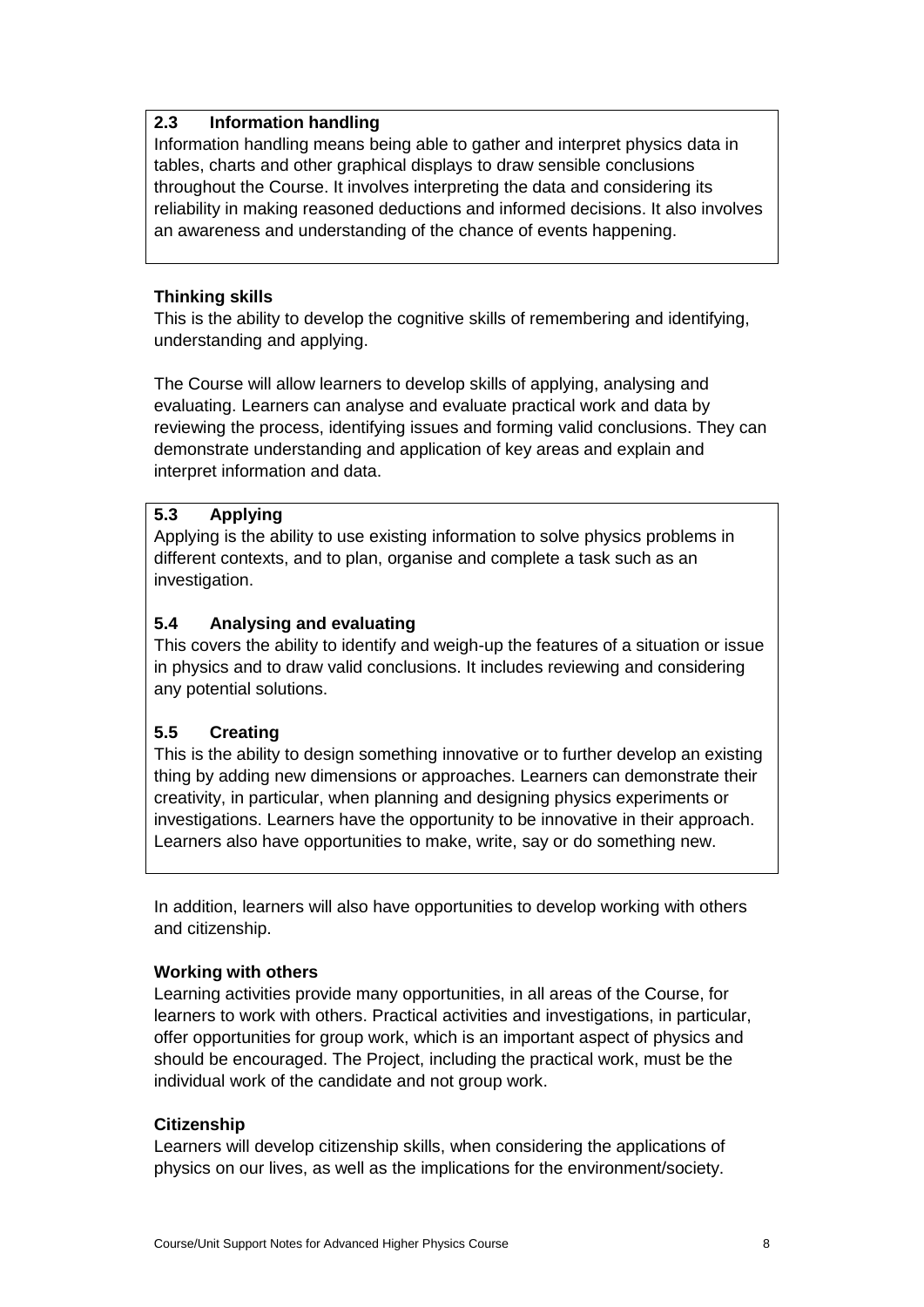# <span id="page-10-0"></span>**Approaches to assessment**

Assessment in Advanced Higher Courses will generally reflect the investigative nature of Courses at this level, together with high-level problem-solving and critical thinking skills and skills of analysis and synthesis.

This emphasis on higher order skills, together with the more independent learning approaches that learners will use, distinguishes the added value at Advanced Higher level from the added value at other levels.

There are different approaches to assessment, and teachers and lecturers should use their professional judgement, subject knowledge and experience, as well as understanding of their learners and their varying needs, to determine the most appropriate ones and, where necessary, to consider workable alternatives.

Assessments must be fit for purpose and should allow for consistent judgements to be made by all teachers and lecturers. They should also be conducted in a supervised manner to ensure that the evidence provided is valid and reliable.

# **Unit assessment**

Units will be assessed on a pass/fail basis. All Units are internally assessed against the requirements shown in the *Unit Specification*. Each Unit can be assessed on an individual Outcome-by-Outcome basis or via the use of combined assessment for some or all Outcomes.

Assessments must ensure that the evidence generated demonstrates, at the least, the minimum level of competence for each Unit. Teachers and lecturers preparing assessment methods should be clear about what that evidence will look like.

Sources of evidence likely to be suitable for Advanced Higher Units could include:

- presentation of information to other groups and/or recorded oral evidence
- exemplification of concepts using, for example, a diagram
- $\bullet$  interpretation of numerical data
- practical demonstration with commentary/explanation/narrative
- investigations
- answers to objective questions
- short written responses

Evidence should include the use of appropriate subject-specific terminology as well as the use of real-life examples where appropriate.

Flexibility in the method of assessment provides opportunities for learners to demonstrate attainment in a variety of ways and so reduce barriers to attainment.

The structure of an assessment used by a centre can take a variety of forms, for example: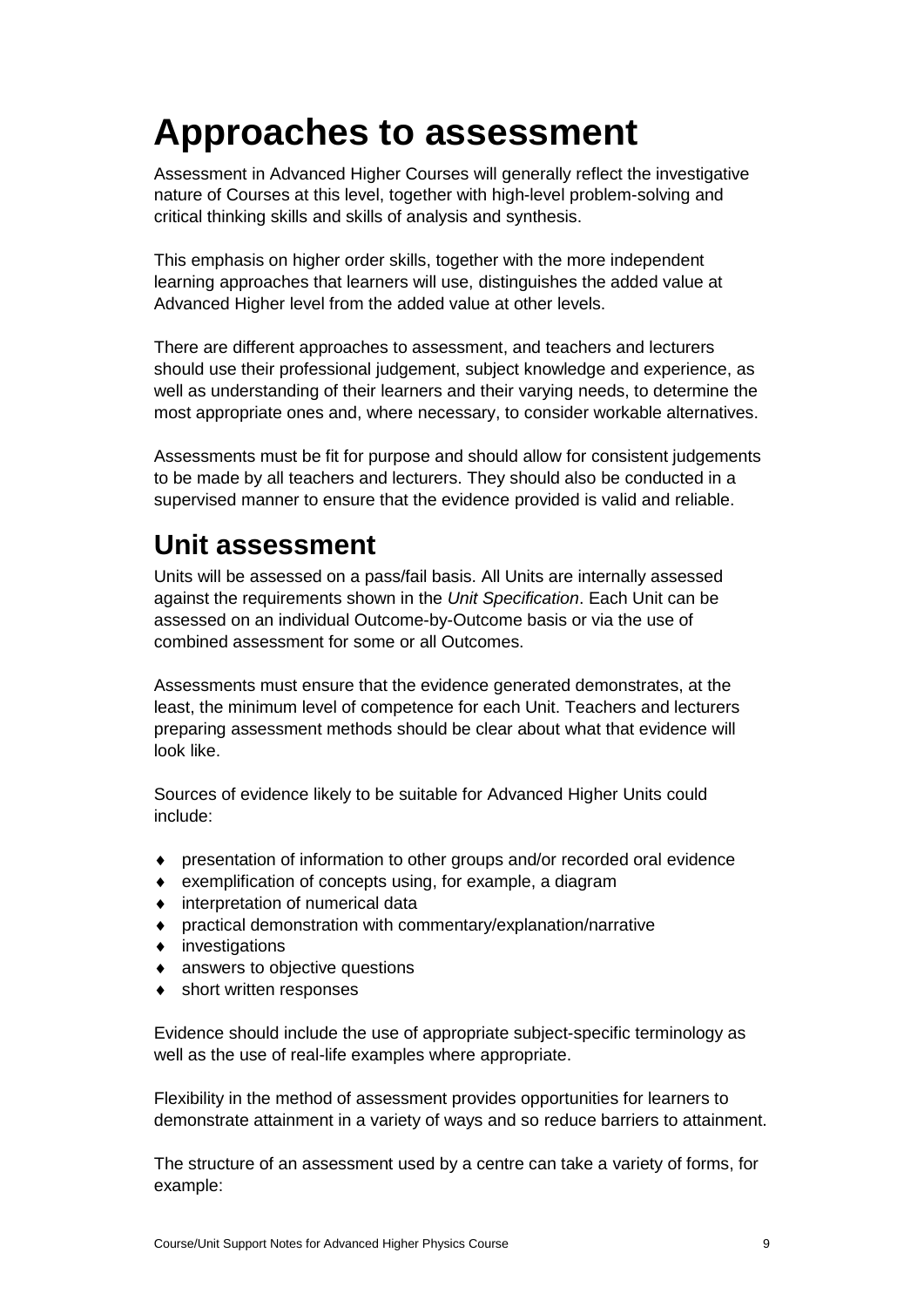- individual pieces of work could be collected in a folio as evidence for Outcomes and Assessment Standards
- ◆ assessment of each complete Outcome
- assessment that combines the Outcomes of one or more Units
- assessment that requires more than the minimum competence, which would allow learners to prepare for the Course assessment

Teachers and lecturers should note that learners' day-to-day work may produce evidence which satisfies assessment requirements of a Unit, or Units, either in full or partially. Such naturally-occurring evidence may be used as a contribution towards Unit assessment. However, such naturally-occurring evidence must still be recorded and evidence such as written reports, recording forms, PowerPoint slides, drawings/graphs, video footage or observational checklists provided. For naturally occurring evidence the assessment conditions must still be adhered to,

# **Combining assessment across Units**

A combined approach to assessment will enrich the assessment process for the learner, avoid duplication of tasks and allow more emphasis on learning and teaching. Evidence could be drawn from a range of activities for a combined assessment. Care must be taken to ensure that combined assessments provide appropriate evidence for all the Outcomes that they claim to assess.

Combining assessment will also give centres more time to manage the assessment process more efficiently. When combining assessments across Units, teachers/lecturers should use e-assessment wherever possible. Learners can easily update portfolios, electronic or written diaries and recording sheets.

For some Advanced Higher Courses, it may be that a strand of work which contributes to a Course assessment method is started when a Unit is being delivered and is completed in the Course assessment. In these cases, it is important that the evidence for the Unit assessment is clearly distinguishable from that required for the Course assessment.

# **Added Value**

At Advanced Higher, the added value will be assessed in the Course assessment.

Information given in the *Course Specification* and the *Course Assessment Specification* about the assessment of added value is mandatory.

In Advanced Higher Courses, added value involves the assessment of higher order skills such as high-level and more sophisticated investigation and research skills, critical thinking skills and skills of analysis and synthesis. Learners may be required to analyse and reflect upon their assessment activity by commenting on it and/or drawing conclusions with commentary/justification. These skills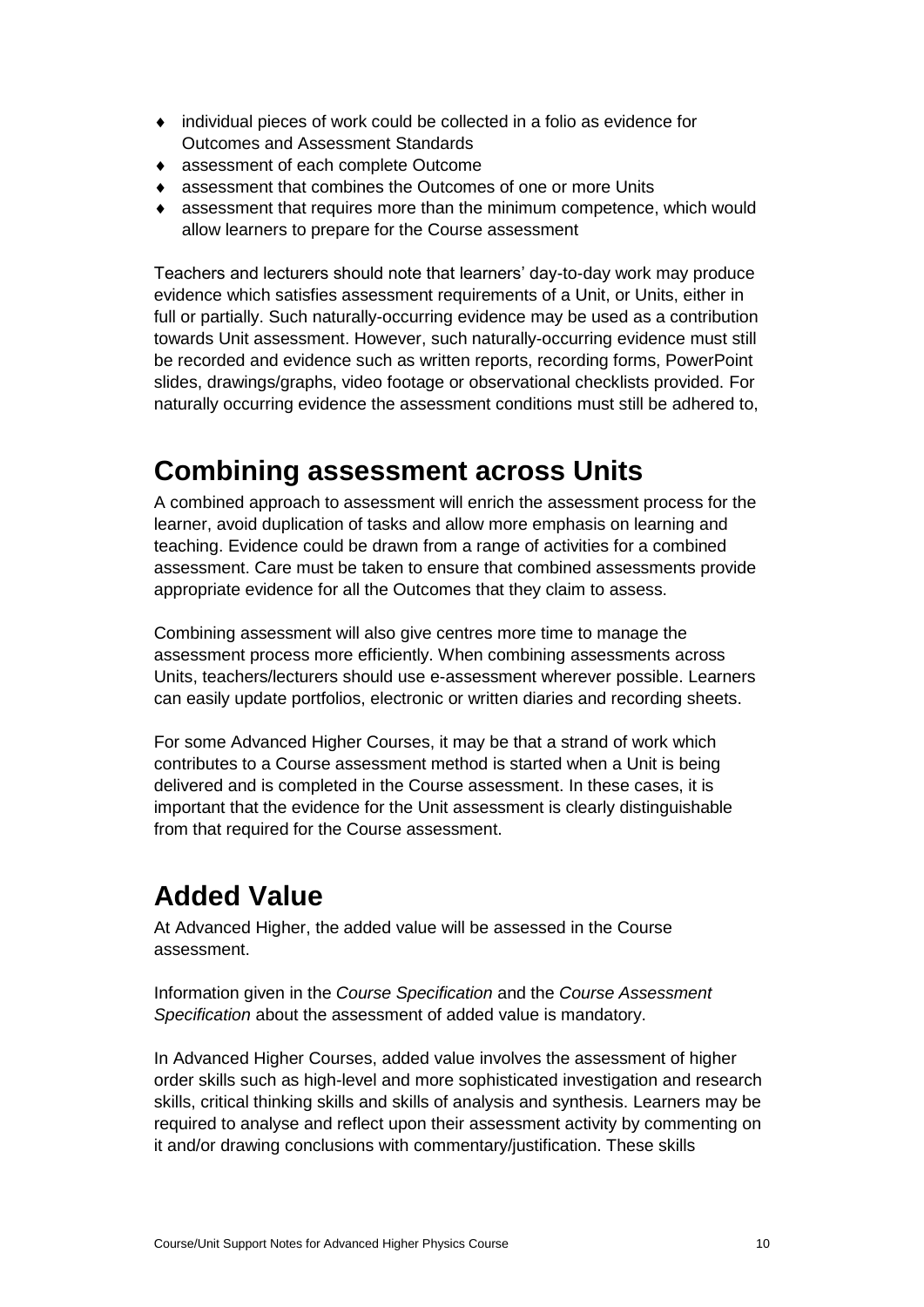contribute to the uniqueness of Advanced Higher Courses and to the overall higher level of performance expected at this level.

In the assessment for this Course, added value will focus on the following:

- breadth drawing on knowledge and skills from across the Course
- challenge requiring greater depth or extension of knowledge and/or skills
- application requiring application of knowledge and/or skills in practical or theoretical contexts as appropriate

In this Course, added value will be assessed by a question paper and a project.

| <b>Component</b>      | <b>KU skills</b> | <b>Other skills</b><br>(including<br>uncertainties) | Raw<br><b>Total</b> | Total |
|-----------------------|------------------|-----------------------------------------------------|---------------------|-------|
| <b>Question Paper</b> | $105 + (-7)$     | $35+/-7$                                            | $140*$              | 100   |
| Project               | $7 + (-2)$       | $23+/-2$                                            | 30                  | 30    |
| Гоtal                 |                  |                                                     |                     | 130   |

#### **Mark distribution**

**\***will then be scaled to a mark out of 100

 The question paper is used to assess whether the learner can retain and consolidate the knowledge and skills gained in individual Units. It requires learners to demonstrate aspects of challenge and application; learners will apply breadth and depth of skills, and the various applications of knowledge — such as reasoning, analysing, evaluating and solving problems from across the Course to answer questions in physics.

### **Mark distribution**

| Knowledge/skill                                                                                                 | Range of marks |
|-----------------------------------------------------------------------------------------------------------------|----------------|
| Demonstrating knowledge and understanding of physics by<br>making statements, describing information, providing | $98 - 112$     |
| explanations and integrating knowledge                                                                          | Min 35 DKU     |
| Applying knowledge of physics to new situations,                                                                | Min 35 AKU     |
| interpreting information and solving problems                                                                   |                |
| Planning or designing experiments/investigations (including                                                     | $28 - 42$      |
| safety measures) to test given hypothesis or to illustrate                                                      |                |
| given effects                                                                                                   |                |
| Selecting information from a variety of sources and                                                             |                |
| presenting information appropriately in a variety of forms                                                      |                |
| Processing information/data (using calculations and units,                                                      |                |
| where appropriate)                                                                                              |                |
| Making predictions based on evidence/information                                                                |                |
| Drawing valid conclusions and giving explanations                                                               |                |
| supported by evidence/justification                                                                             |                |
| Identifying sources of uncertainty and suggesting                                                               |                |
| improvements to experiments                                                                                     |                |

### **Further information**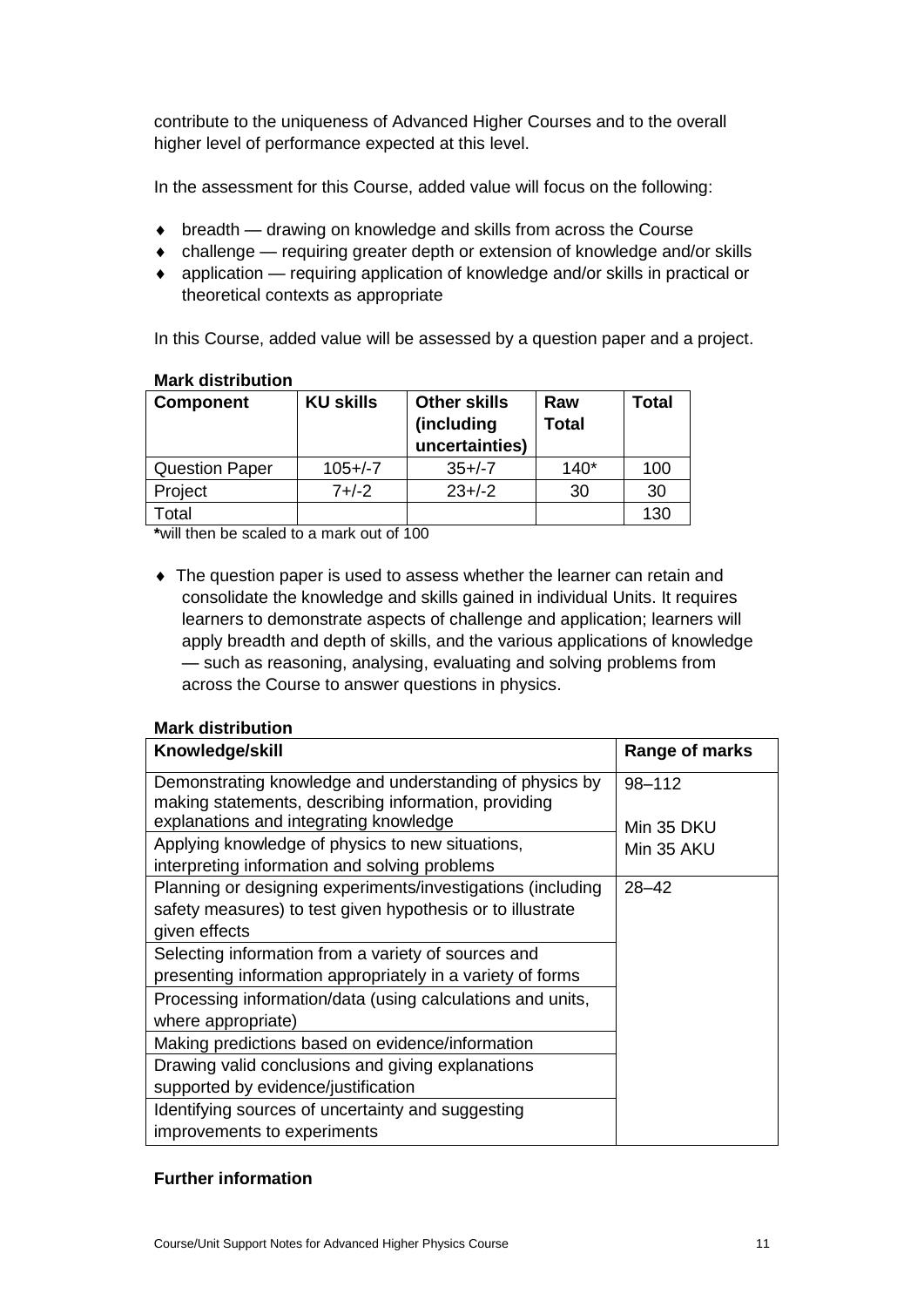An approximately even spread of knowledge used from across the Units At least one question requiring integration of knowledge across Units At least one question using given knowledge from outwith the Course Open-ended questions (a few sentences or paragraphs) — minimum 2 questions 'A type' questions to a maximum of 30% of the total marks

 The project is used to assess a wide range of high-order cognitive and practical skills and to bring them together, such as skills relating to planning, analysis, synthesis and evaluation. The project requires learners to apply skills of scientific inquiry, using related knowledge, to carry out a meaningful and appropriately challenging task in physics and communicate findings. The learner will carry out a significant part of the work for the project independently with minimal supervision.

## **Preparation for Course assessment**

Each Course has additional time which may be used at the discretion of the teacher or lecturer to enable learners to prepare for Course assessment. This time may be used at various points throughout the Course for consolidation and support. It may also be used for preparation for Unit assessment, and, towards the end of the Course, for further integration, revision and preparation and/or gathering evidence for Course assessment.

For this Advanced Higher Course, the assessment methods for Course assessment are question paper and project. Learners should be given opportunities to practise these methods and prepare for them.

Examples of activities to include within this preparation time include:

Preparing for the components of Course assessment, for example:

- practising question paper techniques and revising for the question paper. To support this learning, teachers/lecturers and learners may find it helpful to refer to: Advanced Higher Physics Specimen Question Paper, Advanced Higher Physics Exemplar Question Paper (published December 2015), and Guidance on the use of past paper questions for Advanced Higher Physics.
- preparing for the project: selecting topics, gathering and researching information/data, evaluating and analysing findings, developing and justifying conclusions, presenting the information/data (as appropriate). In relation to preparing for the project, teachers and lecturers should explain requirements to learners and the amount and nature of the support they can expect. However, at Advanced Higher level it is expected that learners will work with more independence and less supervision and support. To support this learning, teachers and learners may find it helpful to refer to: Advanced Higher Physics General assessment information and Advanced Higher Physics Project assessment task documents.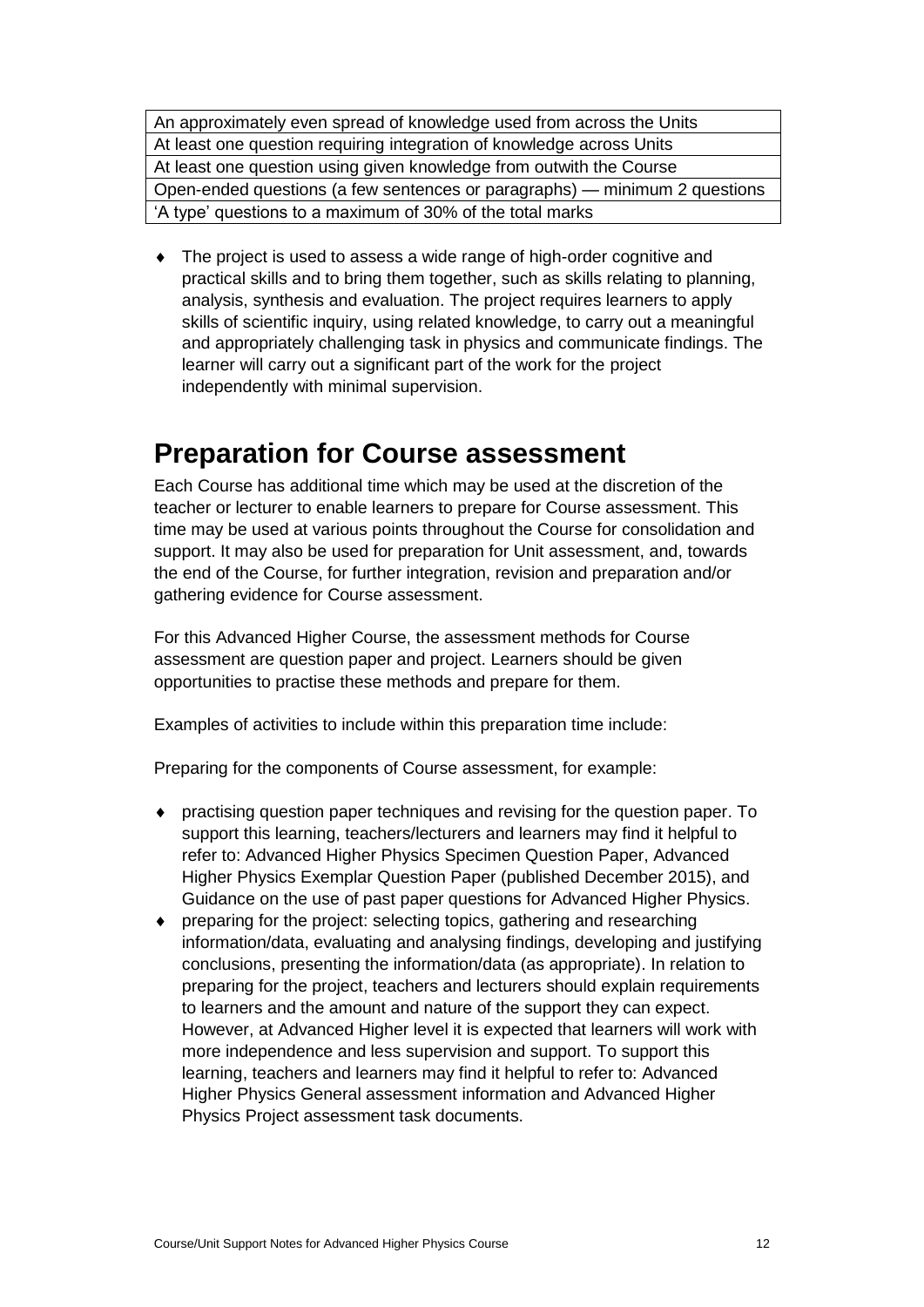# **Authenticity**

In terms of authenticity, there are a number of techniques and strategies to ensure that learners present work that is their own.

In Advanced Higher Courses, because learners will take greater responsibility for their own learning and work more independently, teachers and lecturers need to have measures in place to ensure that work produced is the learner's own work.

For example:

- regular checkpoint/progress meetings with learners
- ◆ short spot-check personal interviews
- checklists which record activity/progress
- ◆ photographs, films or audio records

There must be clear evidence to show that the learner has met the Evidence Requirements.

For more information, please refer to SQA's *Guide to Assessment.*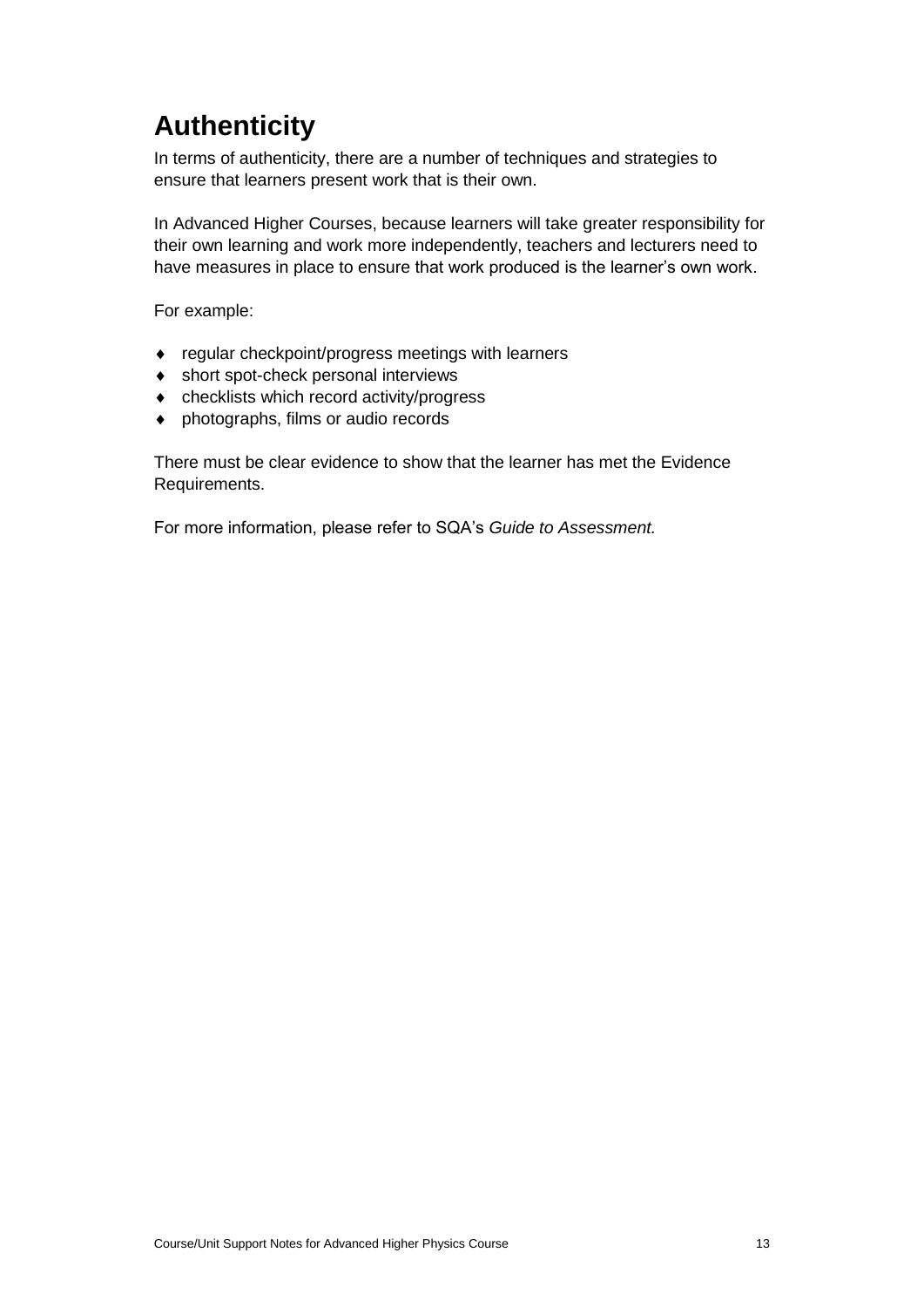# <span id="page-15-0"></span>**Equality and inclusion**

It is recognised that centres have their own duties under equality and other legislation and policy initiatives. The guidance given in these *Course/Unit Support Notes* is designed to sit alongside these duties but is specific to the delivery and assessment of the Course.

It is important that centres are aware of and understand SQA's assessment arrangements for disabled learners, and those with additional support needs, when making requests for adjustments to published assessment arrangements. Centres will find more guidance on this in the series of publications on Assessment Arrangements on SQA's website: [www.sqa.org.uk/sqa/14977.html.](http://www.sqa.org.uk/sqa/14977.html)

The greater flexibility and choice in Advanced Higher Courses provide opportunities to meet a range of learners' needs and may remove the need for learners to have assessment arrangements. However, where a disabled learner needs reasonable adjustment/assessment arrangements to be made, you should refer to the guidance given in the above link.

| <b>Situation</b>                                                                                 | <b>Reasonable adjustment</b>                                                                                                                                                                                      |
|--------------------------------------------------------------------------------------------------|-------------------------------------------------------------------------------------------------------------------------------------------------------------------------------------------------------------------|
| Carrying out practical activities                                                                | Use could be made of practical helpers for<br>learners with:                                                                                                                                                      |
|                                                                                                  | physical disabilities, especially manual<br>dexterity, when carrying out practical<br>activities                                                                                                                  |
|                                                                                                  | visual impairment who have difficulty<br>distinguishing colour changes or other<br>visual information                                                                                                             |
| Reading, writing and presenting<br>text, symbolic representation,<br>tables, graphs and diagrams | Use could be made of ICT, enlarged text,<br>alternative paper and/or print colour and/or<br>practical helpers for learners with visual<br>impairment, specific learning difficulties and<br>physical disabilities |
| Process information using<br>calculations                                                        | Use could be made of practical helpers for<br>learners with specific cognitive difficulties<br>(eg dyscalculia)                                                                                                   |
| Draw a valid conclusion, giving<br>explanations and making<br>predictions                        | Use could be made of practical helpers for<br>learners with specific cognitive difficulties or<br>autism                                                                                                          |

The following should be taken into consideration: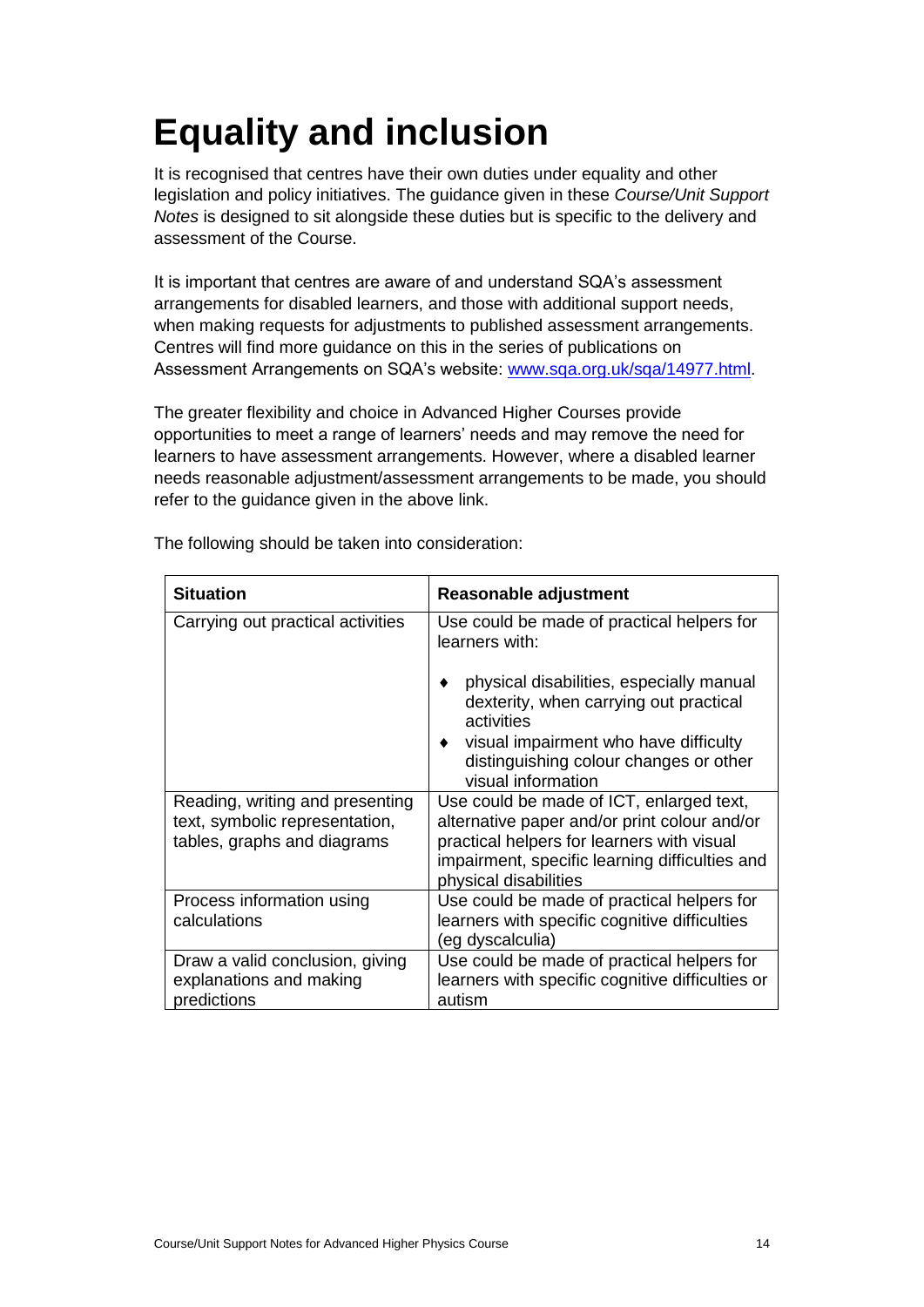# **Further information on Course/Units**

# **Physics: Rotational Motion and Astrophysics (Advanced Higher)**

## **Key areas:**

- $\leftarrow$  Kinematic relationships
- Angular motion
- ◆ Rotational dynamics
- **◆** Gravitation
- ◆ General relativity
- ◆ Stellar physics

Suggestions for possible contexts and learning activities, to support and enrich learning and teaching, are detailed in the table below. The **Mandatory Course key areas** are from the *Course Assessment Specification*. The **Suggested learning activities** are not mandatory. It is not expected that all will be covered. Centres may also devise their own learning activities. **Exemplification of key areas** provides an outline of the level of demand and detail of the key areas.

<span id="page-16-0"></span>

| <b>Mandatory Course key area</b>              | <b>Suggested learning activities</b>             | <b>Exemplification of key areas</b>               |
|-----------------------------------------------|--------------------------------------------------|---------------------------------------------------|
| <b>Kinematic relationships</b>                |                                                  |                                                   |
| Derivation of equations of motion using       | Kinematic relationships for motion in a straight | Calculus notation used to represent rate of       |
| calculus methods.                             | line.                                            | change. Velocity is the rate of change of         |
|                                               |                                                  | displacement with time and acceleration is the    |
| Use of calculus methods to calculate          | Motion sensors, data logging and video           | rate of change of velocity with time.             |
| instantaneous displacement, velocity and      | analysis to enable graphical representation of   | Acceleration is the second differential of        |
| acceleration for straight line motion with a  | motion.                                          | displacement with time.                           |
| constant or varying acceleration.             |                                                  |                                                   |
|                                               |                                                  | Revisiting the familiar relationships in this way |
| Use of appropriate relationships to carry out |                                                  | allows for an introduction to the increased       |
| calculations involving displacement, velocity |                                                  | level of mathematical demand of Advanced          |
| and acceleration and time for straight line   |                                                  | Higher.                                           |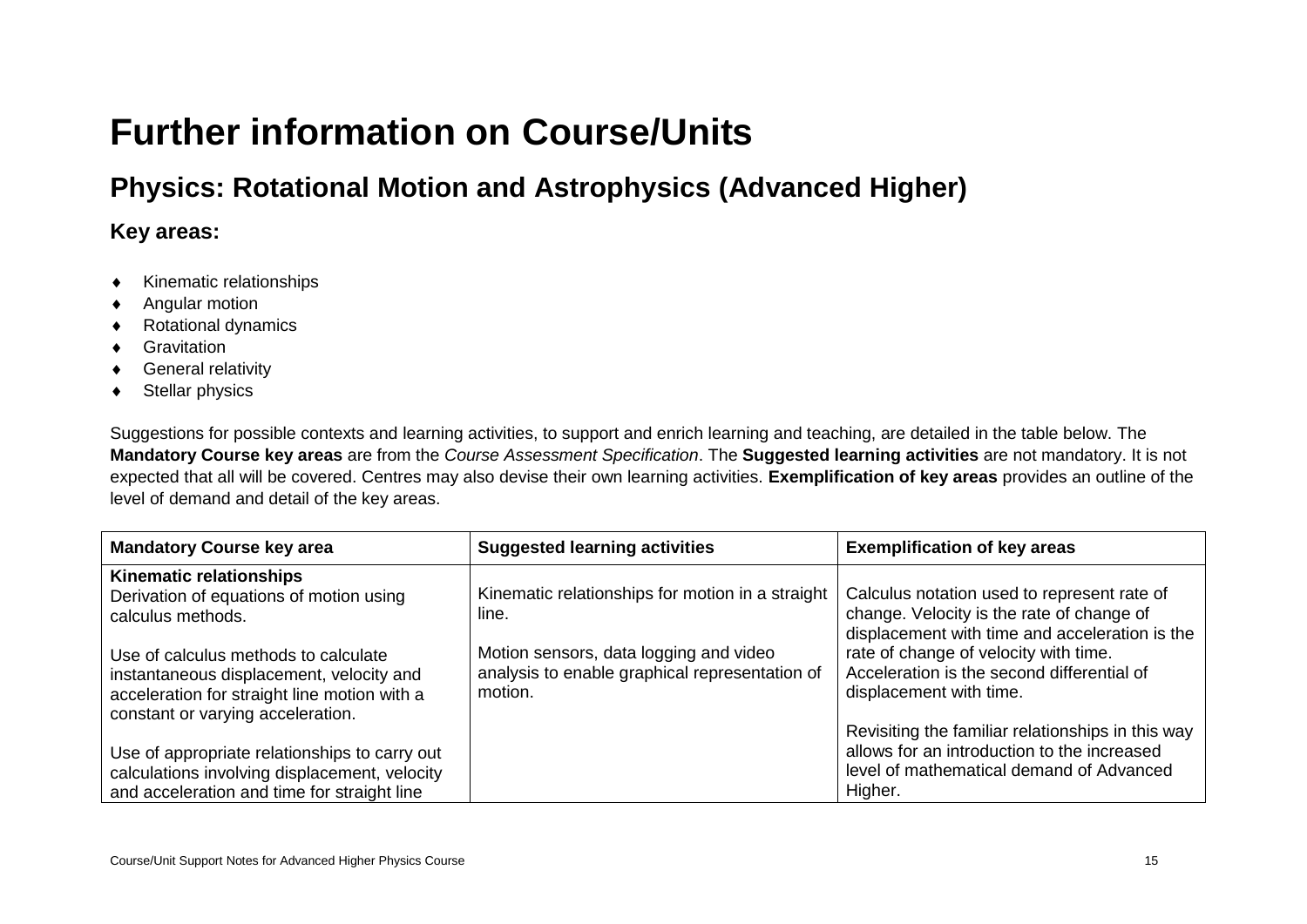| motion with constant or varying acceleration.<br>Interpretation of graphs of motion for objects<br>moving in a straight line.<br>Calculation of displacement, velocity or<br>acceleration from graphs.                                                                                                                                                                                                                                                                                                                       |                                                                                                                                                                                                                                                                                                       | Graphs of motion can provide useful<br>information. The gradient represents<br>instantaneous rate of change and for a<br>displacement-time graph the gradient is the<br>instantaneous velocity. For a velocity-time<br>graph it is the instantaneous acceleration.<br>The area under a graph can be found by<br>integration and for a velocity-time graph the<br>displacement can be found between limits.<br>$a = \frac{dv}{dt} = \frac{d^2s}{dt^2}$<br>$v = u + at$<br>$s = ut + \frac{1}{2}at^2$<br>$v^2 = u^2 + 2as$ |
|------------------------------------------------------------------------------------------------------------------------------------------------------------------------------------------------------------------------------------------------------------------------------------------------------------------------------------------------------------------------------------------------------------------------------------------------------------------------------------------------------------------------------|-------------------------------------------------------------------------------------------------------------------------------------------------------------------------------------------------------------------------------------------------------------------------------------------------------|--------------------------------------------------------------------------------------------------------------------------------------------------------------------------------------------------------------------------------------------------------------------------------------------------------------------------------------------------------------------------------------------------------------------------------------------------------------------------------------------------------------------------|
| <b>Angular motion</b><br>Use of the radian as a measure of angular<br>displacement.<br>Conversion between degrees and radians.<br>Use of appropriate relationships to carry out<br>calculations involving angular displacement,<br>angular velocity and angular acceleration and<br>time.<br>Use of appropriate relationships to carry out<br>calculations involving angular and tangential<br>motion.<br>Use of an appropriate relationship to carry out<br>calculations involving constant angular<br>velocity and period. | Introduction to angular motion by considering<br>the rotational equivalents of displacement,<br>velocity and acceleration.<br>Measurement of average angular velocity of a<br>rotating object.<br>Measurement of angular acceleration of an<br>object rotating with constant angular<br>acceleration. | $s = r\theta$ $\omega = \frac{d\theta}{dt}$<br>$\theta = \frac{dw}{dt} = \frac{d^2q}{dt^2}$<br>$\omega = \omega_0 + \alpha t$<br>$\omega^2 = \omega_0^2 + 2\alpha\theta$<br>$\theta = \omega_0 t + \frac{1}{2} \alpha t^2$<br>$v = r\omega$ $\omega = \frac{2\pi}{T}$ $a_t = r\alpha$                                                                                                                                                                                                                                    |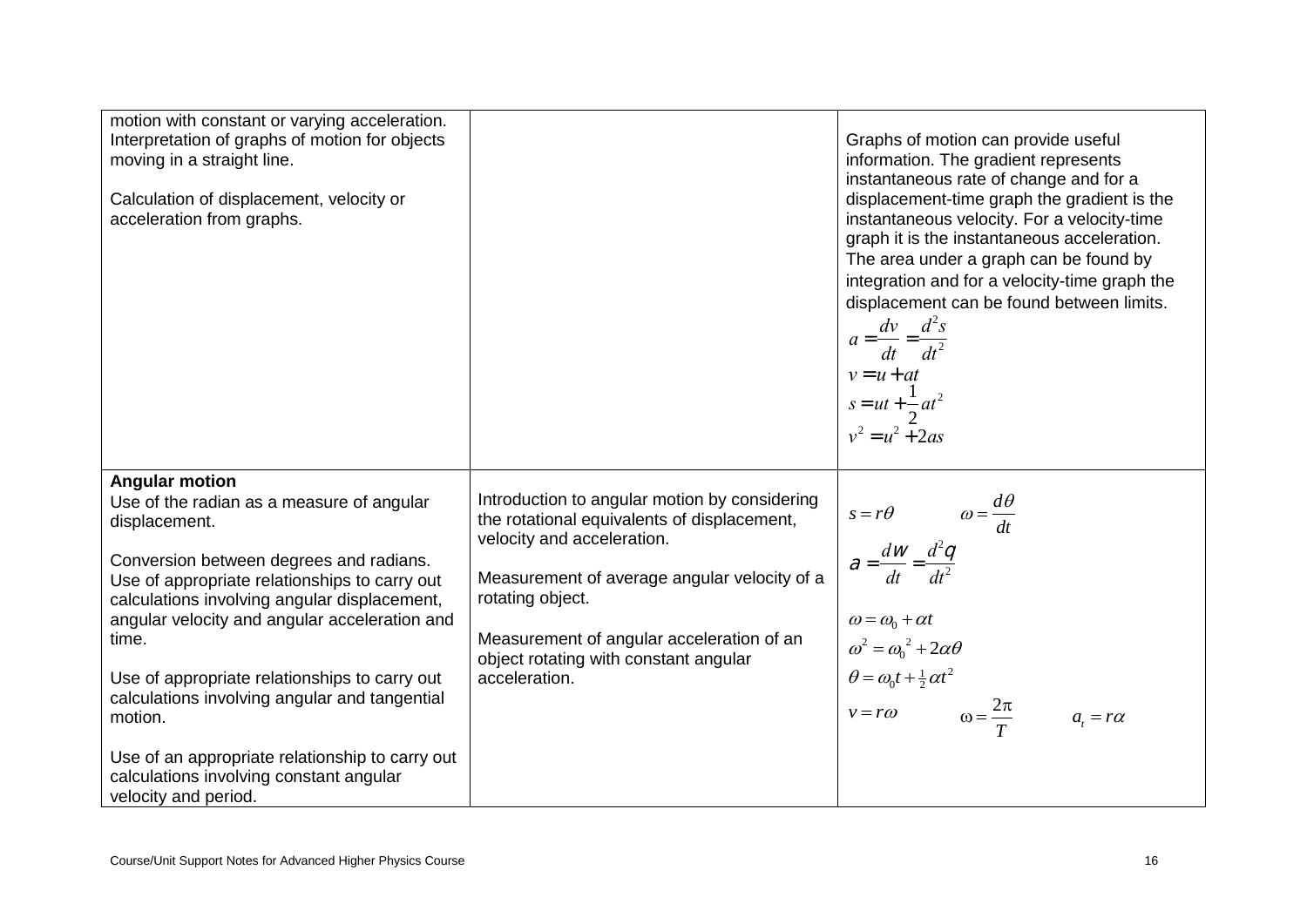| Centripetal force and acceleration<br>Consideration of a centripetal (radial or<br>central) force acting on an object to maintain<br>circular motion, and the resulting centripetal<br>(radial or central) acceleration of the object.<br>Derivation of centripetal acceleration: $a_r = \frac{v^2}{r}$ .<br>and $a_r = r\omega^2$ .<br>Use of appropriate relationships to carry out<br>calculations involving centripetal acceleration<br>and centripetal force. | Investigation of factors that determine size of<br>centripetal) force required to maintain circular<br>motion.<br>Consideration of 'Loop the loop' experiments,<br>conical pendulum, aircraft banking,<br>velodromes, and funfair rides, etc.                                                                                                                  | Distinction between angular acceleration,<br>tangential acceleration and centripetal (radial<br>or central) acceleration.<br>Consideration of centripetal (radial)<br>acceleration as the rate of change in linear<br>(tangential) velocity leads to the concept of a<br>centripetal (radial) force required to maintain<br>circular motion.<br>Investigating the factors that determine the<br>size of the centripetal force required to<br>maintain circular motion.<br>$a_r = \frac{v^2}{r} = r\omega^2$<br>$F = \frac{mv^2}{mr\omega^2} = mr\omega^2$ |
|--------------------------------------------------------------------------------------------------------------------------------------------------------------------------------------------------------------------------------------------------------------------------------------------------------------------------------------------------------------------------------------------------------------------------------------------------------------------|----------------------------------------------------------------------------------------------------------------------------------------------------------------------------------------------------------------------------------------------------------------------------------------------------------------------------------------------------------------|-----------------------------------------------------------------------------------------------------------------------------------------------------------------------------------------------------------------------------------------------------------------------------------------------------------------------------------------------------------------------------------------------------------------------------------------------------------------------------------------------------------------------------------------------------------|
| <b>Rotational dynamics</b><br>Consideration of an unbalanced torque as<br>causing a change in the angular (rotational)<br>motion of an object.<br>Definition of moment of inertia of an object as<br>a measure of its resistance to angular<br>acceleration about a given axis.<br>Use of appropriate relationships to calculate<br>the moment of inertia of discrete masses,<br>rods, discs and spheres about a given axis.                                       | Comparison of mass with moment of inertia.<br>Calculation of $I$ of different shapes $-$ rod,<br>sphere, solid cylinder, hollow cylinder.<br>Investigation of torque applied to a turntable<br>and the angular acceleration.<br>Consideration of torque wrench and engine<br>torque<br>Measurement of $I$ from the graph of torque vs<br>angular acceleration. | For discrete masses:<br>$I = \sum mr^2$ ,<br>Moments of inertia for several familiar shapes:<br>rod about centre - $I = \frac{1}{12}ml^2$<br>rod about end - $I = \frac{1}{3}ml^2$<br>disc about centre - $I = \frac{1}{2}mr^2$<br>sphere about centre - $I = \frac{2}{5}mr^2$<br>I depends on the mass of the object, and the<br>distribution of the mass about a fixed axis and<br>the particular choice of axis.<br>$T = Fr$ , $T = I\alpha$                                                                                                           |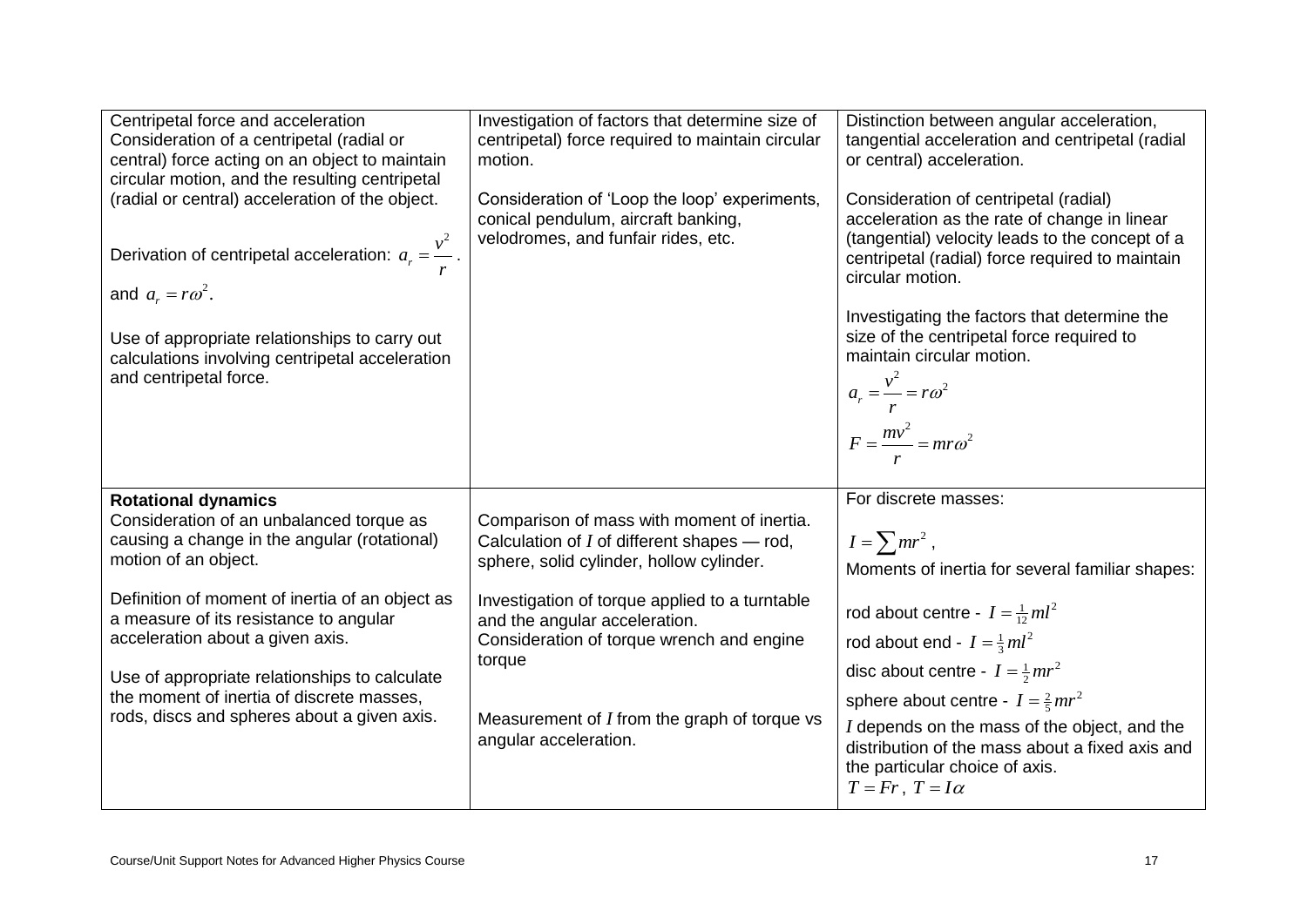| Use of appropriate relationships to carry out<br>calculations involving torque, perpendicular<br>force, distance from axis, angular acceleration<br>and moment of inertia.<br>Angular momentum<br>Use of appropriate relationships to carry out<br>calculations involving angular momentum,<br>angular velocity, moment of inertia, tangential<br>velocity, mass and its distance from the axis. | Demonstration of the angular momentum of a<br>point mass $m$ rotating at velocity $v$ and<br>distance $r$ about an axis. (Mass on end of<br>string.)                                                                                                                     | Nm as a unit of torque.<br>$L=mvr=mr^2\omega=I\omega$<br>$L = I\omega$ = const (no external torque). |
|--------------------------------------------------------------------------------------------------------------------------------------------------------------------------------------------------------------------------------------------------------------------------------------------------------------------------------------------------------------------------------------------------|--------------------------------------------------------------------------------------------------------------------------------------------------------------------------------------------------------------------------------------------------------------------------|------------------------------------------------------------------------------------------------------|
| Statement of the principle of conservation of<br>angular momentum.                                                                                                                                                                                                                                                                                                                               | Demonstration using rotating platform, added<br>mass, data logger to plot graph of angular<br>velocity against time.                                                                                                                                                     |                                                                                                      |
| Use of the principle of conservation of angular<br>momentum to solve problems.                                                                                                                                                                                                                                                                                                                   | Demonstration of pupil rotating on computer<br>stool, arms extended etc.<br>Consideration of gyroscopes, bicycle wheels,<br>spinning tops, ice skaters, divers, gymnasts<br>etc.                                                                                         |                                                                                                      |
| Rotational kinetic energy<br>Use of appropriate relationships to carry out<br>calculations involving potential energy,<br>rotational kinetic energy, translational kinetic<br>energy, angular velocity, linear velocity,<br>moment of inertia and mass.                                                                                                                                          | Determination of I of cylinder rolling down<br>slope.<br>Determination of I of flywheel.<br>Consideration of the increase in rotational<br>kinetic energy when a spinning system<br>increases angular velocity (eg work done by a<br>skater pulling their arms inwards). | $E=\frac{1}{2}I\omega^2$<br>$E_p = E_k$ (translational) + $E_k$ (rotational)                         |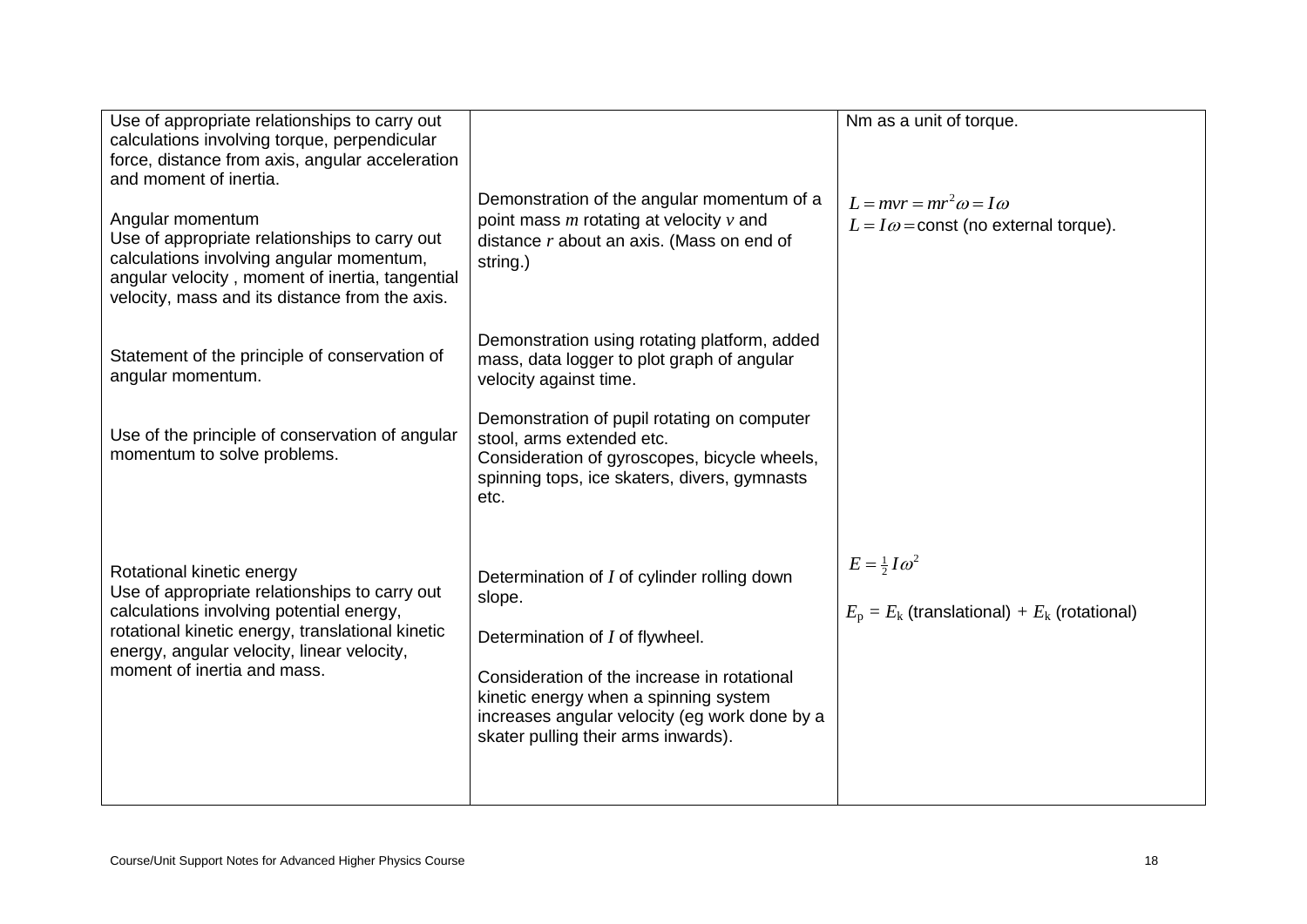| <b>Gravitation</b><br>Definition of gravitational field strength as the<br>gravitational force acting on a unit mass.<br>Sketch field lines and field line patterns<br>around a planet and a planet-moon system.                                                                                                                                                                                                                                                                                | Consideration of Cavendish/Boys experiment<br>Maskelyne - Schiehallion experiment.                                                                                                                                                                                                                                                                                                                                               | $F = \frac{GMm}{r^2}$<br>$F = \frac{GMm}{r^2} = mr\omega^2 = mr\left(\frac{2\pi}{T}\right)^2$                                                                                                                                                                                                                                                   |
|-------------------------------------------------------------------------------------------------------------------------------------------------------------------------------------------------------------------------------------------------------------------------------------------------------------------------------------------------------------------------------------------------------------------------------------------------------------------------------------------------|----------------------------------------------------------------------------------------------------------------------------------------------------------------------------------------------------------------------------------------------------------------------------------------------------------------------------------------------------------------------------------------------------------------------------------|-------------------------------------------------------------------------------------------------------------------------------------------------------------------------------------------------------------------------------------------------------------------------------------------------------------------------------------------------|
| Use of appropriate relationships to carry out<br>calculations involving gravitational force,<br>masses and their separation.                                                                                                                                                                                                                                                                                                                                                                    | Consideration of the effects of gravity on<br>tides, tidal forces and sustainable tidal energy.                                                                                                                                                                                                                                                                                                                                  |                                                                                                                                                                                                                                                                                                                                                 |
| Use of appropriate relationships to carry out<br>calculations involving period of satellites in<br>circular orbit, masses, orbit radius and<br>satellite speed.                                                                                                                                                                                                                                                                                                                                 | Consideration of gravity and orbital motion.<br>Consideration of types of satellite: Data<br>gathering, weather, telecommunications,<br>mapping, surveying etc.                                                                                                                                                                                                                                                                  | Satellites remain in orbit because of the force<br>due to gravity. The period of the satellite<br>depends on the distance from the centre, and<br>the mass of the astronomical object being<br>orbited.                                                                                                                                         |
| Gravitational potential and potential energy<br>Definition of gravitational potential of a point in<br>space as the work done in moving unit mass<br>from infinity to that point.<br>Knowledge that the energy required to move<br>mass between two points in a gravitational<br>field is independent of the path taken.<br>Use of appropriate relationships to carry out<br>calculations involving gravitational potential,<br>gravitational potential energy, masses and<br>their separation. | Consideration of gravitational potential and<br>gravitational potential energy having the value<br>zero at infinity and of gravitational potential<br>'wells' used as an illustration of the 'capture'<br>of masses.<br>Consideration of changes in both potential<br>and kinetic energy when a satellite alters orbit.<br>Consideration of planets with no atmosphere,<br>low incidence of helium in Earth's atmosphere<br>etc. | $V = -\frac{GM}{r}$<br>$E_{\rm p} = Vm = -\frac{GMm}{r}$                                                                                                                                                                                                                                                                                        |
| Escape velocity<br>Definition of escape velocity as the minimum<br>velocity required to allow a mass to escape a<br>gravitational field or as the minimum velocity<br>required to achieve zero kinetic energy and<br>maximum (zero) potential energy.                                                                                                                                                                                                                                           | Implications of escape velocity for space<br>flight.                                                                                                                                                                                                                                                                                                                                                                             | Escape velocity is the minimum velocity that a<br>mass must have to escape the gravitational<br>field. The gravitational potential energy of a<br>mass at infinity is defined as zero. To escape<br>completely, a mass must reach infinity with its<br>kinetic energy greater than or equal to zero.<br>Energy and satellite motion. The energy |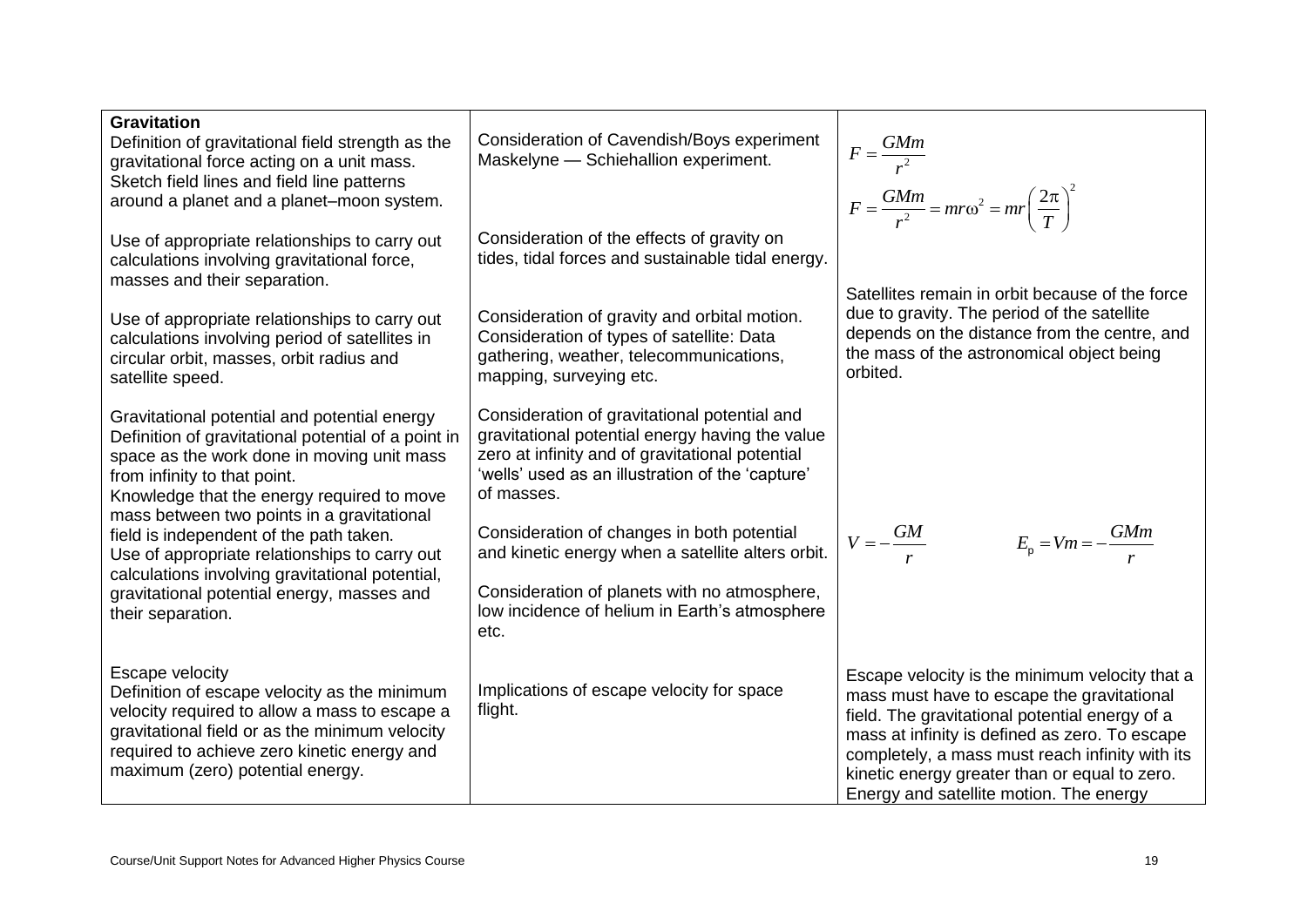| Derivation of the relationship $v = \sqrt{\frac{2GM}{r}}$ .<br>Use of appropriate relationships to carry out<br>calculations involving escape velocity, mass<br>and distance.                                                                                                                                                                                                                                                                                                             |                                                                                                                                                                                                                                                                                                                                                                                                                                                                              | required to move from one orbit to another<br>requires a consideration of both the changes<br>in gravitational potential energy and the<br>changes in kinetic energy.<br>$v = \sqrt{\frac{2GM}{r}}$ |
|-------------------------------------------------------------------------------------------------------------------------------------------------------------------------------------------------------------------------------------------------------------------------------------------------------------------------------------------------------------------------------------------------------------------------------------------------------------------------------------------|------------------------------------------------------------------------------------------------------------------------------------------------------------------------------------------------------------------------------------------------------------------------------------------------------------------------------------------------------------------------------------------------------------------------------------------------------------------------------|-----------------------------------------------------------------------------------------------------------------------------------------------------------------------------------------------------|
| Consideration of the energy required by a<br>satellite to move from one orbit to another.                                                                                                                                                                                                                                                                                                                                                                                                 |                                                                                                                                                                                                                                                                                                                                                                                                                                                                              |                                                                                                                                                                                                     |
| <b>General relativity</b><br>Knowledge that special relativity deals with<br>motion in inertial (non-accelerating) frames of<br>reference and that general relativity deals with<br>motion in non-inertial (accelerating) frames of<br>reference.<br>Statement of the equivalence principle (that it<br>is not possible to distinguish between the<br>effects on an observer of a uniform<br>gravitational field and of a constant<br>acceleration) and awareness of its<br>consequences. | Comparison of general and special relativity.<br>Simulations to aid understanding.<br>Consideration of clocks in non-inertial frames<br>of reference eg accelerating spacecraft, and<br>the application of the equivalence principle<br>leading to the conclusion that time runs more<br>slowly at lower altitudes that at higher<br>altitudes in a gravitational field. (GPS clock<br>adjustment)<br>Consideration of the reasons for the<br>precession of Mercury's orbit. |                                                                                                                                                                                                     |
| Spacetime diagrams<br>Consideration of spacetime as a<br>representation of four dimensional space.<br>Knowledge that light or a freely moving object<br>follows a geodesic (the shortest distance<br>between two points) in spacetime.<br>Knowledge that GR leads to the interpretation<br>that mass curves spacetime, and that gravity<br>arises from the curvature of spacetime.                                                                                                        | Consideration of spacetime diagrams as a<br>representation of four dimensional space<br>Four dimensional space as a representation<br>of spacetime.<br>Rubber sheet analogy.<br>Examine the world line of Earth.                                                                                                                                                                                                                                                             | Gravity as spacetime curvature; curvature of<br>spacetime by mass.<br>Schwarzchild radius of black holes.<br>$r = \frac{2GM}{c^2}$<br>Gravitational lensing of light.                               |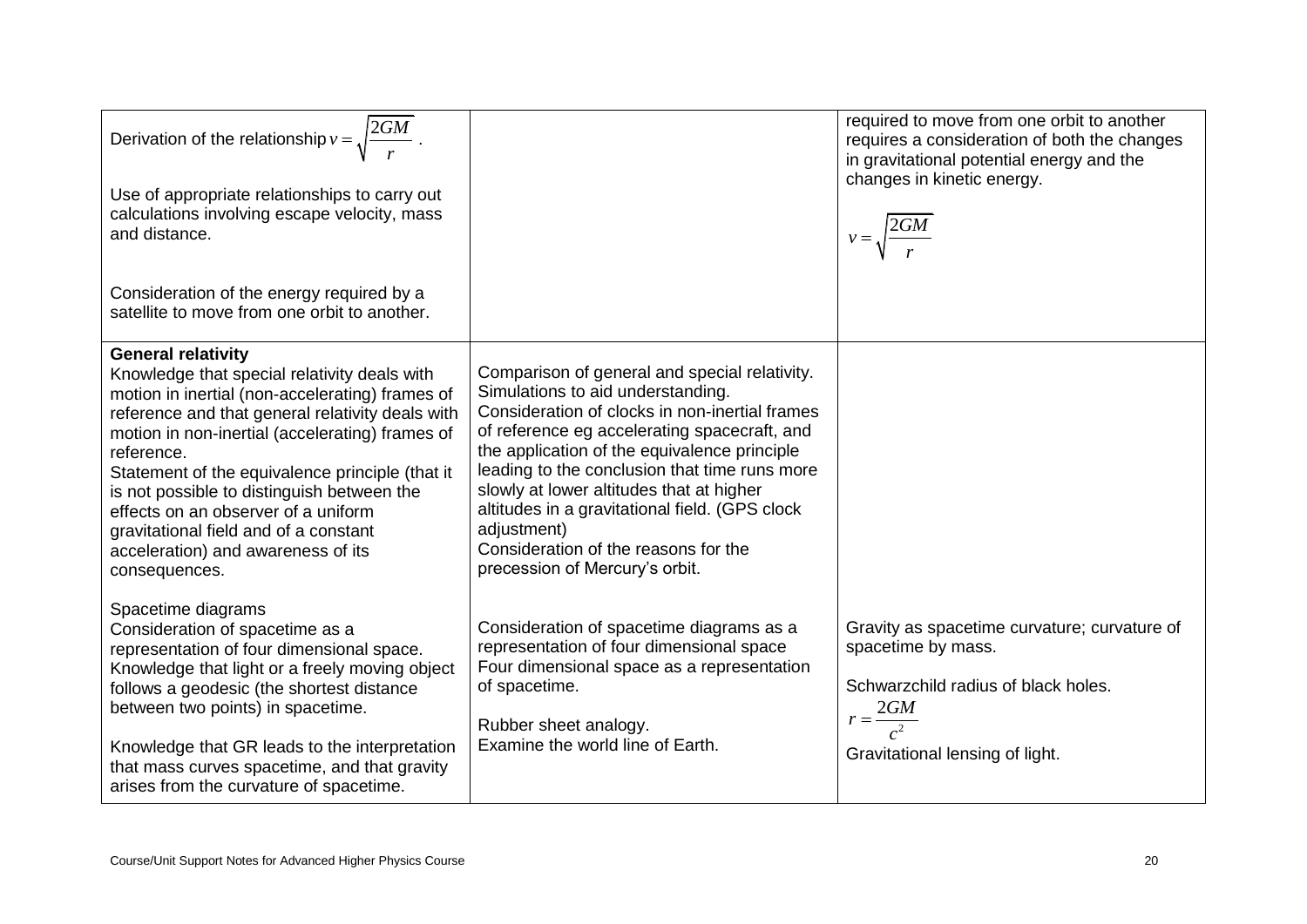| Representation of World lines for objects<br>which are stationary, moving with constant<br>velocity and accelerating.                                                                                                                         |                                                                                                            |                                                                                                                                                                                                                                                                                                  |
|-----------------------------------------------------------------------------------------------------------------------------------------------------------------------------------------------------------------------------------------------|------------------------------------------------------------------------------------------------------------|--------------------------------------------------------------------------------------------------------------------------------------------------------------------------------------------------------------------------------------------------------------------------------------------------|
| <b>Black holes</b><br>Use of an appropriate relationship to solve<br>problems relating to the Schwarzschild radius<br>of a black hole.                                                                                                        | <b>Simulations</b><br>The Schwarzschild radius is also called the<br>gravitational radius of a black hole. |                                                                                                                                                                                                                                                                                                  |
| Knowledge that time appears to be frozen at<br>the event horizon of a black hole.                                                                                                                                                             |                                                                                                            |                                                                                                                                                                                                                                                                                                  |
| <b>Stellar physics</b><br>Properties of stars                                                                                                                                                                                                 |                                                                                                            |                                                                                                                                                                                                                                                                                                  |
| Use of appropriate relationships to solve<br>problems relating to luminosity, apparent<br>brightness, power per unit area, stellar radius<br>and stellar surface temperature. (Using the<br>assumption that stars behave as black<br>bodies.) | Exercises on the H-R diagram - websites.                                                                   | Radius, surface temperature, luminosity and<br>apparent brightness.<br>$b = \frac{L}{4\pi r^2}$<br>Power per unit area $=\sigma T^4$<br>$L = 4\pi r^2 \sigma T^4$                                                                                                                                |
| Knowledge of the stages in the proton-proton<br>chain in stellar fusion reactions which convert<br>hydrogen to helium.                                                                                                                        |                                                                                                            |                                                                                                                                                                                                                                                                                                  |
| Stellar evolution<br>Knowledge and understanding of the stages<br>in stellar evolution and position in<br>Hertzsprung-Russell (H-R) diagram.<br>Classification of stars and position in<br>Hertzsprung-Russell (H-R) diagram.                 |                                                                                                            | Stars are born in interstellar clouds that are<br>particularly cold and dense (relative to the rest<br>of space). Stars form when gravity overcomes<br>thermal pressure and causes a molecular<br>cloud to contract until the central object<br>becomes hot enough to sustain nuclear<br>fusion. |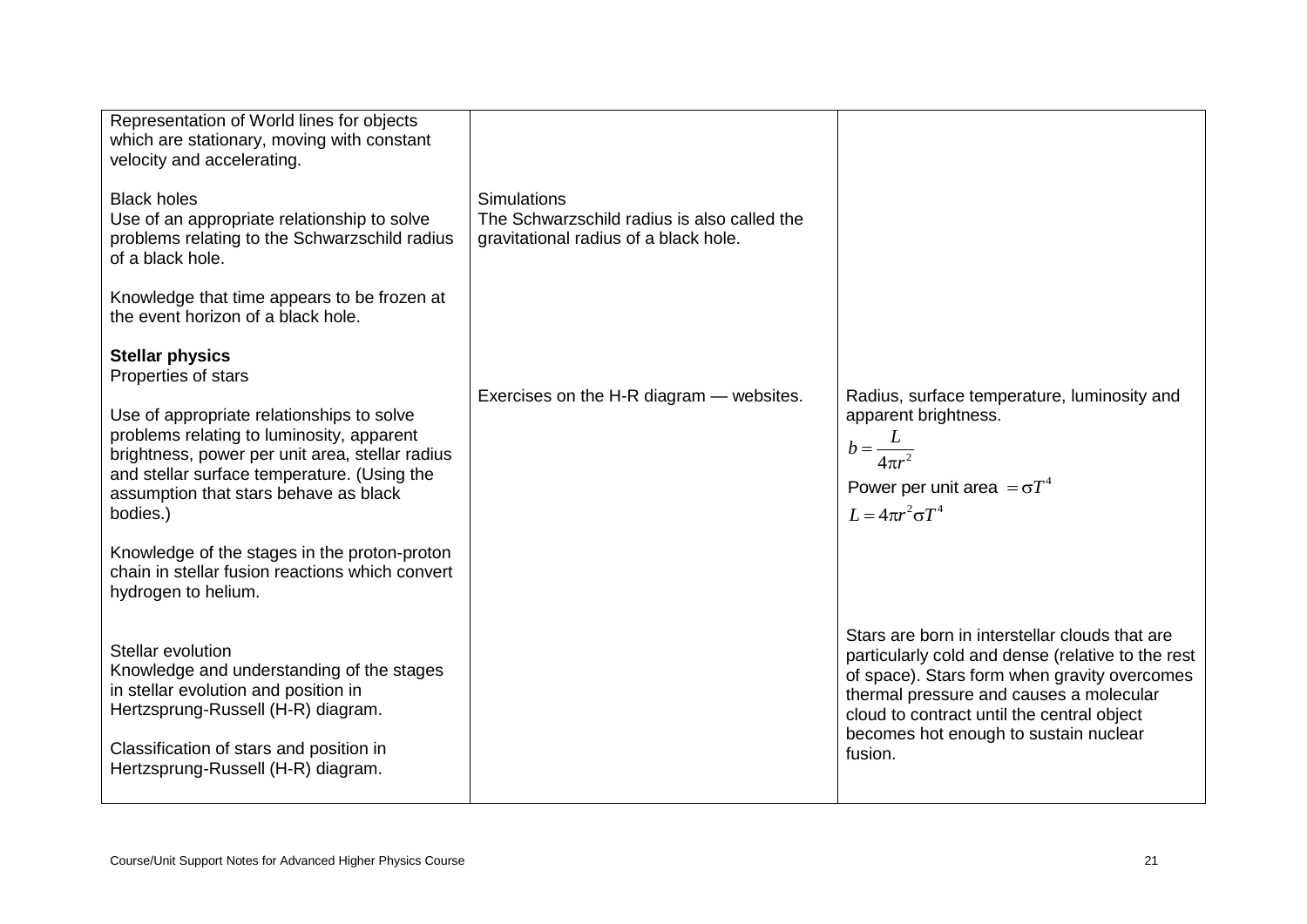| Prediction of colour of stars from their position | The mass of a new star determines its            |
|---------------------------------------------------|--------------------------------------------------|
| in the Hertzsprung-Russell (H-R) diagram.         | luminosity and surface temperature. The          |
|                                                   | Hertzsprung-Russell (H-R) diagram is a           |
|                                                   | representation of the classification of stars.   |
|                                                   | The luminosity and surface temperature           |
|                                                   | determine the location of a star in the H-R      |
|                                                   | diagram. The lifetime of a star depends on its   |
|                                                   | mass. During the hydrogen fusing stage, the      |
|                                                   | star is located in the main-sequence. As the     |
|                                                   | fuel is used up, the balance between gravity     |
|                                                   | and thermal pressure changes and the star        |
|                                                   | may change its position on the H-R diagram.      |
|                                                   | The ultimate fate of a star is determined by its |
|                                                   | mass. Supernovae, neutron stars and black        |
|                                                   | holes can be the eventual fate of some stars.    |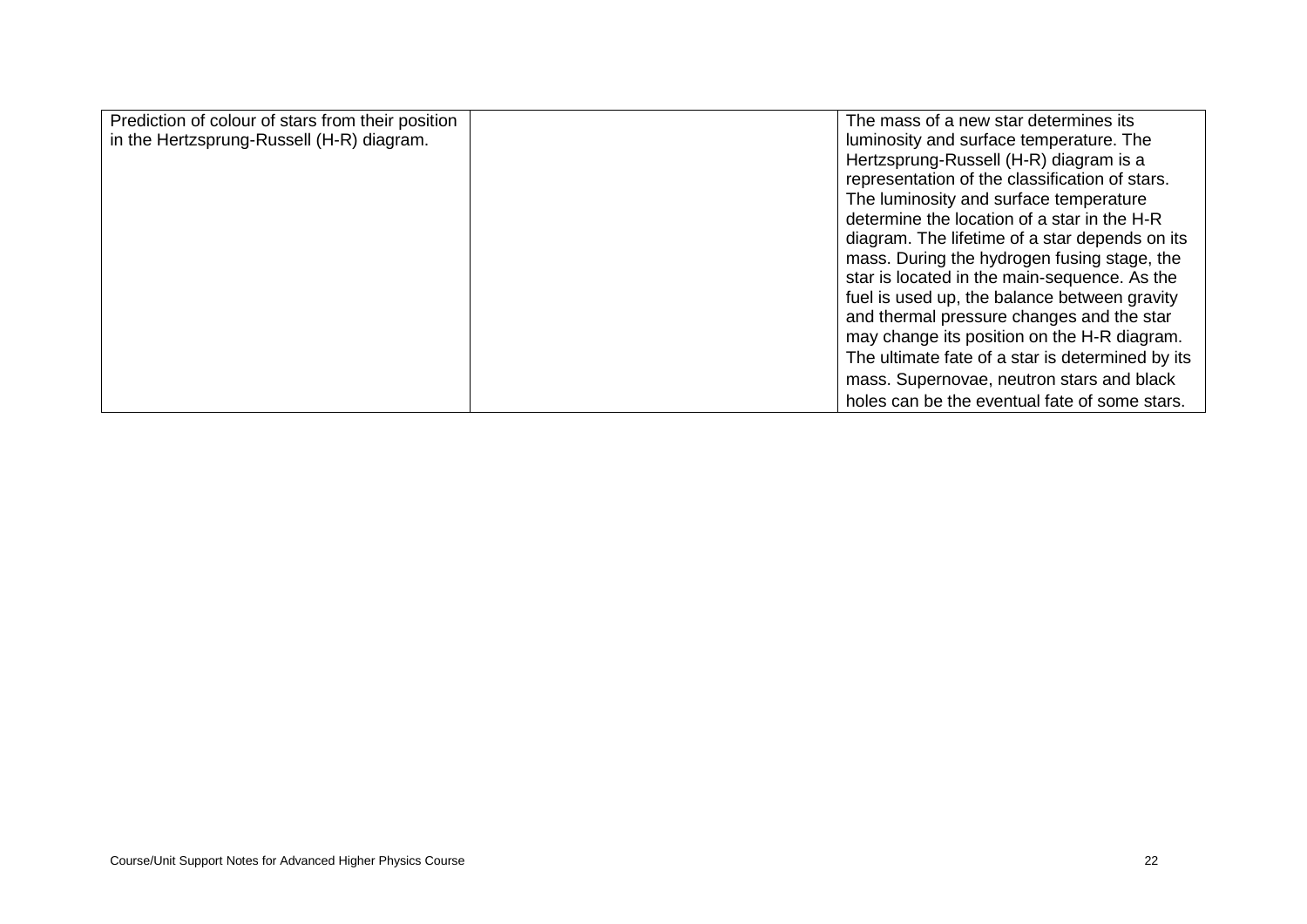# **Physics: Quanta and Waves (Advanced Higher)**

## **Key areas:**

- $\bullet$  Introduction to quantum theory
- ◆ Particles from space
- ◆ Simple harmonic motion
- Waves
- Interference
- ◆ Polarisation

Suggestions for possible contexts and learning activities, to support and enrich learning and teaching, are detailed in the table below. The **Mandatory Course key areas** are from the *Course Assessment Specification*. The **Suggested learning activities** are not mandatory. This offers examples of suggested activities, from which you could select a range of suitable activities. It is not expected that all will be covered. Centres may also devise their own learning activities. **Exemplification of key areas** provides an outline of the level of demand and detail of the key areas.

| <b>Mandatory Course key areas</b>                                                                                                                                                                                                                    | <b>Suggested learning activities</b>    | <b>Exemplification of key areas</b>                                                                                                                                                                                                                                                                                                                                                                                                                                                   |
|------------------------------------------------------------------------------------------------------------------------------------------------------------------------------------------------------------------------------------------------------|-----------------------------------------|---------------------------------------------------------------------------------------------------------------------------------------------------------------------------------------------------------------------------------------------------------------------------------------------------------------------------------------------------------------------------------------------------------------------------------------------------------------------------------------|
| Introduction to quantum theory<br>Understanding of the challenges to<br>classical theory<br><b>Black body radiation</b><br>Photoelectric effect<br>Use of an appropriate relationship<br>to solve problems involving photon<br>energy and frequency. | Analysis of black body radiation curves | Quantum theory can be introduced by consideration of<br>experimental observations that could not be explained by<br>classical physics, together with the various efforts made to<br>resolve these dilemmas.<br>These include:<br>black-body radiation curves could not be predicted using<br>classical theory (ultraviolet catastrophe), Planck suggested<br>that the absorption and emission of radiation could only<br>take place in 'jumps', the photoelectric effect could not be |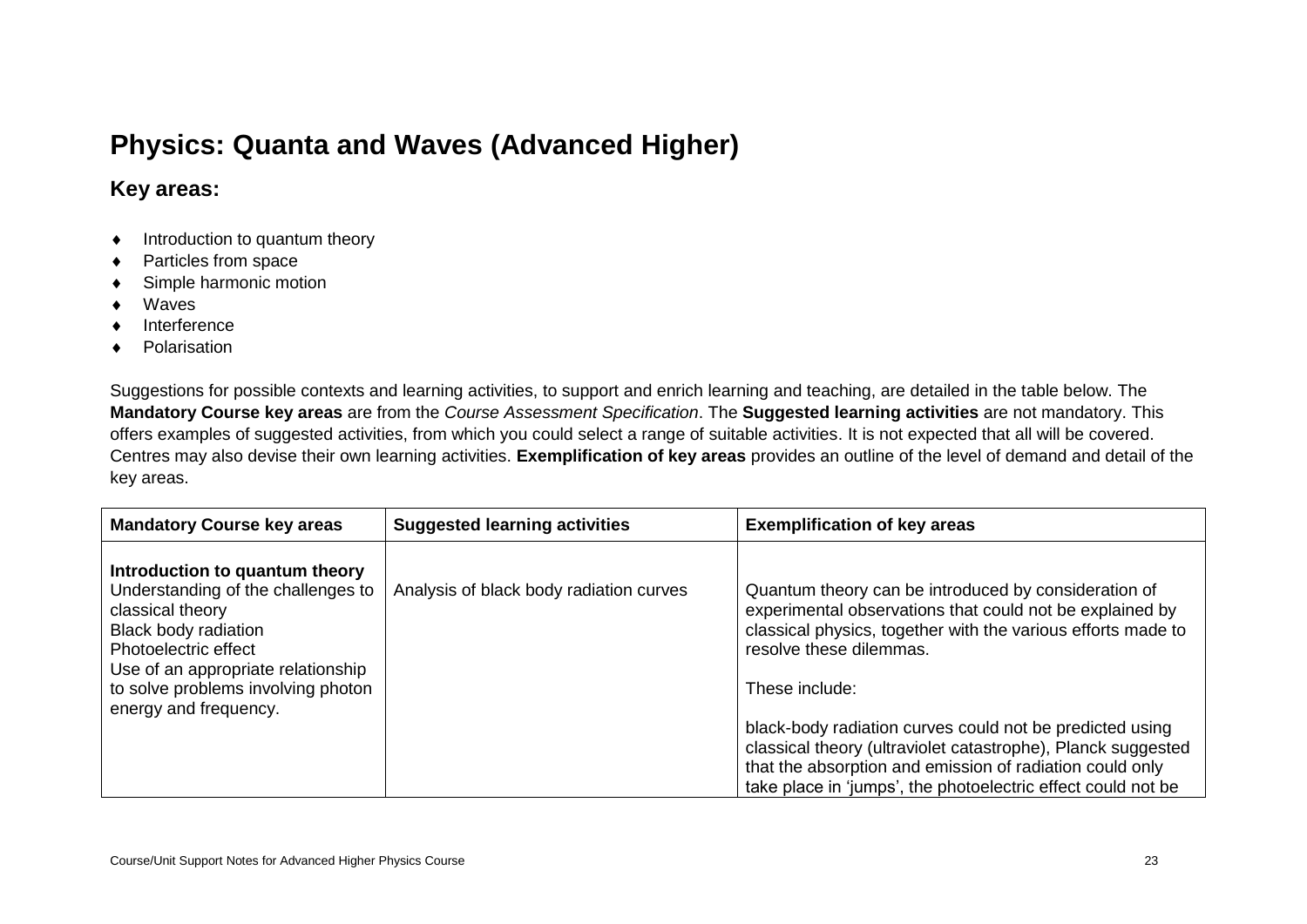|                                                                                                         |                                                                                          | explained using classical physics, Einstein suggested that<br>the energy of electromagnetic radiation is quantised<br>$(E = hf)$ , the Bohr model of the atom, which explains the                                                                                                                                   |
|---------------------------------------------------------------------------------------------------------|------------------------------------------------------------------------------------------|---------------------------------------------------------------------------------------------------------------------------------------------------------------------------------------------------------------------------------------------------------------------------------------------------------------------|
|                                                                                                         |                                                                                          | characteristics of atomic spectra in terms of electron energy<br>states, Bohr's quantisation of angular momentum, De<br>Broglie suggested that electrons have wave properties, the<br>de Broglie relationship between wavelength and<br>momentum and electron diffraction is evidence for<br>wave/particle duality. |
| Knowledge of the Bohr model of                                                                          | Observation and examination of line                                                      |                                                                                                                                                                                                                                                                                                                     |
| the atom.                                                                                               | emission and line absorption spectra.                                                    | $mvr = \frac{nh}{m}$                                                                                                                                                                                                                                                                                                |
| Use of an appropriate relationship                                                                      | Use of spectrometer.                                                                     | $2\pi$                                                                                                                                                                                                                                                                                                              |
| to solve problems involving the<br>angular momentum of an electron<br>and its principal quantum number. |                                                                                          |                                                                                                                                                                                                                                                                                                                     |
| Wave particle duality<br>Description of experimental<br>evidence for wave/particle duality.             | Simulations of double-slit experiments with<br>single particles (photons and electrons). | Atomic spectra in terms of electron energy states in atoms.                                                                                                                                                                                                                                                         |
|                                                                                                         | Examination of evidence of wave/particle                                                 |                                                                                                                                                                                                                                                                                                                     |
|                                                                                                         | duality<br>- eg electron diffraction, photoelectric                                      |                                                                                                                                                                                                                                                                                                                     |
|                                                                                                         | effect and Compton scattering.                                                           |                                                                                                                                                                                                                                                                                                                     |
| De Broglie waves                                                                                        | Observation of stationary waves in wire                                                  | Wave properties of particles - de Broglie.                                                                                                                                                                                                                                                                          |
| Use of an appropriate relationship                                                                      | loops.                                                                                   | $\lambda = \frac{h}{h}$                                                                                                                                                                                                                                                                                             |
| to solve problems involving the                                                                         |                                                                                          | p                                                                                                                                                                                                                                                                                                                   |
| de Broglie wavelength of a particle                                                                     |                                                                                          |                                                                                                                                                                                                                                                                                                                     |
| and its momentum.                                                                                       | Mathematical statements of the uncertainty                                               | Quantum mechanics was developed to resolve the                                                                                                                                                                                                                                                                      |
| Uncertainty principle<br>Use of appropriate relationships to                                            | principle in terms of Planck's constant.                                                 | dilemmas that could not be explained by classical physics.                                                                                                                                                                                                                                                          |
| solve problems involving the                                                                            |                                                                                          | It is only with the development of quantum mechanics that                                                                                                                                                                                                                                                           |
| uncertainties in position,                                                                              | Quantum mechanics - qualitative                                                          | the dual nature of matter can be described. At the core of                                                                                                                                                                                                                                                          |
| momentum, energy and time.                                                                              | description.                                                                             | quantum mechanics is the realisation that unpredictability is                                                                                                                                                                                                                                                       |
|                                                                                                         |                                                                                          | at the heart of the nature of matter. A Newtonian,                                                                                                                                                                                                                                                                  |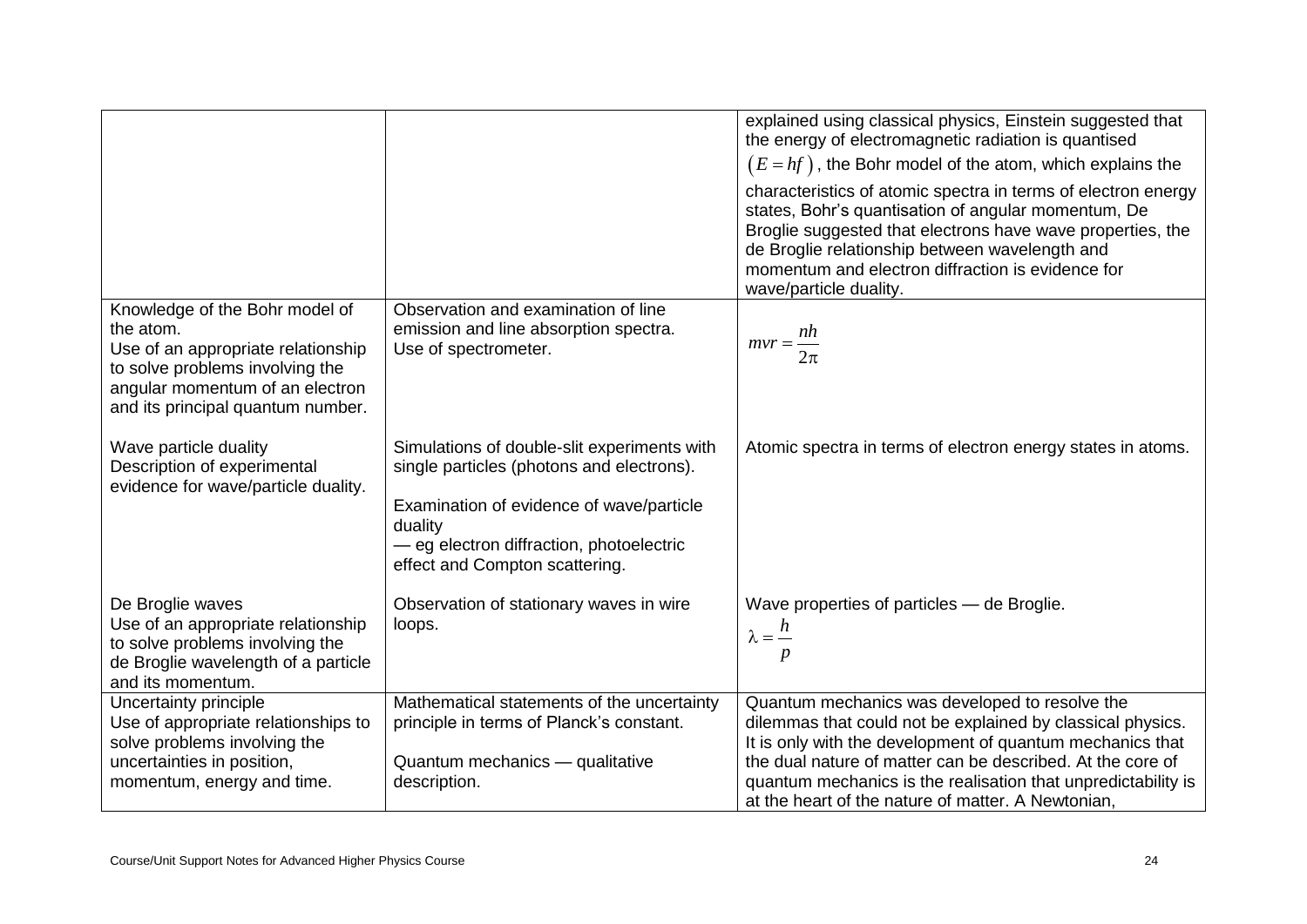| Understanding of implications of<br>quantum mechanics and the<br>uncertainty principle.                                                 |                                                                                                                                          | mechanistic view, in principle allows all future states of a<br>system to be known if the starting details are known.<br>Quantum mechanics indicates that we can only calculate<br>probabilities.<br>It impossible to simultaneously measure both wave and<br>particle properties.<br>Double slit experiments with single particles (photons or<br>electrons) produce non-intuitive results.<br>Quantum mechanics gives excellent agreement with<br>experimental observations.<br>The uncertainty principle can be introduced in terms of<br>location and momentum. To gain precise information about<br>the position of a particle requires the use of short<br>wavelength radiation. This has high energy which changes<br>the momentum of the particle.<br>The uncertainty principle in terms of energy and time leads<br>to the concept of quantum tunnelling. Potential wells form<br>barriers which would not normally allow particles to escape.<br>'Borrowing' energy for a short period of time allows<br>particles to escape from the potential well.<br>Mathematical statements of the uncertainty principle:<br>Uncertainty principle in terms of (a) location and<br>momentum and (b) energy and time - Heisenberg.<br>$\Delta x \Delta p_x \geq \frac{h}{4\pi} \qquad \Delta E \Delta t \geq \frac{h}{4\pi}$ |
|-----------------------------------------------------------------------------------------------------------------------------------------|------------------------------------------------------------------------------------------------------------------------------------------|----------------------------------------------------------------------------------------------------------------------------------------------------------------------------------------------------------------------------------------------------------------------------------------------------------------------------------------------------------------------------------------------------------------------------------------------------------------------------------------------------------------------------------------------------------------------------------------------------------------------------------------------------------------------------------------------------------------------------------------------------------------------------------------------------------------------------------------------------------------------------------------------------------------------------------------------------------------------------------------------------------------------------------------------------------------------------------------------------------------------------------------------------------------------------------------------------------------------------------------------------------------------------------------------------------------------------|
| <b>Particles from space</b><br>Cosmic rays                                                                                              |                                                                                                                                          |                                                                                                                                                                                                                                                                                                                                                                                                                                                                                                                                                                                                                                                                                                                                                                                                                                                                                                                                                                                                                                                                                                                                                                                                                                                                                                                            |
| Knowledge of the origin and<br>composition of cosmic rays, the<br>interaction of cosmic rays with<br>Earth's atmosphere and the helical | Investigate helical motion of charged<br>particles in a magnetic field.<br>Research how aurorae are produced in the<br>upper atmosphere. | $F = Bqv = \frac{mv^2}{2}$<br>Comparison of variety and energies of cosmic rays with                                                                                                                                                                                                                                                                                                                                                                                                                                                                                                                                                                                                                                                                                                                                                                                                                                                                                                                                                                                                                                                                                                                                                                                                                                       |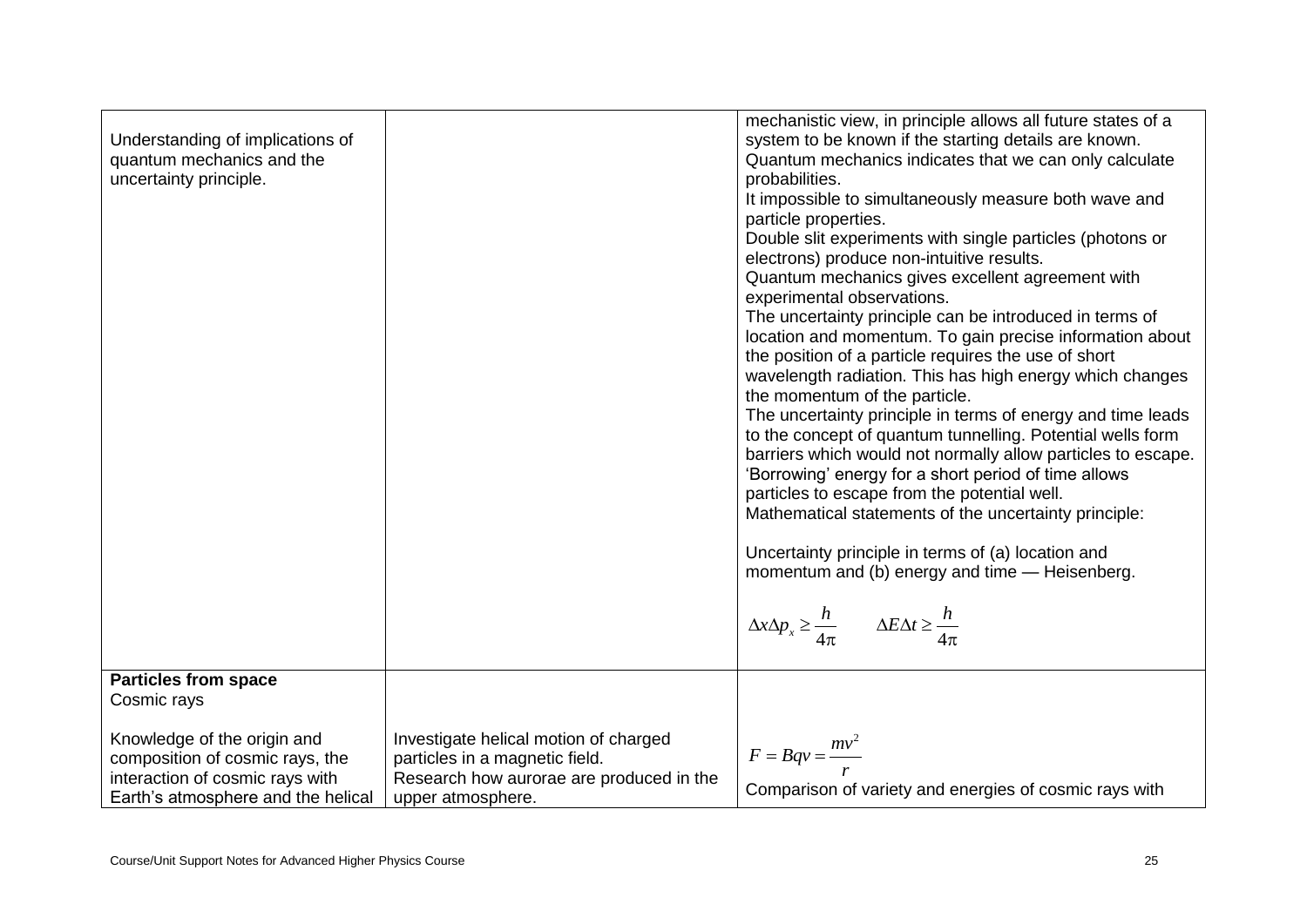| motion of charged particles in the<br>Earth's magnetic field.<br>Use of appropriate relationships to<br>solve problems involving the force<br>on a charged particle, its charge,<br>its mass, its velocity, the radius of<br>its path and the magnetic induction<br>of a magnetic field.                                                                                                                                                                                                                              |                                                                                                                                                                                                                                                                                                                                                                                                                                                                                                                                                                    | particles generated by particle accelerators.                                                                                                                                                                                                                                                                                                                                                                                          |
|-----------------------------------------------------------------------------------------------------------------------------------------------------------------------------------------------------------------------------------------------------------------------------------------------------------------------------------------------------------------------------------------------------------------------------------------------------------------------------------------------------------------------|--------------------------------------------------------------------------------------------------------------------------------------------------------------------------------------------------------------------------------------------------------------------------------------------------------------------------------------------------------------------------------------------------------------------------------------------------------------------------------------------------------------------------------------------------------------------|----------------------------------------------------------------------------------------------------------------------------------------------------------------------------------------------------------------------------------------------------------------------------------------------------------------------------------------------------------------------------------------------------------------------------------------|
| Solar wind<br>Knowledge of the interaction of the<br>solar wind with Earth's magnetic<br>field and the composition of the<br>solar wind as charged particles (eg<br>protons and electrons) in the form<br>of plasma.                                                                                                                                                                                                                                                                                                  | Research the solar cycle and solar flares, -<br>for example the Carrington flare of 1859.                                                                                                                                                                                                                                                                                                                                                                                                                                                                          |                                                                                                                                                                                                                                                                                                                                                                                                                                        |
| Simple harmonic motion<br>Definition of SHM in terms of the<br>restoring force and acceleration<br>proportional and in the opposite<br>direction to the displacement from<br>the rest position.<br>Use of appropriate relationships to<br>solve problems involving the<br>displacement, velocity,<br>acceleration, angular frequency,<br>period and energy of an object<br>executing SHM.<br>Derivation of the relationships<br>$v = \pm \omega \sqrt{(A^2 - y^2)}$ and<br>$E_k = \frac{1}{2} m \omega^2 (A^2 - y^2)$ | Investigate different oscillating SHM<br>systems (pendulums, mass on spring,<br>loaded test tube, etc).<br>Investigate the relationship between force<br>applied and extension of a spring.<br>Demonstrate the link between circular<br>motion and SHM.<br>Investigate the factors affecting the period<br>of oscillation of an object moving with SHM.<br>Investigate relationship between kinetic and<br>potential for an object with SHM.<br>Investigate damped and undamped systems<br>— use of motion sensor or mobile device for<br>use as an accelerometer. | $F = -ky$ (or x can be used throughout)<br>$\omega = 2\pi f = \frac{2\pi}{T}$<br>$a = \frac{d^2 y}{dt^2} = -\omega^2 y$<br>$y = A\cos \omega t$ or $x = A\cos \omega t$<br>$v = \pm \omega \sqrt{(A^2 - y^2)}$<br>Simple pendulum as an example of SHM<br>$E_{\rm k} = \frac{1}{2} m \omega^2 (A^2 - y^2)$ $E_{\rm p} = \frac{1}{2} m \omega^2 y^2$ Car shock<br>absorbers, bridges, bungee cords, trampolines, diving<br>boards, etc. |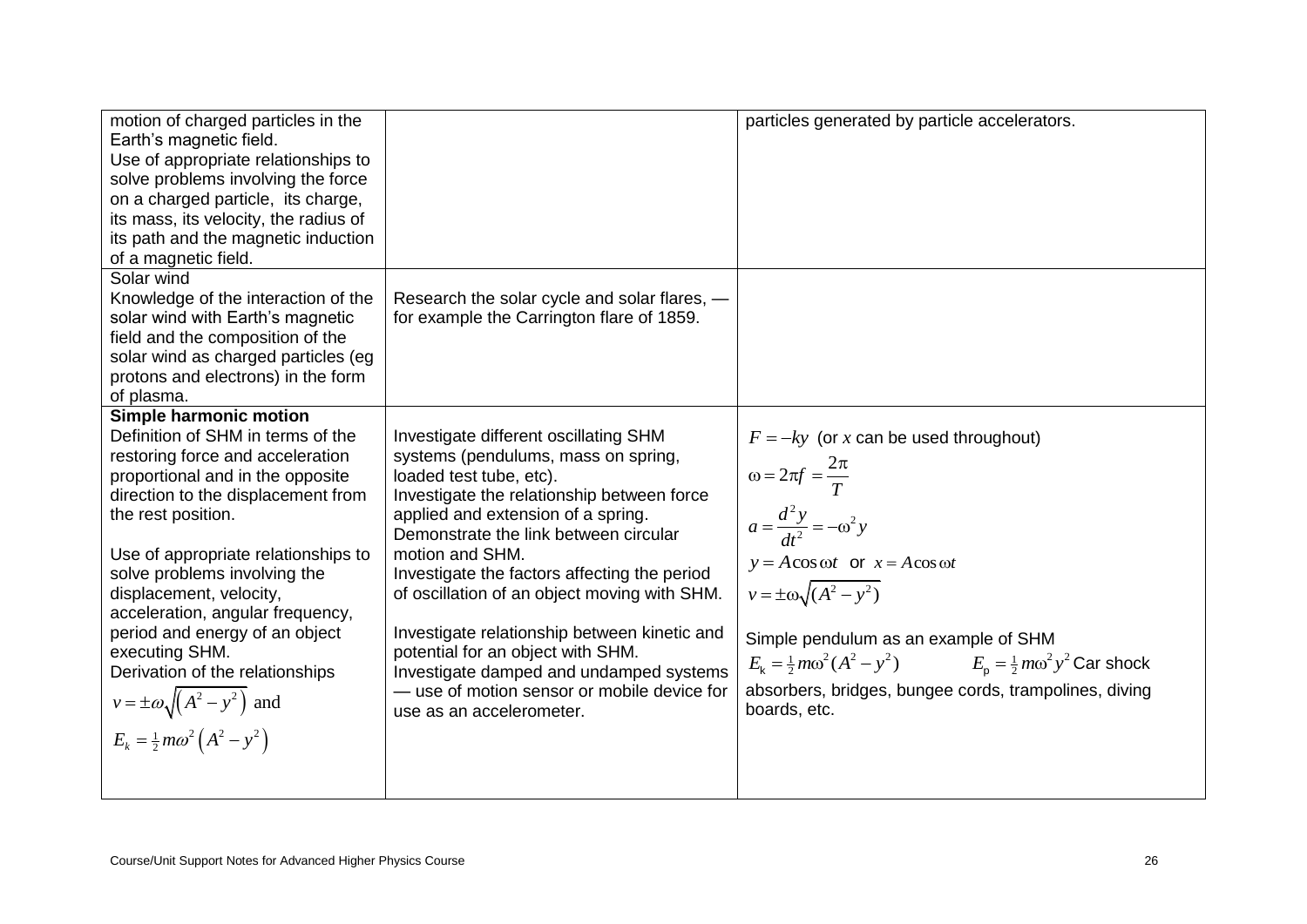| Knowledge of the effects of<br>damping in SHM (to include<br>underdamping, critical damping'<br>and overdamping)                            |                                                                                                                                                                                         |                                                                                                                                                                                                |
|---------------------------------------------------------------------------------------------------------------------------------------------|-----------------------------------------------------------------------------------------------------------------------------------------------------------------------------------------|------------------------------------------------------------------------------------------------------------------------------------------------------------------------------------------------|
| <b>Waves</b><br>Use of an appropriate relationship<br>to solve problems involving the<br>energy transferred by a wave and<br>its amplitude. | Simulation of a transverse wave leading to<br>understanding of the mathematical<br>representation.<br>Stationary waves simulation/Slinky.<br>Nodes/antinodes - investigating stationary | $E = kA^2$<br>$y = A \sin 2\pi (ft - \frac{x}{\lambda})$ $\phi = \frac{2\pi x}{\lambda}$<br>The displacement $y$ is given by the combination of the                                            |
| Knowledge of the mathematical<br>representation of travelling waves.                                                                        | waves using vibrator and elastic string.<br>Measurement of wavelength of sound and<br>microwaves using standing waves.<br>Resonance tube to measure the speed of<br>sound.              | particle's transverse SHM and the phase angle between<br>each particle.<br>Stationary waves are formed by the interference of two<br>waves, of the same frequency and amplitude, travelling in |
| Use of appropriate relationships to<br>solve problems involving wave<br>motion, phase difference and<br>phase angle.                        | Synthesisers related to addition of waves -<br>Fourier analysis.<br>Musical instruments — wind and string.<br>Fundamental and harmonic frequencies.                                     | opposite directions. A stationary wave can be described in<br>terms of nodes, antinodes. Stationary waves can be used<br>to measure the wavelength of sound waves and<br>microwaves.           |
| Knowledge of the superposition of<br>waves and stationary waves.                                                                            | Beats - tuning of musical instruments.                                                                                                                                                  |                                                                                                                                                                                                |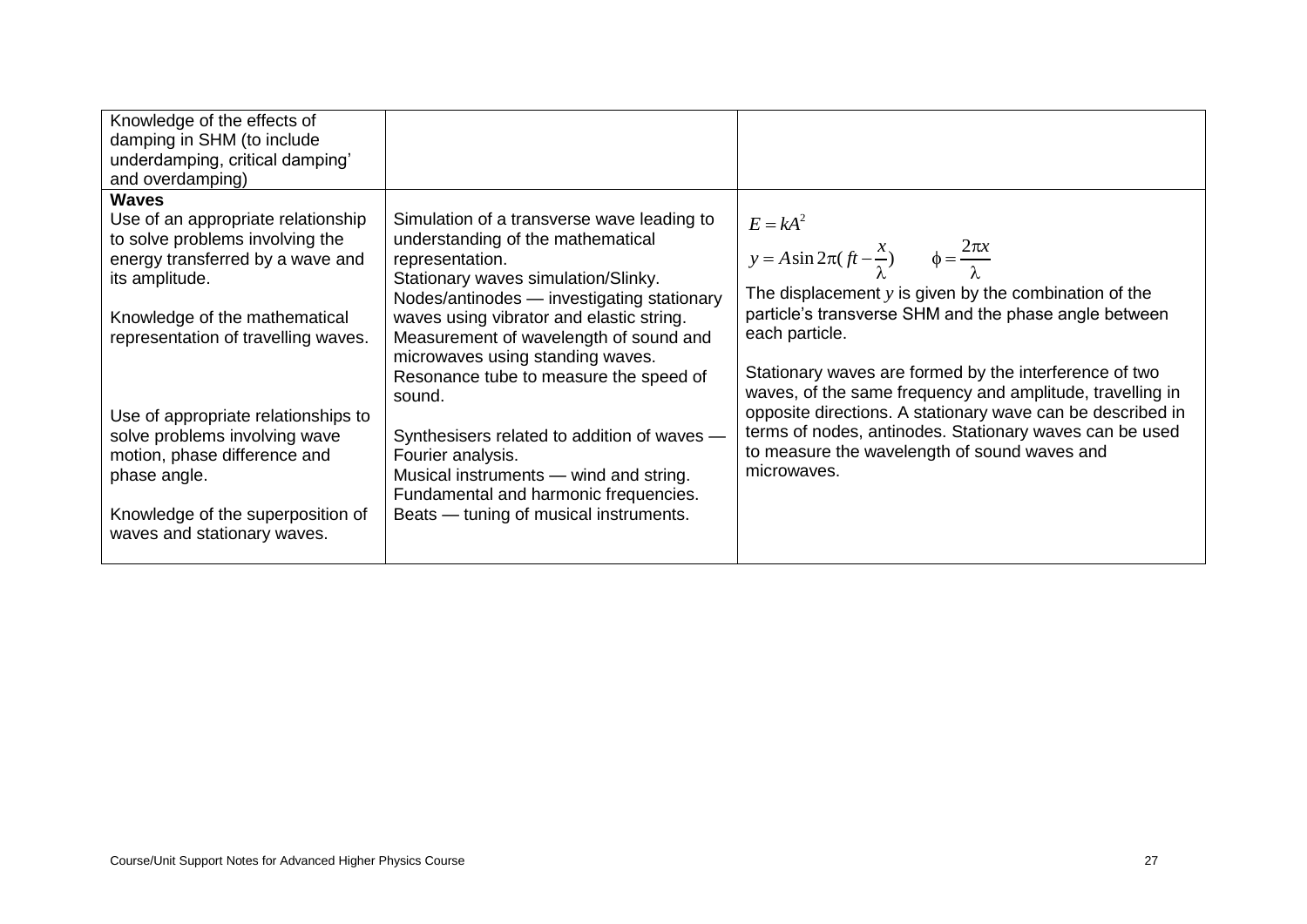| Interference<br>Knowledge of the conditions for<br>constructive and destructive<br>interference in terms of coherence<br>and phase.<br>Explanation of interference by<br>division of amplitude, including<br>optical path length, geometrical<br>path length, phase difference,<br>optical path difference, thin film<br>interference and wedge fringes. | Phase change of $\pi$ at boundary — Slinky<br>demonstration.<br>Investigate thin-film interference using an<br>extended light source - oil films, soap<br>bubbles.<br>Determine the thickness of sheet of paper<br>using wedge fringes. | Conditions for two light beams to be coherent.<br>Optical path difference = $n \times$ geometrical path difference<br>Conditions for constructive and destructive interference in<br>terms of optical path difference and potential boundary<br>phase changes.<br>$\Delta x = \frac{\lambda l}{\lambda}$<br>2d<br>Blooming of lenses. |
|----------------------------------------------------------------------------------------------------------------------------------------------------------------------------------------------------------------------------------------------------------------------------------------------------------------------------------------------------------|-----------------------------------------------------------------------------------------------------------------------------------------------------------------------------------------------------------------------------------------|---------------------------------------------------------------------------------------------------------------------------------------------------------------------------------------------------------------------------------------------------------------------------------------------------------------------------------------|
| Use of appropriate relationships to<br>solve problems involving<br>interference of waves by division of<br>amplitude.<br>Derivation of the relationship<br>$d=\frac{\lambda}{\alpha}$ .<br>4n                                                                                                                                                            |                                                                                                                                                                                                                                         | $d=\frac{\lambda}{\lambda}$<br>4n                                                                                                                                                                                                                                                                                                     |
| Explanation of interference by<br>division of wavefront, including<br>Young's slits interference.<br>Use of appropriate relationships to<br>solve problems involving<br>interference of waves by division of<br>wavefront.                                                                                                                               | Determine the wavelength of laser light<br>using Young's slits.                                                                                                                                                                         | $\Delta x = \frac{\lambda D}{\tau}$                                                                                                                                                                                                                                                                                                   |
| <b>Polarisation</b><br>Explanation of the polarisation of<br>transverse waves, including<br>polarisers/analysers and<br>Brewster's angle.<br>Use an appropriate relationship to                                                                                                                                                                          | Observe, using a polariser and analyser, the<br>difference between linearly (plane) polarised<br>and unpolarised waves.<br>Investigate polarisation of microwaves and<br>light.                                                         | A plane polarised wave can be produced by using a filter to<br>absorb the vibrations in all directions except one.<br>Polarisation can also be produced by reflection. Brewster's<br>angle is the angle of incidence that causes reflected light to<br>be linearly polarised.                                                         |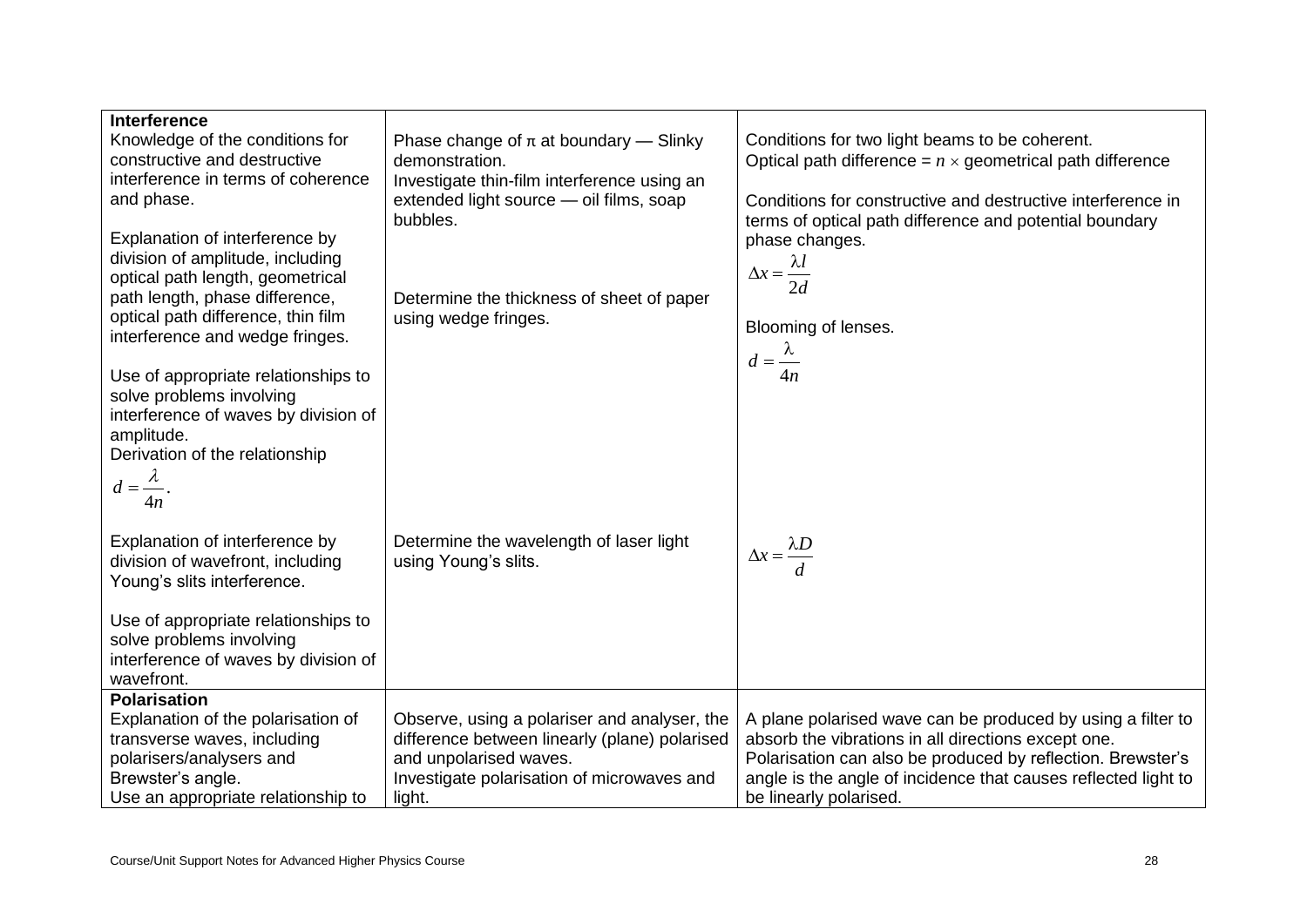| solve problems involving<br>Brewster's angle and refractive<br>index.<br>Derivation of the relationship<br>$n = \tan i_n$ . | Investigate reflected laser (polarised) light<br>from a glass surface through a polarising<br>filter as the angle of incidence is varied.<br>Investigate reflected white light through a<br>polarising filter.<br>Liquid crystal displays, computer/phone<br>displays, polarising lenses, optical activity,<br>photoelasticity and saccharimetry.<br>Stress analysis of Perspex models of<br>structures. | $n = \tan i$ |
|-----------------------------------------------------------------------------------------------------------------------------|----------------------------------------------------------------------------------------------------------------------------------------------------------------------------------------------------------------------------------------------------------------------------------------------------------------------------------------------------------------------------------------------------------|--------------|
|-----------------------------------------------------------------------------------------------------------------------------|----------------------------------------------------------------------------------------------------------------------------------------------------------------------------------------------------------------------------------------------------------------------------------------------------------------------------------------------------------------------------------------------------------|--------------|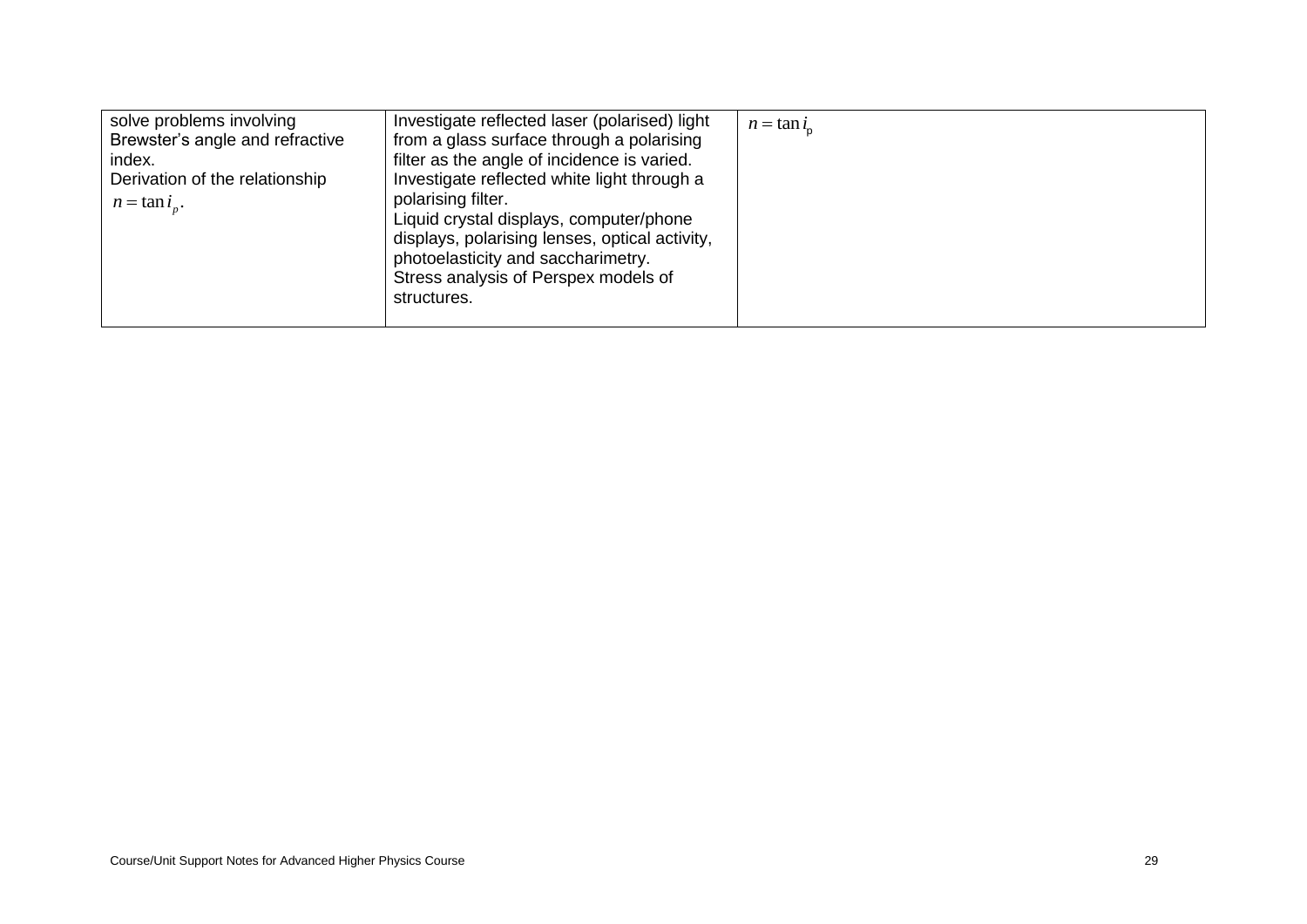# **Physics: Electromagnetism (Advanced Higher)**

## **Key areas:**

- ◆ Fields
- Circuits
- Electromagnetic radiation

Suggestions for possible contexts and learning activities, to support and enrich learning and teaching, are detailed in the table below. The **Mandatory Course key areas** are from the *Course Assessment Specification*. The **Suggested learning activities** are not mandatory. This offers examples of suggested activities, from which you could select a range of suitable activities. It is not expected that all will be covered. Centres may also devise their own learning activities. **Exemplification of key areas** provides an outline of the level of demand and detail of the key areas.

| <b>Mandatory Course key area</b>                                                                                                                                                                                                                                                                                                                                                                                                                                                                                                              | <b>Suggested learning activities</b>                                      | <b>Exemplification of key areas</b>                                                                                                                                                                                                                                                                                                                                                                                                                |
|-----------------------------------------------------------------------------------------------------------------------------------------------------------------------------------------------------------------------------------------------------------------------------------------------------------------------------------------------------------------------------------------------------------------------------------------------------------------------------------------------------------------------------------------------|---------------------------------------------------------------------------|----------------------------------------------------------------------------------------------------------------------------------------------------------------------------------------------------------------------------------------------------------------------------------------------------------------------------------------------------------------------------------------------------------------------------------------------------|
| <b>Fields</b><br>Definition of electric field strength<br>Sketch of electric field patterns around single<br>charges, a system of charges and a uniform<br>electric field.<br>Definition of electrical potential.<br>Knowledge that the energy required to move<br>charge between two points in an electric field<br>is independent of the path taken.<br>Use of appropriate relationships to solve<br>problems involving electric force, electric<br>potential and electric field strength around a<br>point charge and a system of charges. | Field simulations.<br>Investigate electrostatic spray painting.           | An electric field is the space that surrounds<br>electrically charged particles and in which a<br>force is exerted on other electrically charged<br>particles. Force per unit positive charge.<br>The electrical potential at a point is the work<br>done in moving unit positive charge from<br>infinity to that point.<br>$E = \frac{Q}{4\pi\epsilon_0 r^2} \qquad F = \frac{Q_1 Q_2}{4\pi\epsilon_0 r^2} \qquad V = \frac{Q}{4\pi\epsilon_0 r}$ |
| Use of appropriate relationships to solve<br>problems involving charge, energy, potential<br>difference and electric field strength in                                                                                                                                                                                                                                                                                                                                                                                                        | Investigate the motion of charged particles in<br>uniform electric fields | $F = QE$<br>$W = QV$<br>$V = Ed$<br>Millikan's experimental determination of                                                                                                                                                                                                                                                                                                                                                                       |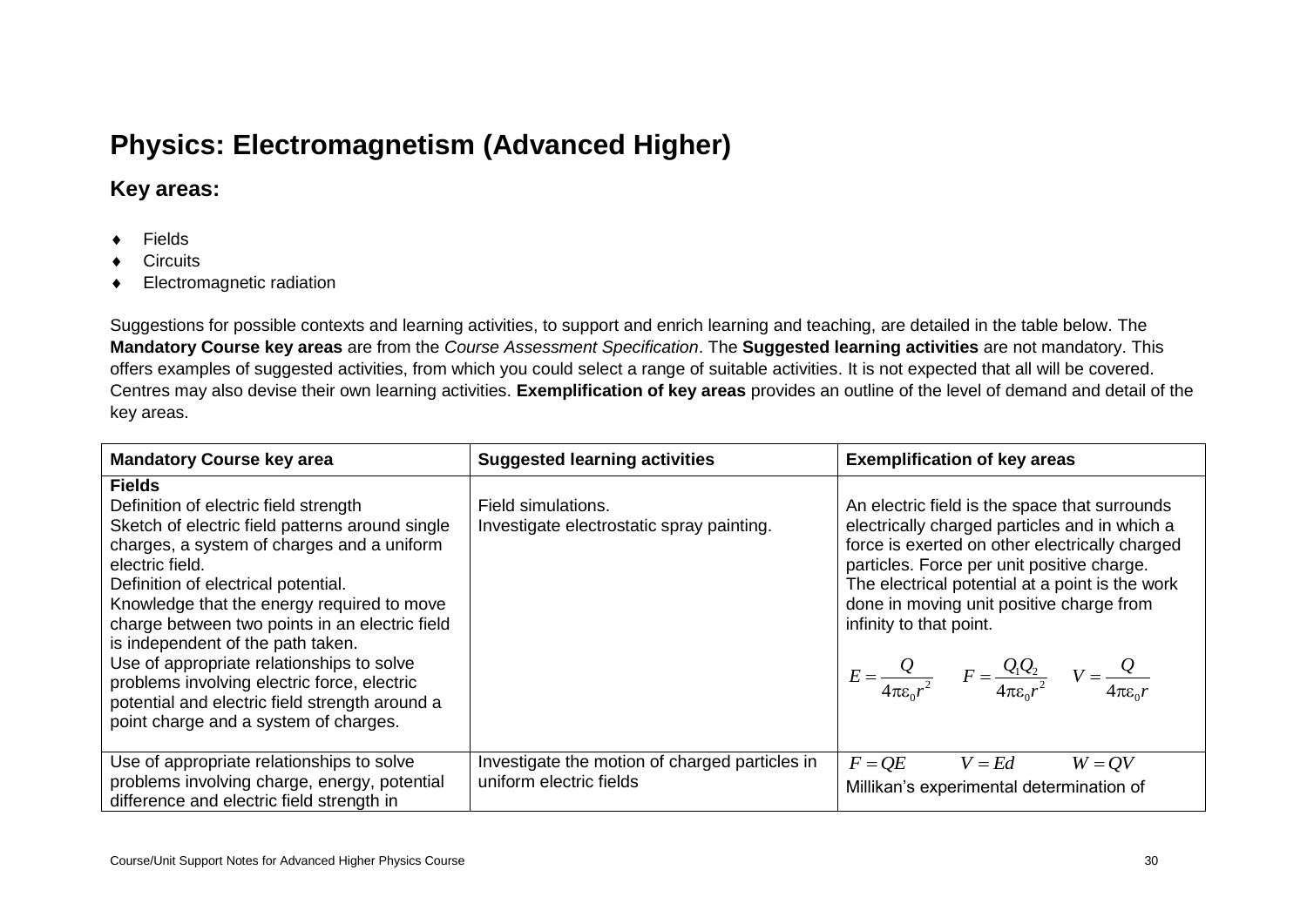| situations involving a uniform electric field.<br>Use of appropriate relationships to solve<br>problems involving the motion of charged<br>particles in uniform electric fields.<br>Knowledge of the electronvolt as a unit of<br>energy.                                                                                                                                                                                               | Investigate particle accelerators, cosmic rays,<br>Compton scattering, oscilloscope deflecting<br>plates.<br>Investigate field patterns around permanent<br>magnets and electromagnets, for example a<br>straight wire and a coil.             | charge of the electron.<br>The eV is commonly used in high energy<br>physics.<br>The electronvolt is the energy acquired when<br>one electron accelerates through a potential<br>difference of one volt. |
|-----------------------------------------------------------------------------------------------------------------------------------------------------------------------------------------------------------------------------------------------------------------------------------------------------------------------------------------------------------------------------------------------------------------------------------------|------------------------------------------------------------------------------------------------------------------------------------------------------------------------------------------------------------------------------------------------|----------------------------------------------------------------------------------------------------------------------------------------------------------------------------------------------------------|
| Conversion between electronvolt and joules<br>Knowledge that, for example, iron, nickel,<br>cobalt and some rare earths exhibit a<br>magnetic effect called ferromagnetism, in<br>which magnetic dipoles can be made to align',<br>resulting in the material becoming<br>magnetised.<br>Sketch of magnetic field patterns between<br>magnetic poles, and around solenoids,<br>including the magnetic field pattern around the<br>Earth. |                                                                                                                                                                                                                                                | Electrons are in motion around atomic nuclei<br>and individually produce a magnetic effect.                                                                                                              |
| Magnetic induction<br>Comparison of gravitational, electrostatic,<br>magnetic and nuclear forces.<br>Use of an appropriate relationship to solve<br>problems involving magnetic induction around<br>a current carrying wire, the current in the wire<br>and the distance from the wire.                                                                                                                                                 | Investigate the magnetic induction at a<br>distance from a long current carrying wire.<br>(Use of Hall probe, smartphone or search<br>coil.)<br>Investigate the magnitude of the force on a<br>current carrying conductor in a magnetic field. | $B=\frac{\mu_0 I}{2\pi r}$<br>$F = IlB\sin\theta$<br>Electric motor, electromagnetic pump.<br>$F = Bqv \ \ F = \frac{mv^2}{m}$                                                                           |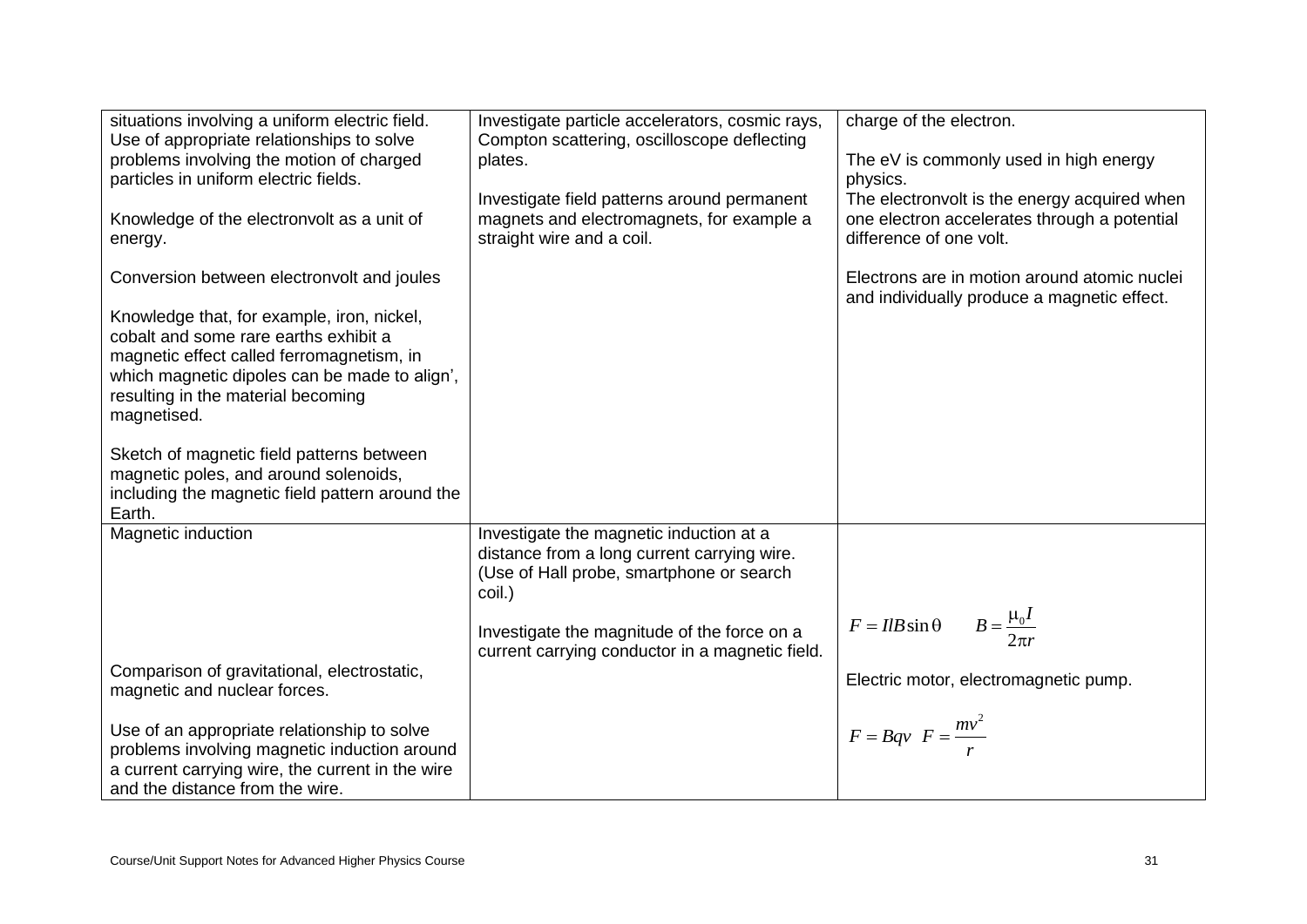| Explanation of the helical movement of a<br>charged particle in a magnetic field.<br>Use of appropriate relationships to solve<br>problems involving the forces acting on a<br>current carrying wire and a charged particle in<br>a magnetic field.                                        |                                                                                                                                                                                                                                                                               | Experiments/simulations to show the effect on<br>an electron beam moving:<br>(a) parallel, (b) at right angles, (c) obliquely, to<br>magnetic field lines.                                                                                                         |
|--------------------------------------------------------------------------------------------------------------------------------------------------------------------------------------------------------------------------------------------------------------------------------------------|-------------------------------------------------------------------------------------------------------------------------------------------------------------------------------------------------------------------------------------------------------------------------------|--------------------------------------------------------------------------------------------------------------------------------------------------------------------------------------------------------------------------------------------------------------------|
| <b>Circuits</b><br>Knowledge of the variation of current and<br>potential difference with time in a CR circuit<br>during charging and discharging.<br>Definition of the time constant for a CR circuit.<br>Numerical and graphical determination of the<br>time constant for a CR circuit. | Investigate the current and potential<br>difference in CR circuits during charging and<br>discharging - possible use of datalogging to<br>determine the time constant for a CR circuit.<br>Investigate applications of capacitors in d.c.<br>circuits.                        | $t = RC$ and an understanding of the definition<br>of time constant as the time to increase the<br>charge stored by 63% of the difference<br>between initial charge and full charge, or the<br>time taken to discharge the capacitor to 37%<br>of initial charge). |
| Definition of capacitive reactance.                                                                                                                                                                                                                                                        | Experiments to investigate the relationship<br>between current, frequency and capacitive<br>reactance.                                                                                                                                                                        | $X_c = \frac{V}{I}$ $X_c = \frac{1}{2\pi fC}$                                                                                                                                                                                                                      |
| Use of appropriate relationships to solve<br>problems involving capacitive reactance,<br>voltage, current, frequency and capacitance.                                                                                                                                                      |                                                                                                                                                                                                                                                                               |                                                                                                                                                                                                                                                                    |
| Electromagnetic Induction<br>Inductors in d.c. circuits<br>Self inductance (inductance) of a coil<br>Lenz's law<br>Definition of inductance and of back e.m.f.                                                                                                                             | Investigate the factors affecting the size of the<br>induced e.m.f. in a coil.<br>Demonstration - neon bulb lit from 1.5 V cell.<br>Investigate the growth and decay of current in<br>a d.c. circuit containing an inductor.<br>Determine the inductance (self inductance) of | $\varepsilon = -L \frac{dI}{dt}$<br>$E = \frac{1}{2}LI^2$                                                                                                                                                                                                          |
| Energy stored by an inductor<br>Inductors in a.c. circuits<br>Inductive reactance.                                                                                                                                                                                                         | a coil by use of datalogging or waveform<br>capture                                                                                                                                                                                                                           |                                                                                                                                                                                                                                                                    |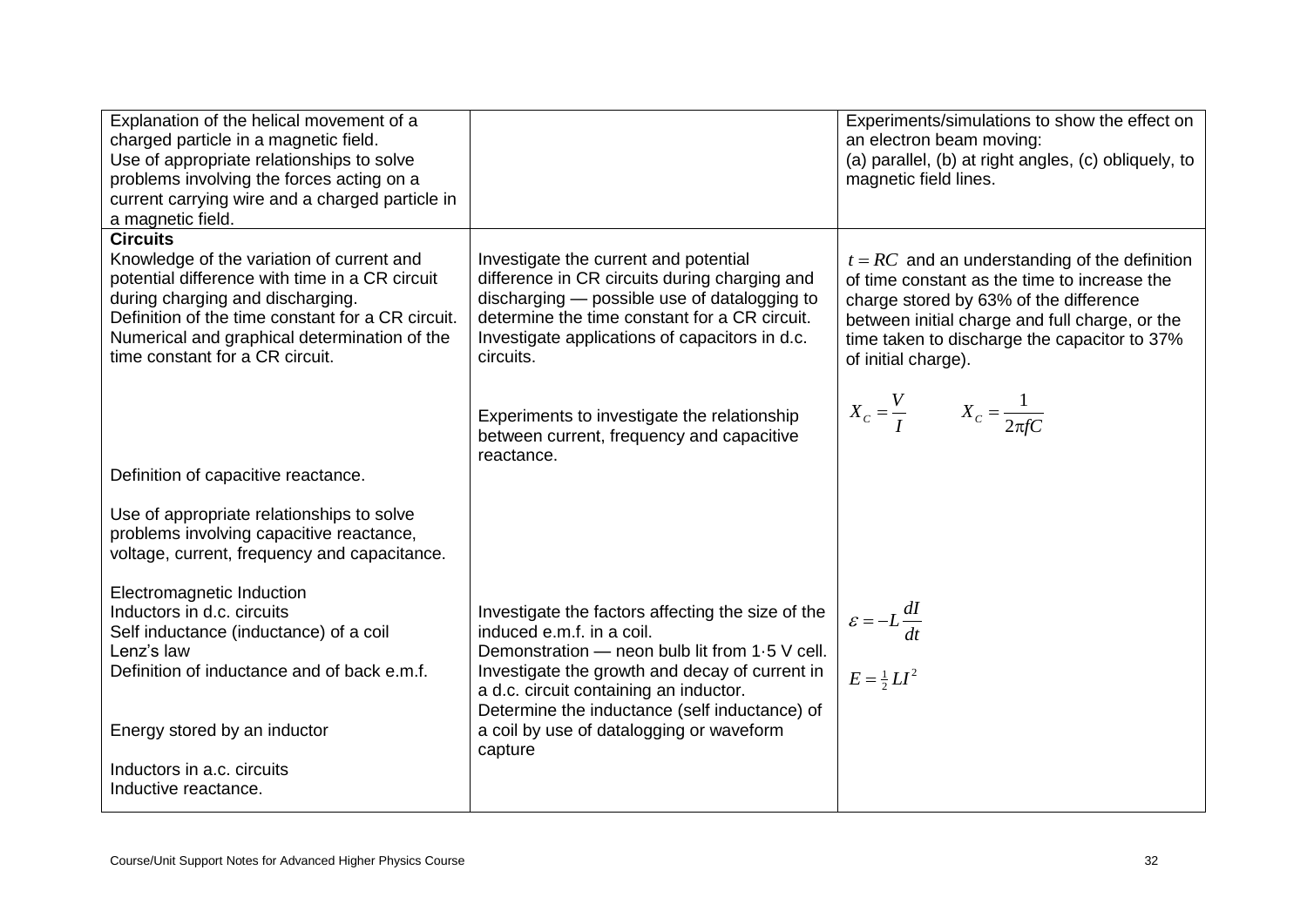| Use of an appropriate relationship to solve<br>problems involving back e.m.f., inductance<br>(self inductance) and rate of change of<br>current.<br>Use of appropriate relationships to solve<br>problems relating to inductive reactance,<br>voltage, current, frequency, energy and<br>inductance (self inductance).                                                                             | Experiments to investigate the relationship<br>between current, frequency and inductive<br>reactance.<br>Applications: induction cookers,<br>electromagnetic braking, LC filters, tuned<br>circuits, etc. | $X_L = \frac{V}{I}$ $X_L = 2\pi fL$                                                                                                                                                                                                                                                                                          |
|----------------------------------------------------------------------------------------------------------------------------------------------------------------------------------------------------------------------------------------------------------------------------------------------------------------------------------------------------------------------------------------------------|-----------------------------------------------------------------------------------------------------------------------------------------------------------------------------------------------------------|------------------------------------------------------------------------------------------------------------------------------------------------------------------------------------------------------------------------------------------------------------------------------------------------------------------------------|
| <b>Electromagnetic radiation</b><br>Knowledge of unification of electricity and<br>magnetism.<br>Understanding that electromagnetic radiation<br>exhibits wave properties and is made up of<br>electric and magnetic field components.<br>Use an appropriate relationship to solve<br>problems involving the speed of light, the<br>permittivity of free space, and permeability of<br>free space. | Investigate the nature of e-m radiation.<br>Estimate the speed of light by determining<br>permittivity using a parallel plate capacitor and<br>determining permeability using a current<br>balance.       | Electromagnetic radiation exhibits wave<br>properties as it transfers energy through<br>space. It has both electric and magnetic field<br>components which oscillate in phase,<br>perpendicular to each other and to the<br>direction of energy propagation.<br>$\therefore = \frac{1}{\sqrt{\varepsilon_0 \mu_{\text{r}}}}$ |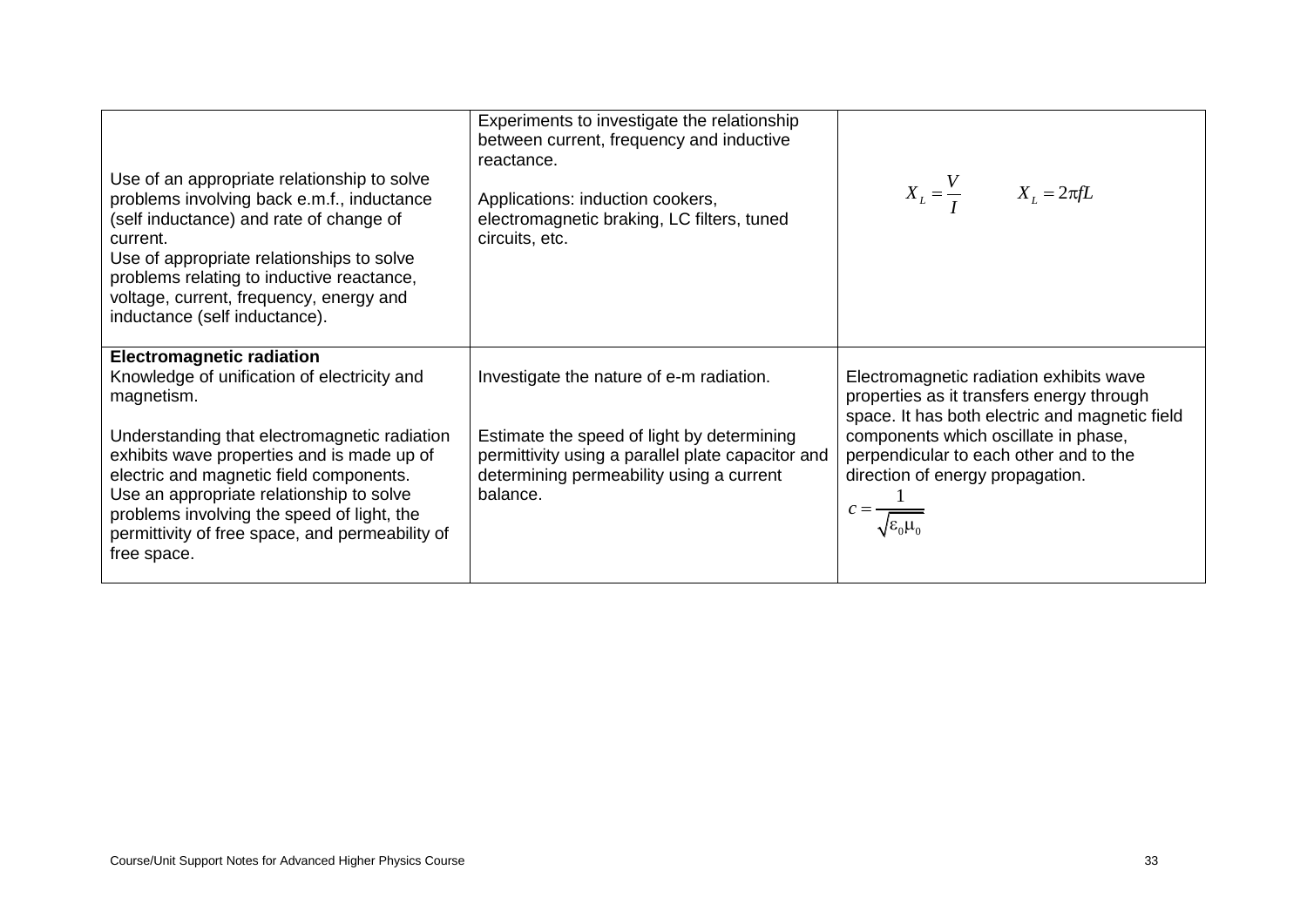# **Investigating Physics (Advanced Higher)**

This Unit requires the application of different teaching methods/techniques to the other Advanced Higher Physics Units; the following guidance on learning and teaching approaches for this Unit are suggested methods for assessors.

Candidates are required to record the details of the planning cycle. Planning experimental work is likely to involve a certain amount of trialling, with subsequent amendments being made to the initial plan; at Advanced Higher level candidates are expected to maintain a record of their work including the planning stages and any issues and challenges met, together with reasons for proposed amendments. Formal statements and diagrams of the experimental procedures adopted should be included in the investigation report, and therefore are not needed in the work record or diary. However, any evidence of assessing risks that have been undertaken during the planning stage should be included.

Candidates should have regular discussions with assessors on the difficulties and challenges of carrying out the practical work. By observation and discussion, assessors should attest that the candidate has carried out the experimental procedures effectively. The following may contribute to their judgement:

- Candidates should use equipment properly, taking account of any precautions in setting up the equipment.
- Candidates should take responsibility for collecting and putting away equipment as appropriate.

Candidates are required to prove they can use equipment correctly. Meters and measuring devices should be selected to generate experimental data that is within a suitable range and of a suitable accuracy and precision. Evidence of this Outcome could include candidates' records of work showing they have repeated and checked spurious results.

While candidates can record experimental data in any suitable format — paper based or electronic, candidates who maintain an ongoing record of work (and they should be strongly advised to do so) may present this as their evidence for a record of experimental data.

All measurements should be recorded. If a mean value is calculated, the data used to calculate that mean should also be available. Tables should normally include headings and units as appropriate. The uncertainties associated with measurements should be included in the record. The analysis and combination of uncertainties, however, is not a requirement of the Unit, but should be included in the Project report.

It is good practice for the assessor to check the record of work of each candidate on a regular basis and sign and date any part which is to be used as evidence. Candidates should use the record of work to record aims, planning, risk assessments, observations and results of the project. It is also good practice for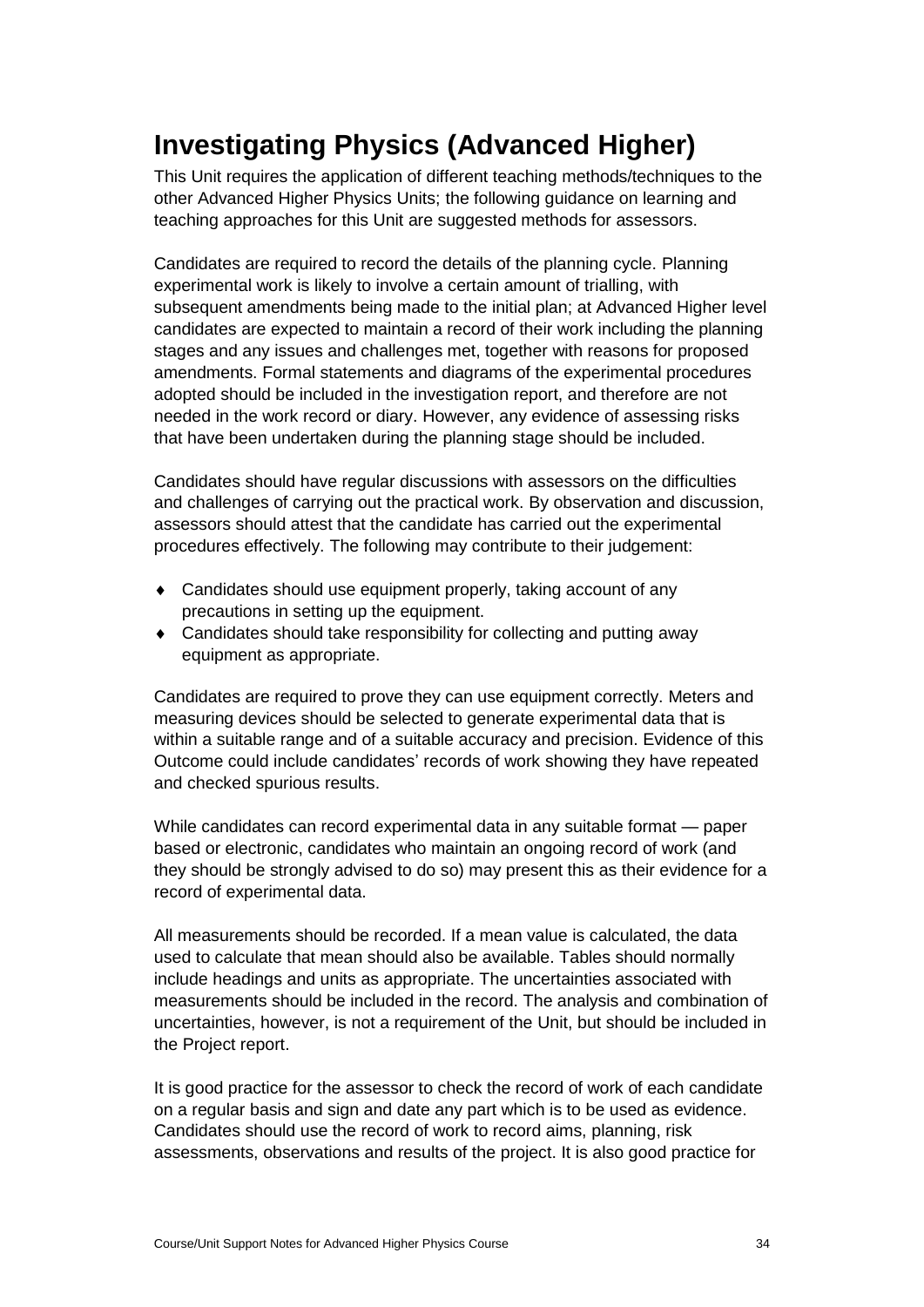the assessor to write appropriate comments and advice in the candidate's work record.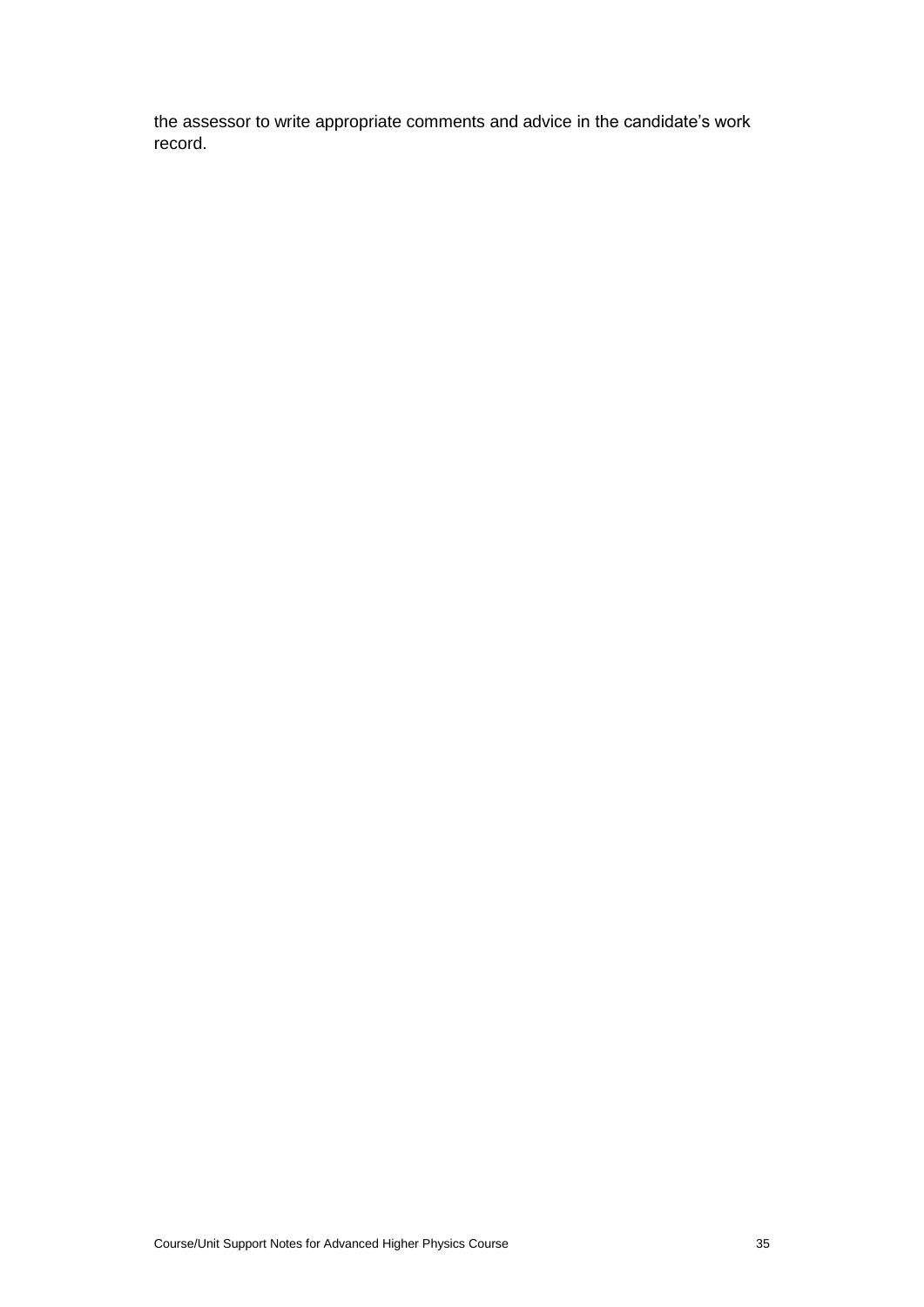# **Advanced Higher Physics: Units, prefixes and uncertainties**

This table details the content in which candidates should develop knowledge and skills which should be applied in the context of all the component Units of the Course.

| <b>Mandatory Course key area</b>                                                                                                                                                          | <b>Suggested learning activities</b>                                                                                                                                                                                    | <b>Exemplification of key areas</b>                                                                                                                                         |
|-------------------------------------------------------------------------------------------------------------------------------------------------------------------------------------------|-------------------------------------------------------------------------------------------------------------------------------------------------------------------------------------------------------------------------|-----------------------------------------------------------------------------------------------------------------------------------------------------------------------------|
| Knowledge and use of appropriate units,<br>prefixes and scientific notation, eg<br>electronvolt, light year.                                                                              | SI units used for all standard physical<br>quantities.<br>Use of electronvolt (eV) as an alternative unit<br>of energy in appropriate contexts.<br>Light year (ly) as a measure of distance in<br>appropriate contexts. |                                                                                                                                                                             |
| Use of an appropriate number of significant<br>figures in final answers.                                                                                                                  | Appropriate use of significant figures when<br>carrying out calculations using mathematical<br>and physics relationships.<br>Appropriate use of scientific notation for large<br>and small numbers in calculations.     | The final answer should have no more<br>significant figures than the data with the least<br>number of significant figures given in the<br>question.                         |
| Knowledge and use, where appropriate, of<br>uncertainties, including systematic<br>uncertainties, scale reading uncertainties,<br>random uncertainties, and calibration<br>uncertainties. | Systematic uncertainty associated with<br>measurement techniques or experimental<br>design.<br>Reading uncertainty associated with<br>instrument scales.                                                                | Systematic uncertainties occur when readings<br>taken are either all too small or all too large.<br>They can arise due to measurement<br>techniques or experimental design. |
| Calculations involving absolute uncertainties<br>and fractional/percentage uncertainties<br>Appropriate use of significant figures in<br>absolute uncertainties.                          | Calculation of random uncertainty associated<br>with repeated measurements.<br>Calibration uncertainty associated with<br>manufacturer's claim for the accuracy of an<br>instrument.                                    | Calibration uncertainty is a manufacturer's<br>claim for the accuracy of an instrument<br>compared with an approved standard.                                               |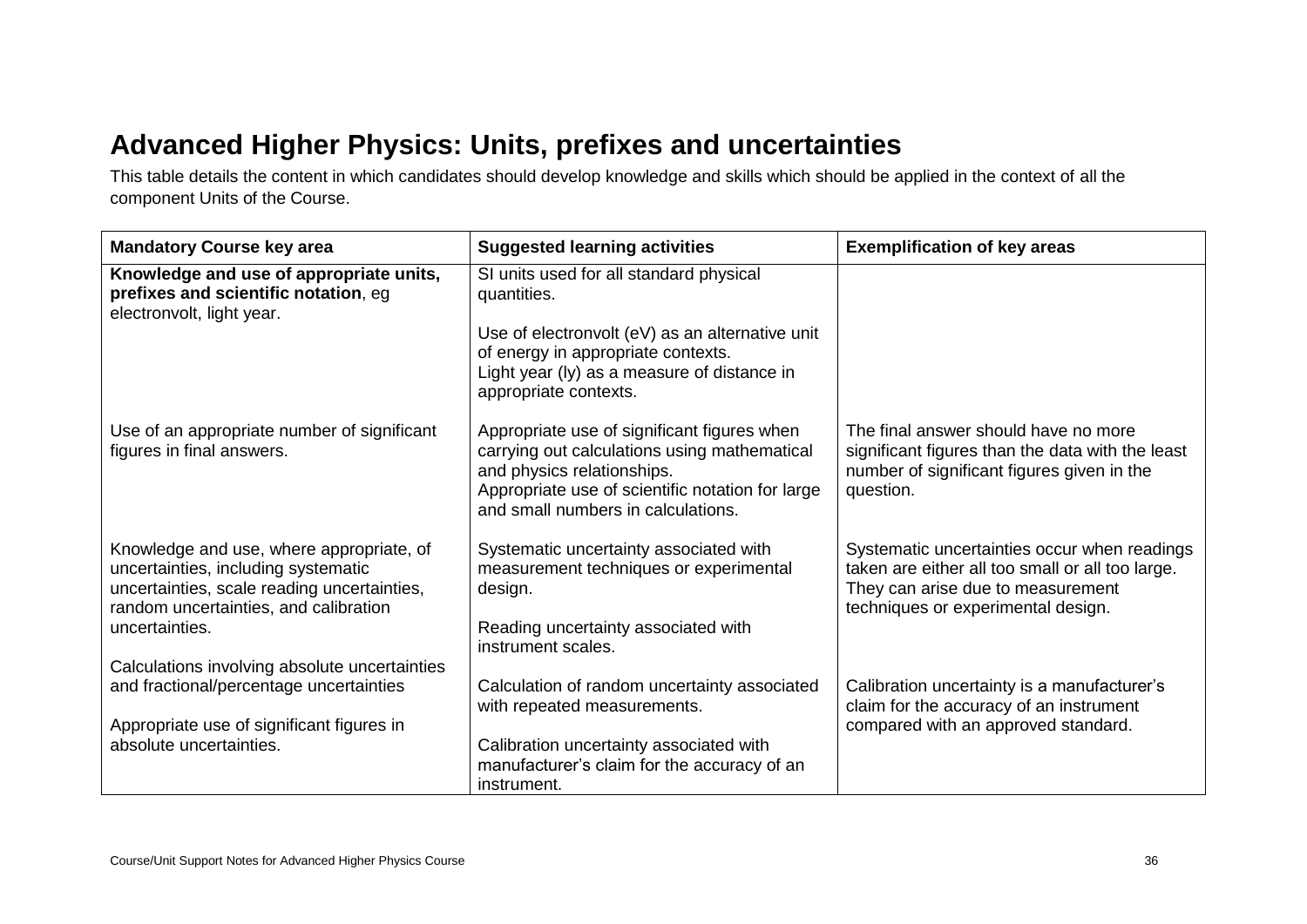| <b>Mandatory Course key area</b>                                                                                                                                                 | <b>Suggested learning activities</b>                                                                                           | <b>Exemplification of key areas</b>                                                                                                                                                                        |  |  |
|----------------------------------------------------------------------------------------------------------------------------------------------------------------------------------|--------------------------------------------------------------------------------------------------------------------------------|------------------------------------------------------------------------------------------------------------------------------------------------------------------------------------------------------------|--|--|
| Data analysis<br>Combination of various types of uncertainties<br>to obtain the total uncertainty in a<br>measurement.                                                           | Calculation of absolute and percentage/<br>fractional uncertainty.                                                             | Absolute uncertainty should be rounded to<br>one significant figure.                                                                                                                                       |  |  |
| Combination of uncertainties in measured<br>values to obtain the total uncertainty in a<br>calculated value.                                                                     | Experimental numerical results expressed as<br>a value plus absolute uncertainty.                                              | $DW = \sqrt{DX^2 + DY^2 + DZ^2}$                                                                                                                                                                           |  |  |
|                                                                                                                                                                                  | Appropriate determination of uncertainty in a<br>final value when several measured quantities<br>are combined.                 | $\frac{DW}{W} = \sqrt{\left(\frac{DX}{X}\right)^2 + \left(\frac{DY}{Y}\right)^2 + \left(\frac{DZ}{Z}\right)^2}$                                                                                            |  |  |
|                                                                                                                                                                                  | Simple experiments to demonstrate<br>appropriate combinations. (Measurements/<br>calculations for mass, length, time, density, | or combination of percentage uncertainties.<br>Sum, difference, product, quotient of                                                                                                                       |  |  |
|                                                                                                                                                                                  | resistance, volume, etc.)                                                                                                      | quantities and quantities raised to a power.                                                                                                                                                               |  |  |
| Graphical interpretation<br>Use of error bars to represent absolute<br>uncertainties on graphs.<br>Estimation of uncertainty in the gradient and<br>intercept of a linear graph. |                                                                                                                                | Various methods possible including the use of<br>functions available in graph drawing software<br>eg linest and trendline functions in Excel.                                                              |  |  |
| Understanding the meaning of the terms<br>accuracy and precision with reference to the<br>comparison of an obtained value with a true<br>value.                                  | Comparison of obtained value with accepted<br>or 'true' value.                                                                 | The accuracy of a measurement compares<br>how close the measurement is to the 'true' or<br>accepted value. The precision of a<br>measurement gives an indication of the<br>uncertainty in the measurement. |  |  |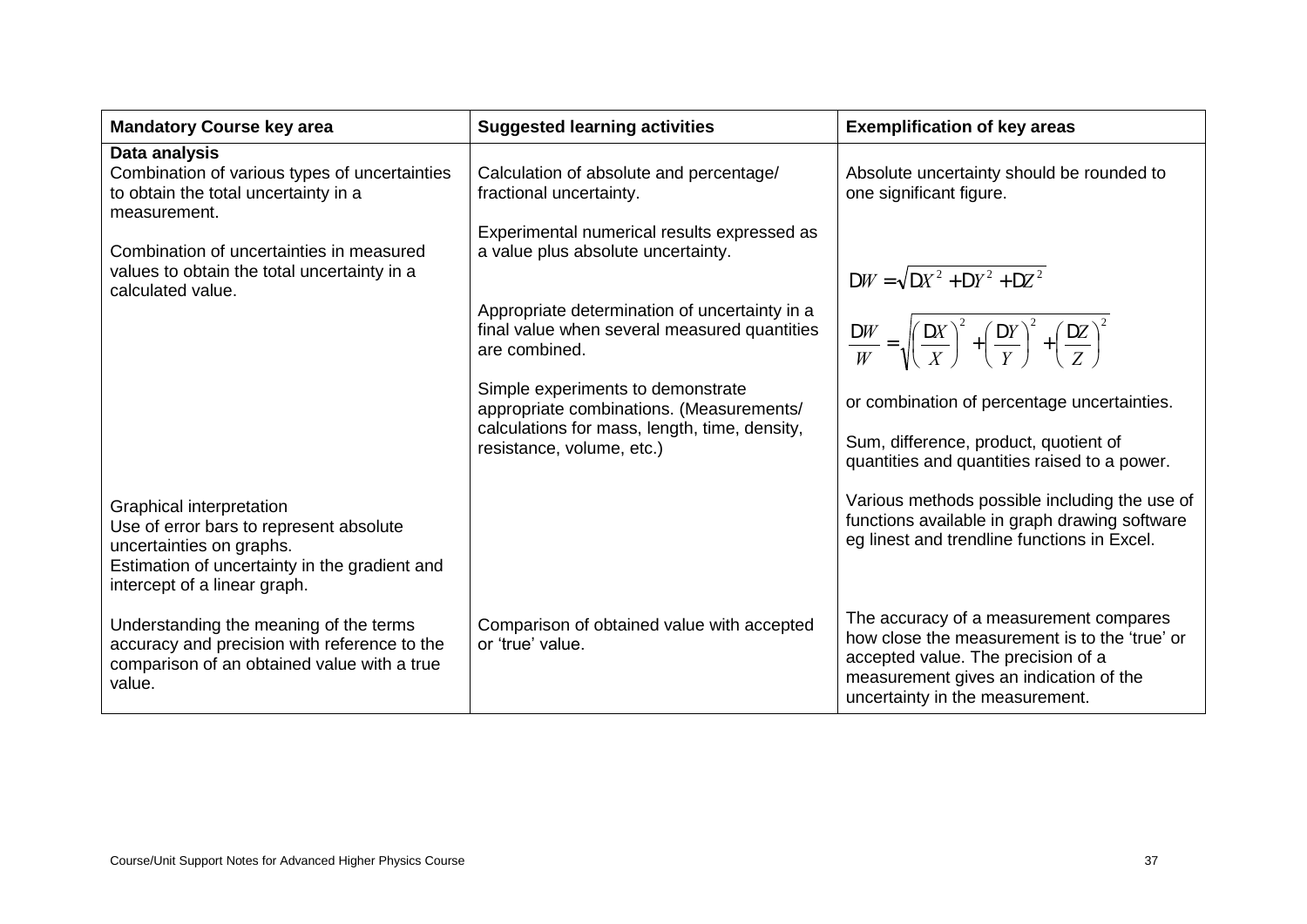# **Relationships required for Advanced Higher Physics**

$$
v = \frac{ds}{dt}
$$
  
\n
$$
a = \frac{dv}{dt} = \frac{d^2s}{dt^2}
$$
  
\n
$$
v = u + at
$$
  
\n
$$
s = ut + \frac{1}{2}at^2
$$
  
\n
$$
v^2 = u^2 + 2as
$$
  
\n
$$
\omega = \frac{d\theta}{dt}
$$
  
\n
$$
\alpha = \frac{d\omega}{dt} = \frac{d^2\theta}{dt^2}
$$
  
\n
$$
\omega = \omega_0 + \alpha t
$$
  
\n
$$
\theta = \omega_0 t + \frac{1}{2}\alpha t^2
$$
  
\n
$$
\omega^2 = \omega_0^2 + 2\alpha\theta
$$
  
\n
$$
s = r\theta
$$
  
\n
$$
v = r\omega
$$
  
\n
$$
a_r = \frac{v^2}{r} = r\omega^2
$$
  
\n
$$
F = \frac{mv^2}{r} = mr\omega^2
$$
  
\n
$$
T = Fr
$$
  
\n
$$
T = I\alpha
$$
  
\n
$$
T = I\alpha
$$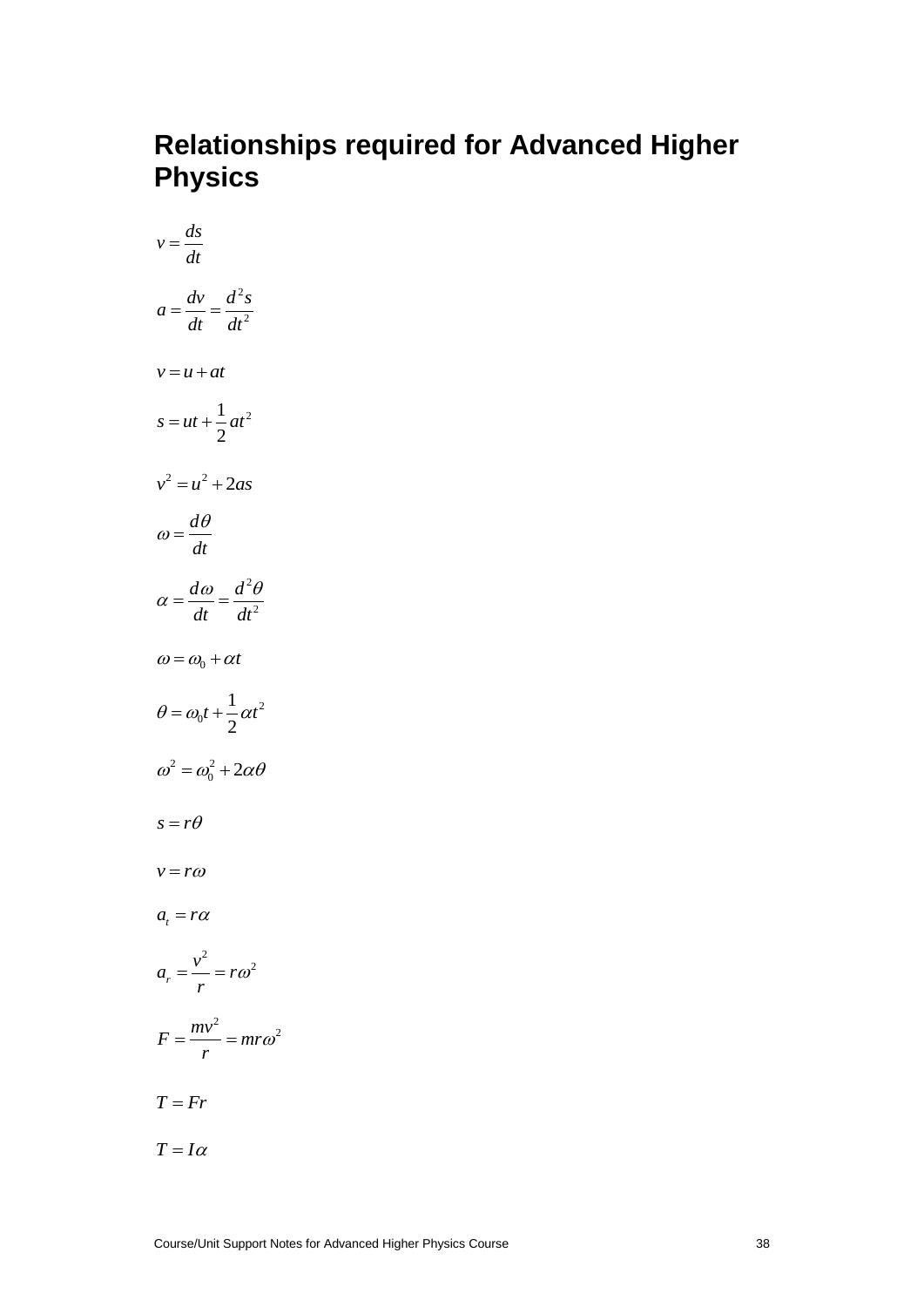$$
L = mvr = mr^{2}\omega
$$
  
\n
$$
L = I\omega
$$
  
\n
$$
E_{K} = \frac{1}{2}I\omega^{2}
$$
  
\n
$$
F = G\frac{Mm}{r^{2}}
$$
  
\n
$$
V = -\frac{GM}{r}
$$
  
\n
$$
v = \sqrt{\frac{2GM}{r}}
$$

apparent brightness,  $b = \frac{E}{4\pi r^2}$  $b = \frac{L}{A}$ *r*  $=$ 

Power per unit area =  $\sigma T^4$ 

L = mvr = mr<sup>2</sup>ω  
\nL = Iω  
\nE<sub>x</sub> = 
$$
\frac{1}{2}
$$
 Iω<sup>2</sup>  
\nF = G  $\frac{Mm}{r^2}$   
\nV =  $\sqrt{\frac{2GM}{r}}$   
\napparent brightness,  $b = \frac{L}{4\pi r^2}$   
\nPower per unit area =  $\sigma T^4$   
\nL =  $4\pi r^2 \sigma T^4$   
\n $r_{s,thurcycoldid} = \frac{2GM}{c^2}$   
\nE = hf  
\n $\lambda = \frac{h}{p}$   
\n $\lambda r \Delta p_x \ge \frac{h}{4\pi}$   
\nAE At  $\lambda \ge \frac{h}{4\pi}$   
\n $F = qvB$   
\n $\omega = 2\pi f$   
\n $a = \frac{d^2 y}{dt^2} = -\omega^2 y$ ,  $y = A \cos \omega t$  or  $y = A \sin \omega t$   
\n $v = \pm \omega \sqrt{(A^2 - y^2)}$   
\n $\text{Quars (L) in Super Motes for Advanced Higher Physics Course)}$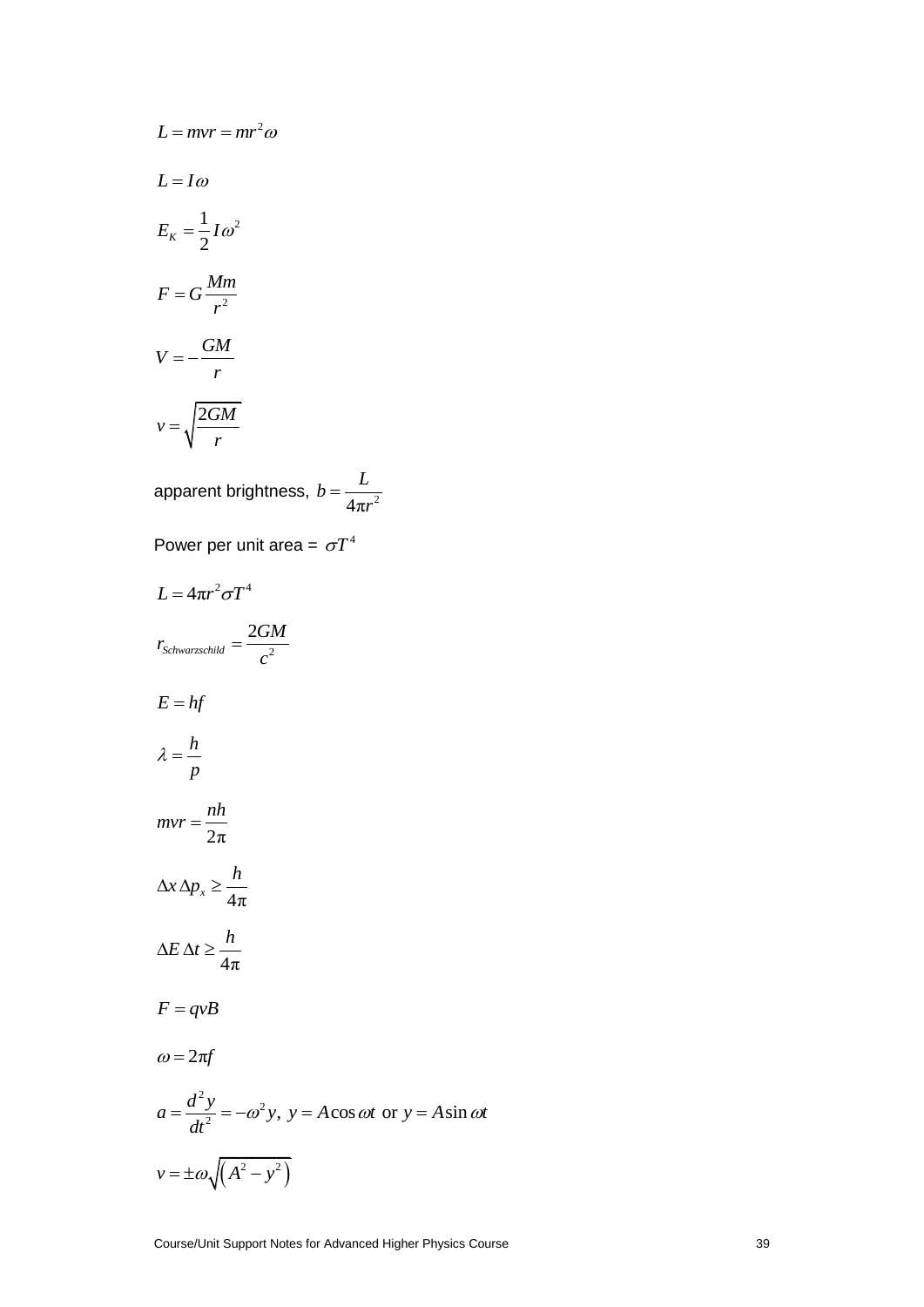$$
E_K = \frac{1}{2} m\omega^2 (A^2 - y^2)
$$
  
\n
$$
E_P = \frac{1}{2} m\omega^2 y^2
$$
  
\n
$$
y = A \sin 2\pi (f t - \frac{x}{\lambda})
$$
  
\n
$$
\phi = \frac{2\pi x}{\lambda}
$$

1 optical path difference =  $m\lambda$  or  $\left(m + \frac{1}{2}\right)\lambda$ where  $m = 0, 1, 2...$ 

$$
E_{E} = \frac{1}{2} m\omega^{2} y^{2}
$$
  
\n
$$
E_{P} = \frac{1}{2} m\omega^{2} y^{2}
$$
  
\n
$$
y = A \sin 2\pi \left( f t - \frac{x}{\lambda} \right)
$$
  
\n
$$
\phi = \frac{2\pi x}{\lambda}
$$
  
\noptical path difference =  $m\lambda$  or  $\left( m + \frac{1}{2} \right) \lambda$   
\nwhere  $m = 0, 1, 2...$   
\n
$$
\Delta x = \frac{\lambda l}{2d}
$$
  
\n
$$
d = \frac{\lambda}{4n}
$$
  
\n
$$
\Delta x = \frac{\lambda D}{d}
$$
  
\n
$$
n = \tan i_{P}
$$
  
\n
$$
F = \frac{Q_{1}Q_{2}}{4\pi \epsilon_{0}r^{2}}
$$
  
\n
$$
V = \frac{Q}{4\pi \epsilon_{0}r^{2}}
$$
  
\n
$$
V = \frac{Q}{4\pi \epsilon_{0}r}
$$
  
\n
$$
F = QE
$$
  
\n
$$
V = Ed
$$
  
\n
$$
F = IIB \sin \theta
$$
  
\n
$$
B = \frac{\mu_{0}l}{2\pi r}
$$
  
\n
$$
c = \frac{1}{\sqrt{\epsilon_{0} \mu_{0}}}
$$
  
\n
$$
C^{OUTB QCDI N R QDQD T N R QDQ D T N R QDQ D T N R QDQ D T N QDQ D T N QDQ D T N QDQ D T N QDQ D T N QDQ D T N QDQ D T N QDQ D T N QDQ D T N QDQ D T N QDQ D T N QDQ D T N QDQ D T N QDQ D T N QD Q D T N QD Q D T N QD Q D T N QD Q D T N QD Q D T N QD Q D T N QD Q D T N QD Q D T N QD Q D T N QD Q D T N QD Q D T N QD Q D T N QD Q D T N QD Q D T N QD Q D T N QD Q D T N QD Q D T N QD Q D T N QD Q D T N QD Q D T N QD Q D T N QD Q D T N QD Q D T N QD Q D T N QD Q D T N QD Q D T N QD Q D T N QD Q D T N QD Q D
$$

$$
c = \frac{1}{\sqrt{\varepsilon_0 \mu_0}}
$$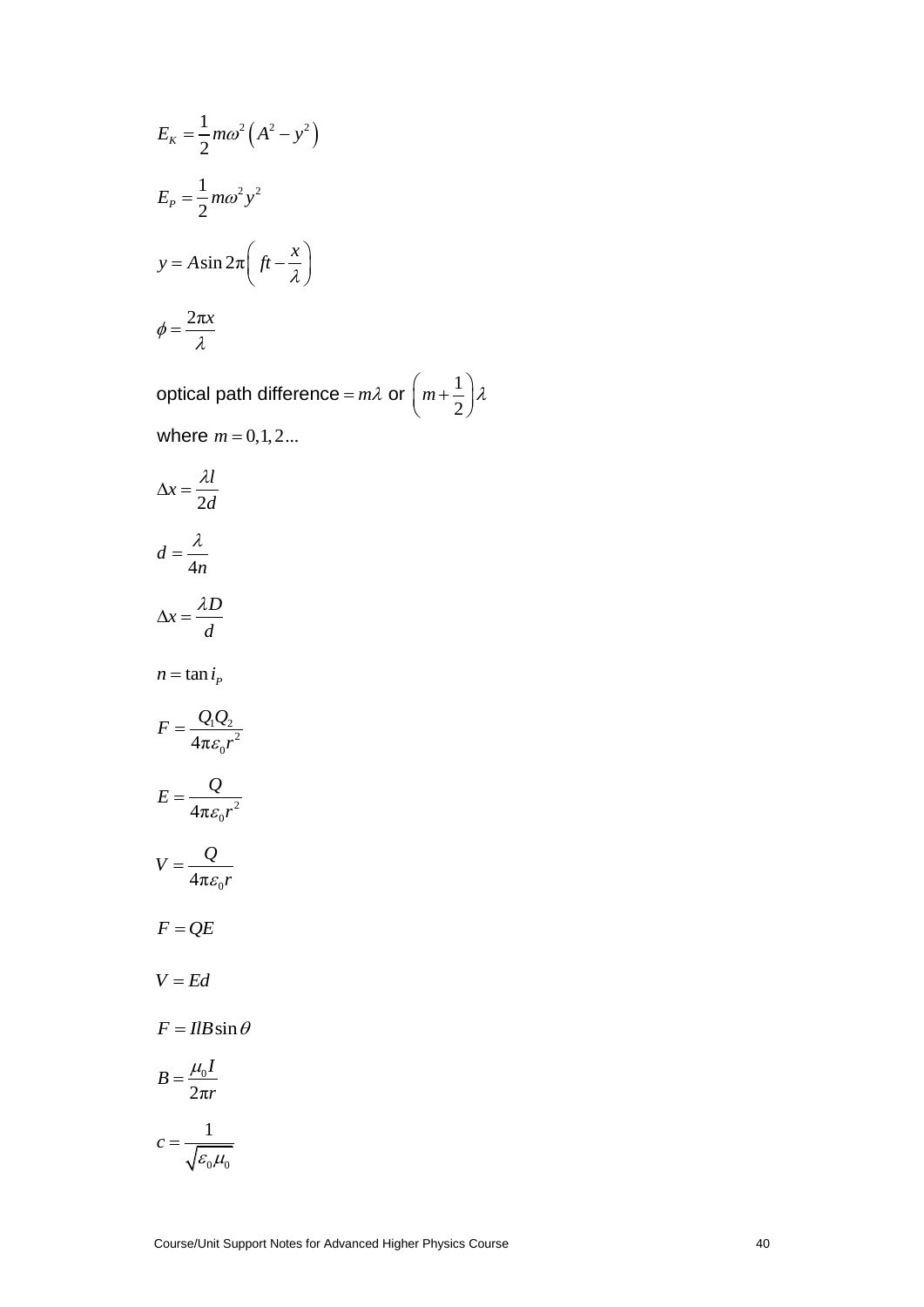$$
t = RC
$$
  
\n
$$
X_c = \frac{V}{I}
$$
  
\n
$$
X_c = \frac{1}{2\pi fC}
$$
  
\n
$$
\mathcal{E} = -L\frac{dI}{dt}
$$
  
\n
$$
E = \frac{1}{2}LI^2
$$
  
\n
$$
X_L = 2\pi fL
$$
  
\n
$$
\frac{\Delta W}{W} = \sqrt{\left(\frac{\Delta X}{X}\right)^2 + \left(\frac{\Delta Y}{Y}\right)^2 + \left(\frac{\Delta Z}{Z}\right)^2}
$$
  
\n
$$
\Delta W = \sqrt{\Delta X^2 + \Delta Y^2 + \Delta Z^2}
$$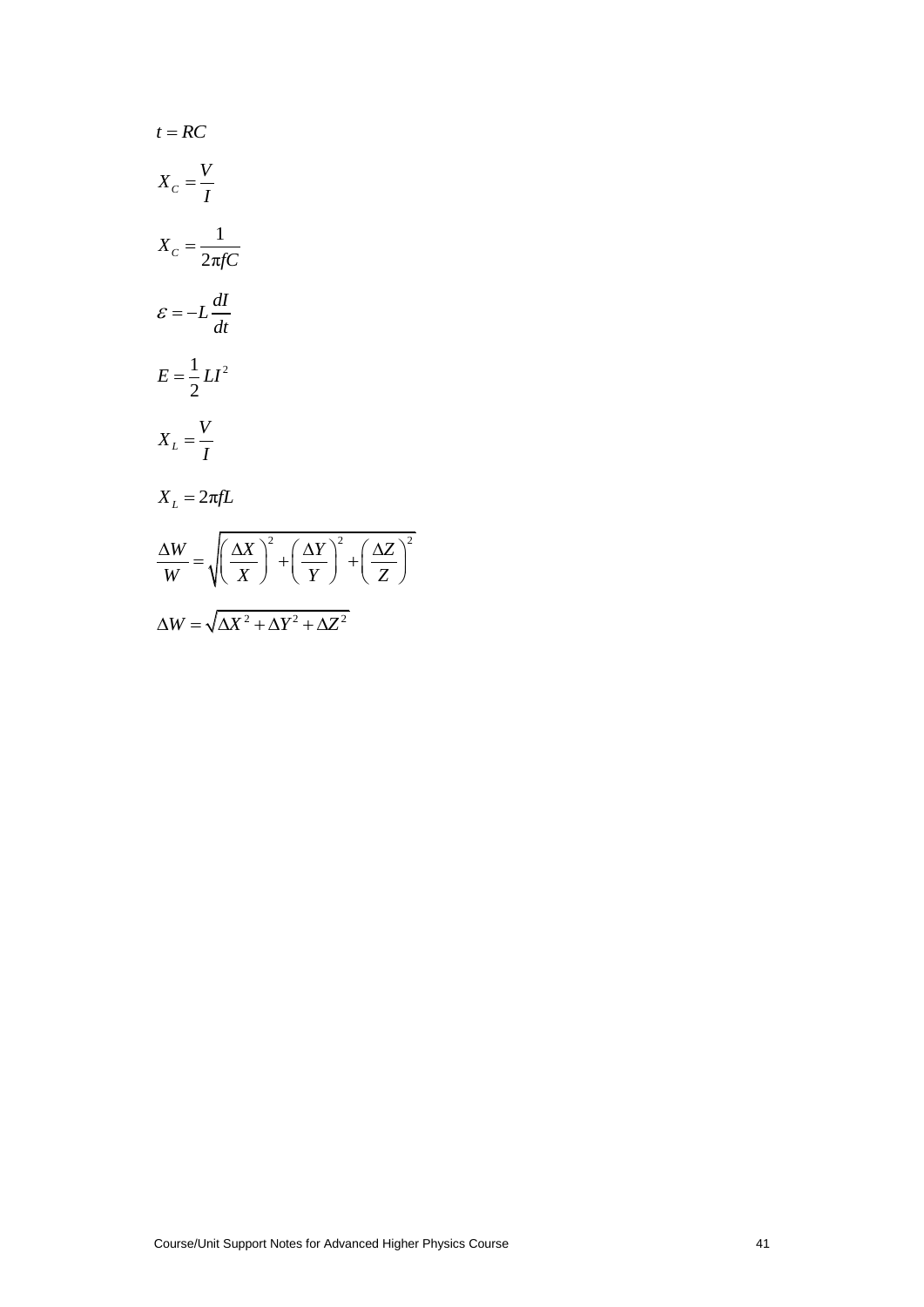# <span id="page-43-0"></span>**Appendix 1: Reference documents**

The following reference documents will provide useful information and background:

- Assessment Arrangements (for disabled candidates and/or those with additional support needs) — various publications are available on SQA's website at: [www.sqa.org.uk/sqa//14977.html.](http://www.sqa.org.uk/sqa/14977.html)
- Building the Curriculum [4: Skills for Learning, Skills for Life and Skills for](http://www.educationscotland.gov.uk/learningandteaching/thecurriculum/buildingyourcurriculum/curriculumplanning/whatisbuildingyourcurriculum/btc/btc4.asp)  **[Work](http://www.educationscotland.gov.uk/learningandteaching/thecurriculum/buildingyourcurriculum/curriculumplanning/whatisbuildingyourcurriculum/btc/btc4.asp)**
- **+** [Building the Curriculum 5: A Framework for Assessment](http://www.educationscotland.gov.uk/learningandteaching/thecurriculum/buildingyourcurriculum/curriculumplanning/whatisbuildingyourcurriculum/btc/btc5.asp)
- Course Specification, [Course Assessment Specification, Unit Specifications](http://www.sqa.org.uk/browsecfesubjects/)
- ◆ **[Design Principles for National Courses](http://www.sqa.org.uk/files_ccc/DesignPrinciplesNationalCourses.pdf)**
- *[Guide to Assessment](http://www.sqa.org.uk/sqa/files_ccc/25GuideToAssessment.pdf)*
- ◆ Principles and practice papers for curriculum areas
- *[SCQF Handbook: User Guide](http://www.scqf.org.uk/content/files/resources/SCQF_handbook_FULL_-_amended_Dec_09.pdf)* and [SCQF level descriptors](http://www.sqa.org.uk/sqa/4595.html)
- *[SQA Skills Framework: Skills for Learning, Skills for Life and Skills for Work](http://www.sqa.org.uk/sqa/files_ccc/skills_for_learning_life_and_work_framework_final.pdf)*
- **Skills for Learning, Skills for Life and Skills for Work: Using the Curriculum** *[Tool \(available on SQA's secure site through your SQA Co-ordinator\)](http://www.sqa.org.uk/sqa/63101.html)*
- *[Coursework Authenticity: A Guide for Teachers and Lecturers](http://www.sqa.org.uk/files_ccc/CourseworkAuthenticityAug09.pdf)*